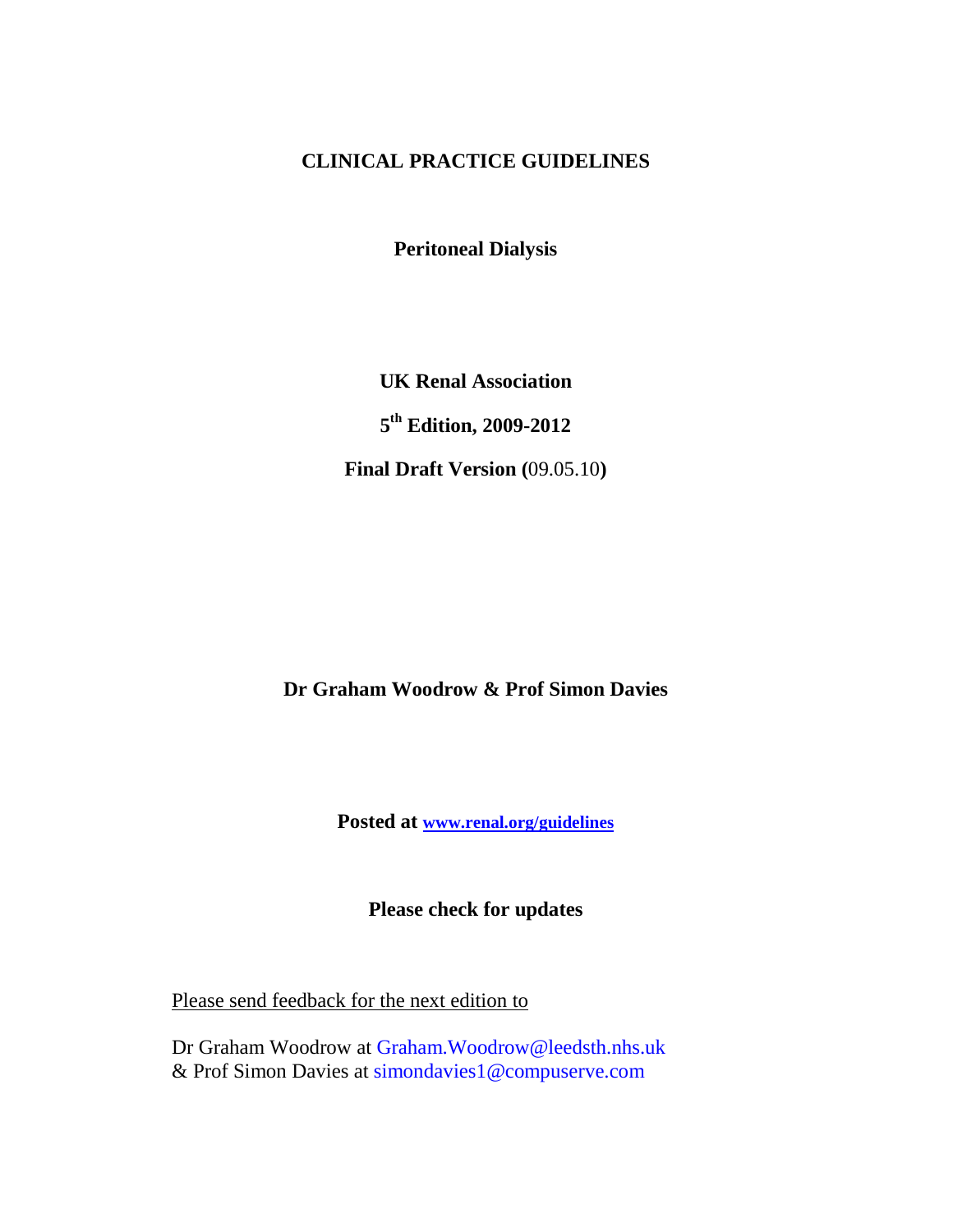# **Contents**

# **Introduction**

# **Summary of clinical practice guidelines for Peritoneal Dialysis**

- 1. Equipment and Resources (Guidelines 1.1-1.5)
- 2. Preparation for Peritoneal Dialysis (Guidelines 2.1-2.4)
- 3. Solute Clearance (Guidelines 3.1-3.2)
- 4. Ultrafiltration and Fluid Management (Guidelines 4.1-4.5)
- 5. Infectious Complications (Guidelines 5.1-5.2)
- 6. Metabolic Factors (Guidelines 6.1-6.4)
- 7. Encapsulating peritoneal sclerosis (Guidelines 7.1-7.2)

# **Summary of audit measures for Peritoneal Dialysis**

(Audit measures 1-23)

# **Rationale for clinical practice guidelines for Peritoneal Dialysis**

- 1. Equipment and Resources (Guidelines 1.1-1.5)
- 2. Preparation for Peritoneal Dialysis (Guidelines 2.1-2.4)
- 3. Solute Clearance (Guidelines 3.1-3.2)
- 4. Ultrafiltration and Fluid Management (Guidelines 4.1-4.5)
- 5. Infectious Complications (Guidelines 5.1-5.2)
- 6. Metabolic Factors (Guidelines 6.1-6.4)
- 7. Encapsulating peritoneal sclerosis (Guidelines 7.1-7.2)

## **Acknowledgements**

**Appendix**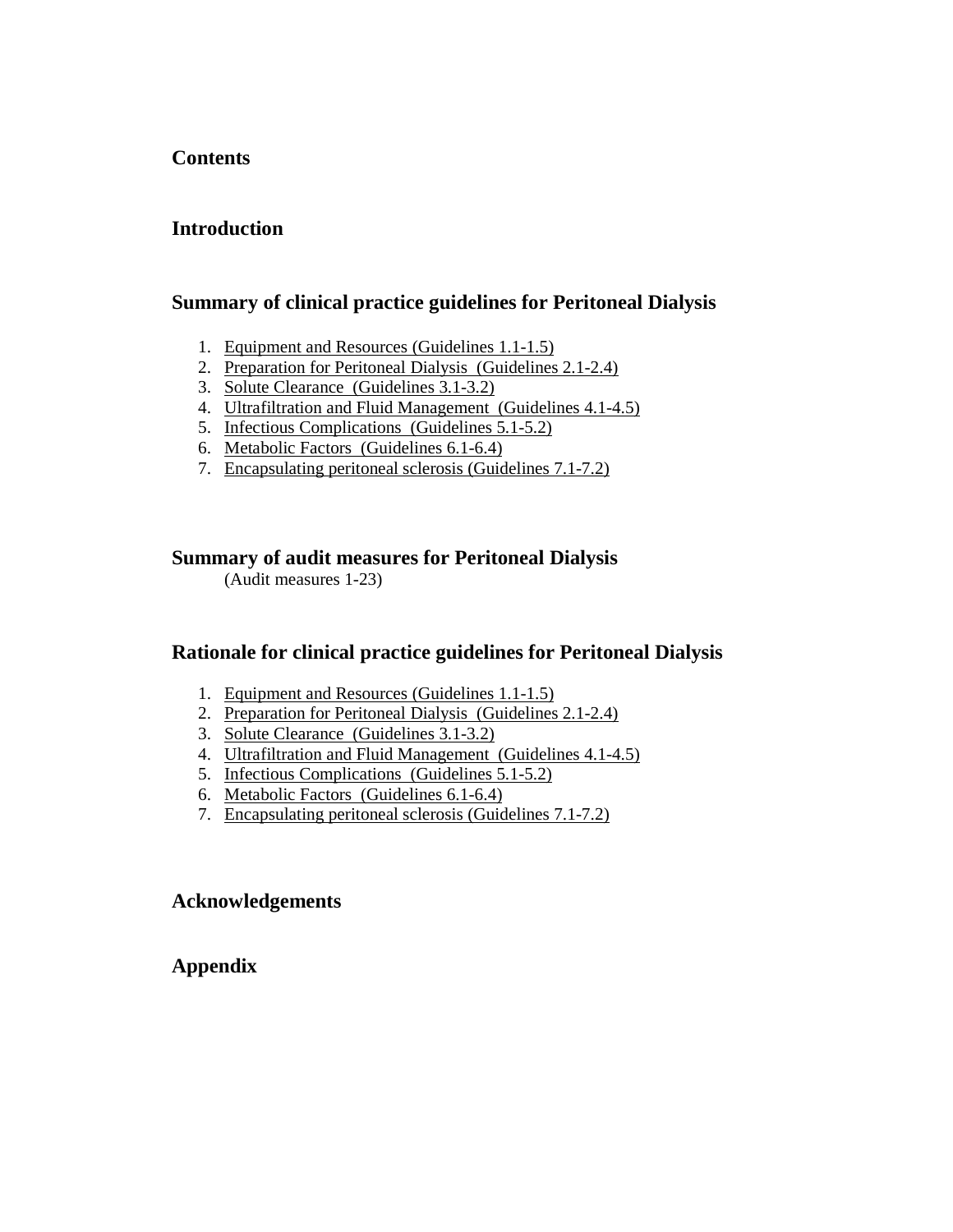## **Introduction**

Peritoneal dialysis (PD) is long established as a major option for renal replacement therapy in patients with end-stage renal disease. It is an important part of an integrated service for renal replacement therapy that is frequently selected by patients as their preferred initial mode of therapy and is a therapeutic option for patients wishing or needing to swap from HD and after renal transplant failure.

This guideline is an update of the PD module published on-line on the Renal Association website, www.renal.org in 2007. The English language literature was searched to identify relevant articles on PD published between 2006 and 2010 including:

- Medline search using "peritoneal dialysis" combined with relevant terms
- Cochrane Database of Systematic Reviews
- Review of other national / international PD clinical guidelines
- Identification of further articles quoted in identified papers

The recommendations in this version of the Renal Association Clinical Practice Guidelines for Peritoneal Dialysis guideline have been assessed according to the modified GRADE system. The system was produced by a group of guideline developers and experts in evidence-based medicine. It explicitly describes both the strength of the recommendations and the quality of the underlying evidence, with the aim of maximising applicability to standard clinical practice (1-6). The system grades level of expert recommendation as "strong" (Grade 1) or "weak" (Grade 2) according to balance of benefits, risk, burden and cost. The quality or level of evidence is assessed as "high" (Grade A), "moderate" (Grade B), "low" (Grade C) or "very low" (D) depending on factors such as study design, directness of evidence and consistency of results. The modified GRADE system has been adopted by the Renal Association Clinical Practice Guidelines Committee and is widely used by a large number of clinical guideline organisations including NICE, SIGN, KDIGO, ERBP, KDOQI, BMJ and WHO (4,7,8). The recommendations in this guideline have been harmonised with other PD guidelines whenever possible and the recommendations to follow international PD guidelines have not been graded.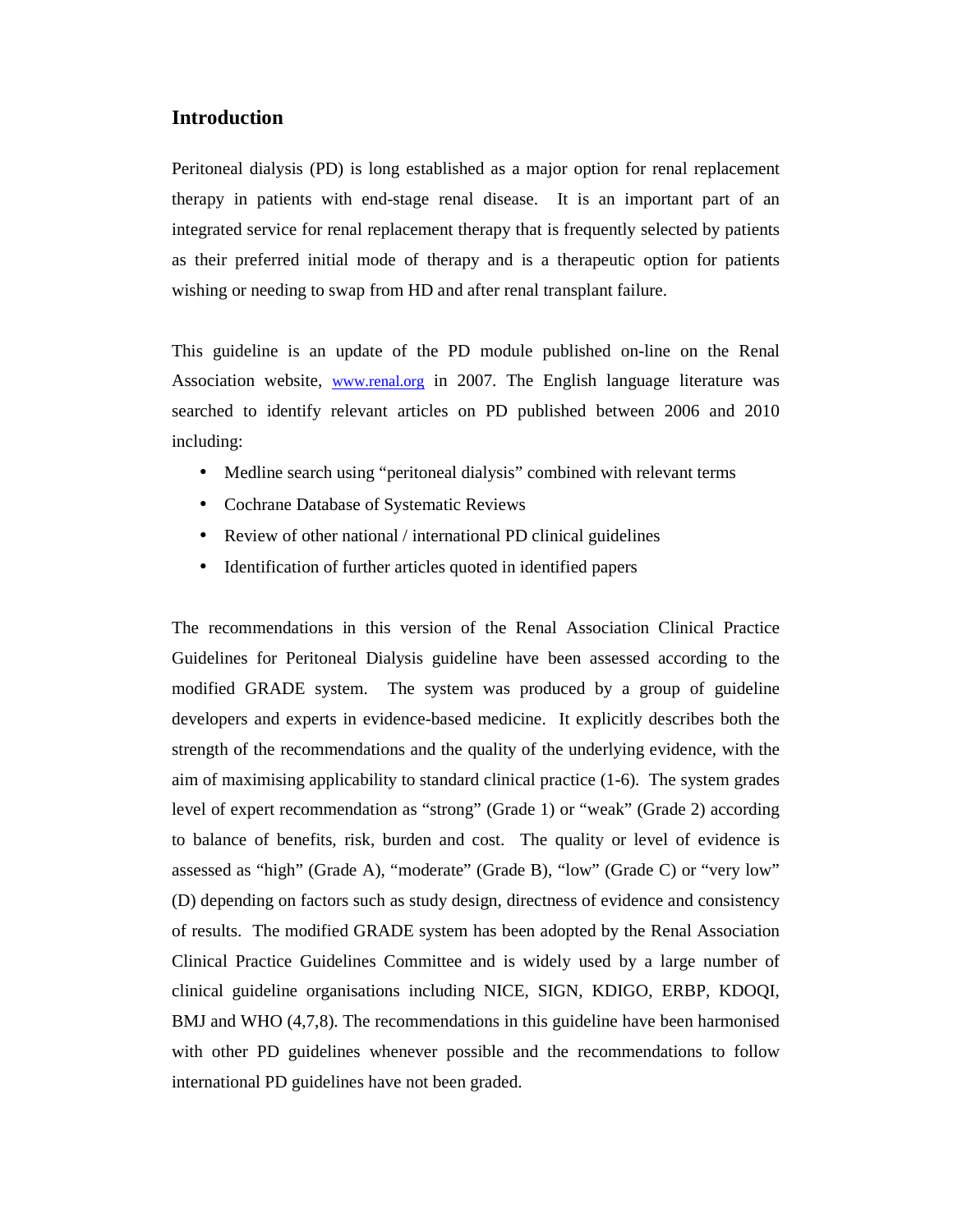| Grade of<br>Recommendation                                              | Clarity of risk/benefit                                                                                                              | Quality of supporting evidence                                                                                                                                                                                                                                                                         | Implications                                                                                                                                                                                                                       |
|-------------------------------------------------------------------------|--------------------------------------------------------------------------------------------------------------------------------------|--------------------------------------------------------------------------------------------------------------------------------------------------------------------------------------------------------------------------------------------------------------------------------------------------------|------------------------------------------------------------------------------------------------------------------------------------------------------------------------------------------------------------------------------------|
| 1A<br>Strong<br>recommendation.<br>High quality<br>evidence.            | Benefits clearly<br>outweigh risk and<br>burdens, or vice versa                                                                      | Consistent evidence from well<br>performed randomized,<br>controlled trials or<br>overwhelming evidence of some<br>other form. Further research is<br>unlikely to change our<br>confidence in the estimate of<br>benefit and risk.                                                                     | Strong recommendations, can<br>apply to most patients in most<br>circumstances without<br>reservation. Clinicians should<br>follow a strong<br>recommendation unless there<br>is a clear rationale for an<br>alternative approach. |
| 1B<br>Strong<br>recommendation.<br>Moderate quality<br>evidence.        | Benefits clearly<br>outweigh risk and<br>burdens, or vice versa                                                                      | Evidence from randomized,<br>controlled trials with important<br>limitations (inconsistent results,<br>methods flaws, indirect or<br>imprecise), or very strong<br>evidence of some other research<br>design. Further research may<br>impact on our confidence in the<br>estimate of benefit and risk. | Strong recommendation and<br>applies to most patients.<br>Clinicians should follow a<br>strong recommendation unless<br>a clear and compelling<br>rationale for an alternative<br>approach is present.                             |
| 1 <sub>C</sub><br>Strong<br>recommendation.<br>Low quality<br>evidence. | Benefits appear to<br>outweigh risk and<br>burdens, or vice versa                                                                    | Evidence from observational<br>studies, unsystematic clinical<br>experience, or from randomized,<br>controlled trials with serious<br>flaws. Any estimate of effect is<br>uncertain.                                                                                                                   | Strong recommendation, and<br>applies to most patients. Some<br>of the evidence base<br>supporting the<br>recommendation is, however,<br>of low quality.                                                                           |
| 1D<br>Strong<br>recommendation<br>Very low quality<br>evidence          | Benefits appear to<br>outweigh risk and<br>burdens, or vice versa                                                                    | Evidence limited to case studies                                                                                                                                                                                                                                                                       | Strong recommendation based<br>mainly on case studies and<br>expert judgement                                                                                                                                                      |
| 2A<br>Weak<br>recommendation.<br>High quality<br>evidence.              | Benefits closely<br>balanced with risks<br>and burdens                                                                               | Consistent evidence from well<br>performed randomized,<br>controlled trials or<br>overwhelming evidence of some<br>other form. Further research is<br>unlikely to change our<br>confidence in the estimate of<br>benefit and risk.                                                                     | Weak recommendation, best<br>action may differ depending<br>on circumstances or patients<br>or societal values                                                                                                                     |
| 2B<br>Weak<br>recommendation.<br>Moderate quality<br>evidence.          | Benefits closely<br>balanced with risks<br>and burdens, some<br>uncertainly in the<br>estimates of benefits,<br>risks and burdens    | Evidence from randomized,<br>controlled trials with important<br>limitations (inconsistent results,<br>methods flaws, indirect or<br>imprecise), or strong evidence<br>of some other research design.<br>Further research may change the<br>estimate of benefit and risk.                              | Weak recommendation,<br>alternative approaches likely<br>to be better for some patients<br>under some circumstances                                                                                                                |
| 2C<br>Weak<br>recommendation.<br>Low quality<br>evidence.               | Uncertainty in the<br>estimates of benefits,<br>risks, and burdens;<br>benefits may be<br>closely balanced with<br>risks and burdens | Evidence from observational<br>studies, unsystematic clinical<br>experience, or from randomized,<br>controlled trials with serious<br>flaws. Any estimate of effect is<br>uncertain.                                                                                                                   | Very weak recommendation;<br>other alternatives may be<br>equally reasonable                                                                                                                                                       |
| 2D<br>Weak<br>recommendation<br>Very low quality<br>evidence            | Uncertainty in the<br>estimates of benefits,<br>risks, and burdens;<br>benefits may be<br>closely balanced with<br>risks and burdens | Evidence limited to case studies                                                                                                                                                                                                                                                                       | Weak recommendation based<br>mainly on case studies and<br>expert judgement                                                                                                                                                        |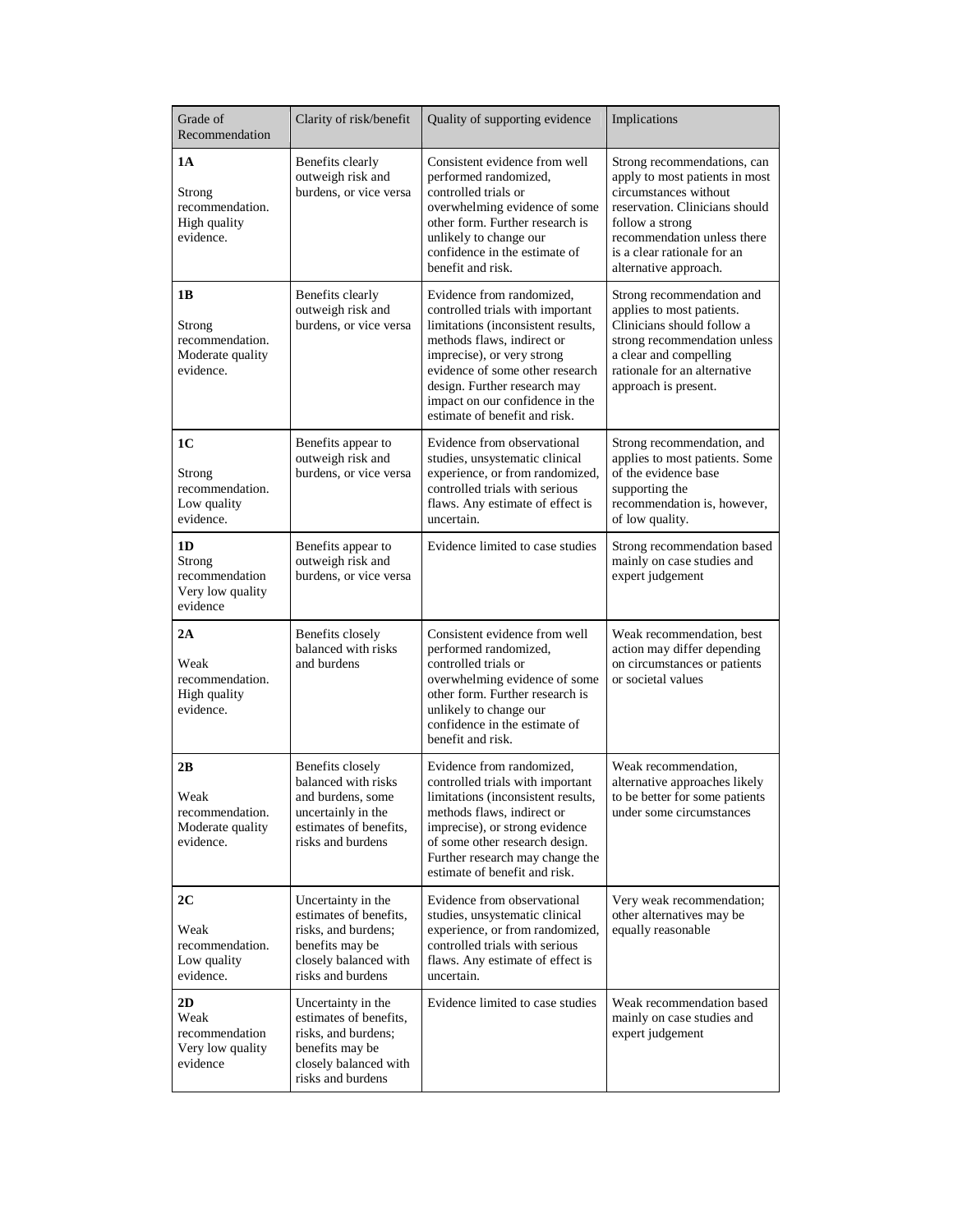## **References**

- 1. Atkins D, Best D, Briss PA et al. Grading quality of evidence and strength of recommendations. BMJ 2004; 328:1490
- 2. Guyatt G, Gutterman D, Baumann MH et al. Grading strength of recommendations and quality of evidence in clinical guidelines. Chest 2006; 129: 174-181
- 3. Guyatt GH, Oxman AD, Vist GE et al. GRADE: an emerging consensus on rating quality of evidence and strength of recommendations. BMJ 2008; 336:924-926
- 4. Guyatt GH, Oxman AD, Kunz R et al. GRADE: going from evidence to recommendations. BMJ 2008; 336: 1049-1051
- 5. Guyatt GH, Oxman AD, Kunz R et al. GRADE: Incorporating considerations of resources use into grading recommendations. BMJ 2008; 336:1170-1173
- 6. Jaeschke R, Guyatt GH, Dellinger P et al. Use of GRADE grid to reach decisions on clinical practice guidelines when consensus is elusive. BMJ 2008; 337:327-330
- 7. Uhlig K, MacLeod A, Craig J et al. Grading evidence and recommendations for clinical practice guidelines in nephrology. A position statement from Kidney Disease: Improving Global Outcomes (KDIGO). Kidney Int 2006; 70:2058-2065
- 8. Kidney Disease: Improving Global Outcomes. KDIGO clinical practice guidelines for the prevention, diagnosis, evaluation and treatment of Hepatitis C in chronic kidney disease. Kidney Int 2008; 73 (S109): S1-S99

## **Summary of Clinical Practice Guidelines for Peritoneal Dialysis**

# **1. Peritoneal Dialysis (PD) (Guidelines PD 1.1 – 1.5)**

## **Guideline 1.1 – PD : Equipment and Resources**

We recommend that Peritoneal Dialysis should be delivered in the context of a comprehensive and integrated service for renal replacement therapies, including haemodialysis (including temporary backup facilities), transplantation and conservative care. Both continuous ambulatory peritoneal dialysis (CAPD) and automated peritoneal dialysis (APD), in all its forms should be available. Dedicated PD nursing staff (1 W.T.E. per 20 patients) should be part of the multidisciplinary team (1C). We recommend that each unit has a designated lead clinician for PD (1C). Assisted PD should be available to patients wishing to have home dialysis treatment but unable to perform self-care PD. (1C)

#### **Guideline 1.2 – PD : Equipment and Resources**

We recommend that all equipment used in the delivery and monitoring of therapies should comply with the relevant standards for medical electrical equipment [BS-EN 60601-2-39:1999, BS5724-2-39:1998, IEC 60601-2-39:1998, Particular requirements for the safety – specification for peritoneal dialysis equipment]. Tubing sets and catheters should carry the "CE" mark to indicate that the item conforms to the essential requirements of the Medical Devices Directive (93/42/EEC) and that its conformity has been assessed in accordance with the directive. (1C)

## **Guideline 1.3 – PD : Equipment and Resources**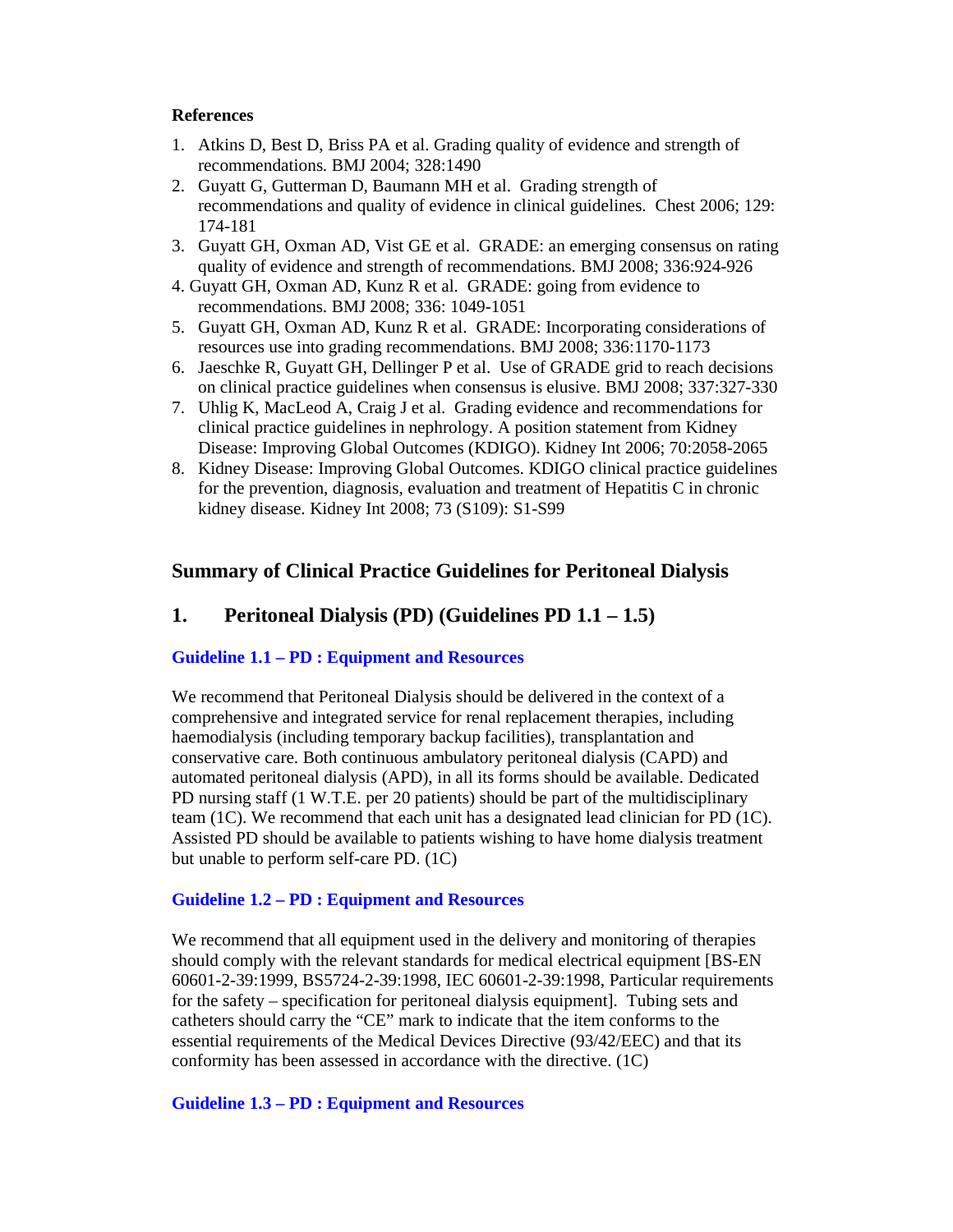We recommend that fluids for peritoneal dialysis are required to satisfy the current European quality standards as indicated in the European good manufacturing practice and the European Pharmacopoeia Monograph "Solutions for Peritoneal Dialysis". Manufacturing facilities are required to meet the relevant standards (ISO 9001/2 and EN 46001/2). Product registration files must be submitted to and product approval given by the Medicines Control Agency. (1C)

## **Guideline 1.4 – PD : Equipment and Resources**

We recommend that the use of disconnect systems should be standard unless clinically contraindicated (1A)

### **Guideline 1.5 – PD : Equipment and Resources**

We suggest that biocompatible PD solutions (normal pH, low concentrations of glucose degradation products) should be used in patients experiencing infusion pain. (2B)

# **2. Peritoneal Dialysis (PD) (Guidelines PD 2.1 – 2.4)**

### **Guideline 2.1 – PD : Preparation for Peritoneal Dialysis**

We recommend that all patients should, where possible, be adequately prepared for renal replacement therapy and this should include receiving information and education about PD treatment, delivered by an experienced member of the MDT. Patients commencing RRT in an unplanned fashion for whatever reason should receive this information once appropriate (GRADE 1C). Fast track education and urgent PD catheter insertion with acute start of PD should be available, and be offered to suitable patients urgently starting on RRT who wish to avoid temporary haemodialysis. (1C)

## **Guideline 2.2 – PD : Preparation for Peritoneal Dialysis**

We recommend that, where possible, timing of PD catheter insertion should be planned to accommodate patient convenience, commencement of training between 10 days and 6 weeks and before RRT is essential to enable correction of early catheterrelated problems without the need for temporary haemodialysis. (1C)

#### **Guideline 2.3 – PD : Preparation for Peritoneal Dialysis**

We recommend that PD catheter insertion practice should be managed according to the Renal Association Peritoneal Access Guidelines.

#### **Guideline 2.4 – PD : Preparation for Peritoneal Dialysis**

We recommend that peri-operative catheter care and catheter complications (leaks, hernias, obstruction) should be managed according to the International Society of Peritoneal Dialysis guidelines.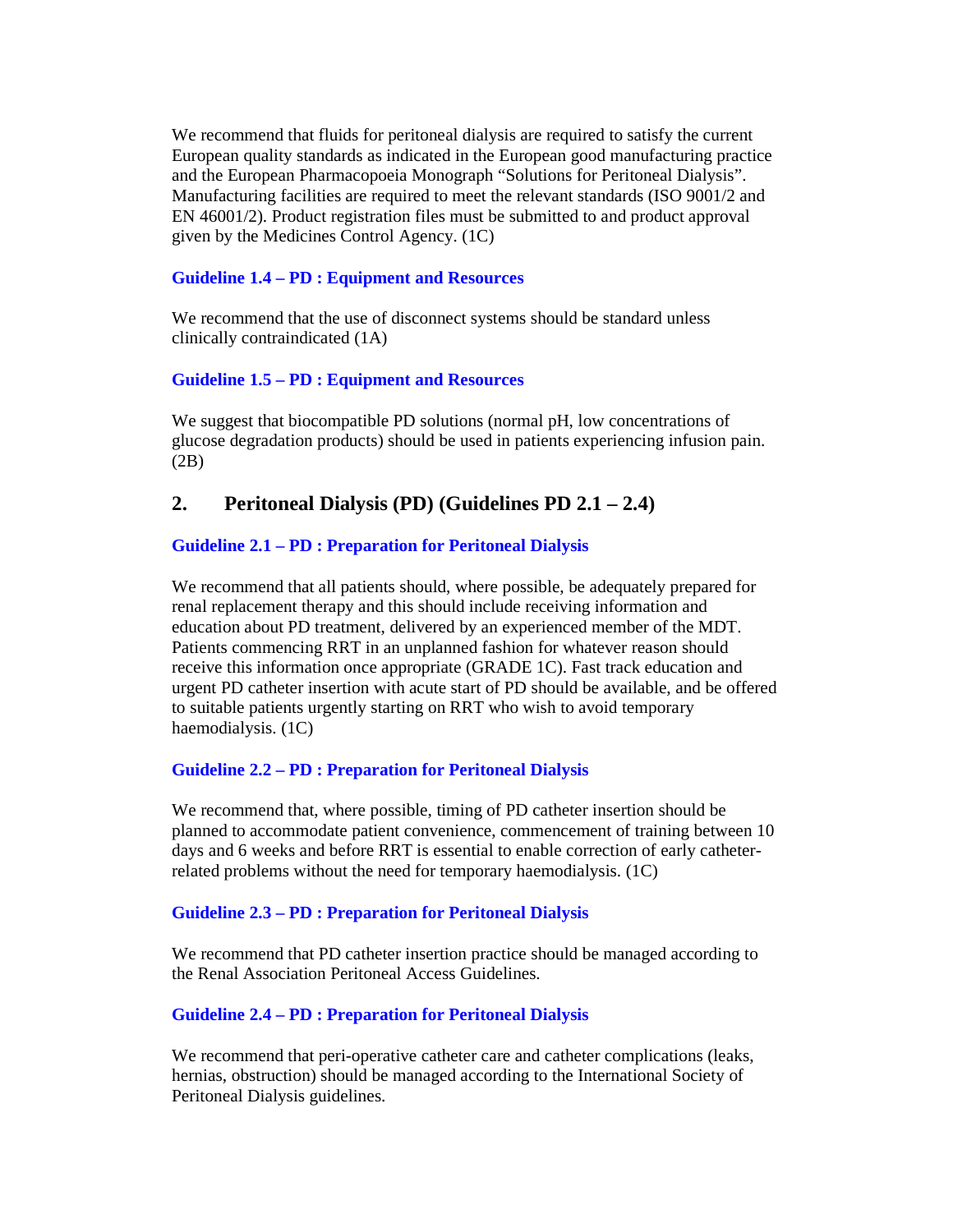# **3. Peritoneal Dialysis (PD) (Guidelines PD 3.1 – 3.3)**

## **Guideline 3.1 – PD : Solute Clearance**

We recommend that both residual urine and peritoneal dialysis components of small solute clearance should be measured at least six monthly or more frequently if dependant on residual renal function to achieve clearance targets or if clinically or biochemically indicated. Both urea and/or creatinine clearances can be used to monitor dialysis adequacy and should be interpreted within the limits of the methods.  $(1C)$ 

### **Guideline 3.2.1 – PD : Solute Clearance**

We recommend that a combined urinary and peritoneal  $Kt/V_{\text{area}}$  of  $\geq$ 1.7/week or a creatinine clearance of  $\geq 50$ L/week/1.73m<sup>2</sup> should be considered as minimal treatment doses. (1A)

### **Guideline 3.2.1 – PD : Solute Clearance**

We recommend that the dose should be increased in patients experiencing uraemic symptoms. (1B)

### **Guideline 3.3 – PD : Solute Clearance**

We recommend that a continuous 24 hour PD regime is preferred to an intermittent regime. (1B)

## **4. Peritoneal Dialysis (PD) (Guidelines PD 4.1 – 4.5)**

## **Guideline 4.1 – PD : Ultrafiltration and Fluid Management**

We recommend that peritoneal membrane function should be monitored regularly  $(6$ weeks after commencing treatment and at least annually or when clinically indicated) using a peritoneal equilibration test (PET) or equivalent. Daily urine and peritoneal ultrafiltration volumes, with appropriate correction for overfill, should be monitored at least six-monthly. (1C)

## **Guideline 4.2 – PD : Ultrafiltration and Fluid Management**

We recommend that dialysis regimens resulting in fluid reabsorption should be avoided. Patients with high or high average solute transport, at greatest risk of this problem, should be considered for APD and icodextrin. (1A)

## **Guideline 4.3 – PD : Ultrafiltration and Fluid Management**

We recommend that dialysis regimens resulting in routine utilisation of hypertonic (3.86%) glucose exchanges should be avoided. Where appropriate this should be achieved by using icodextrin or diuretics. (1B)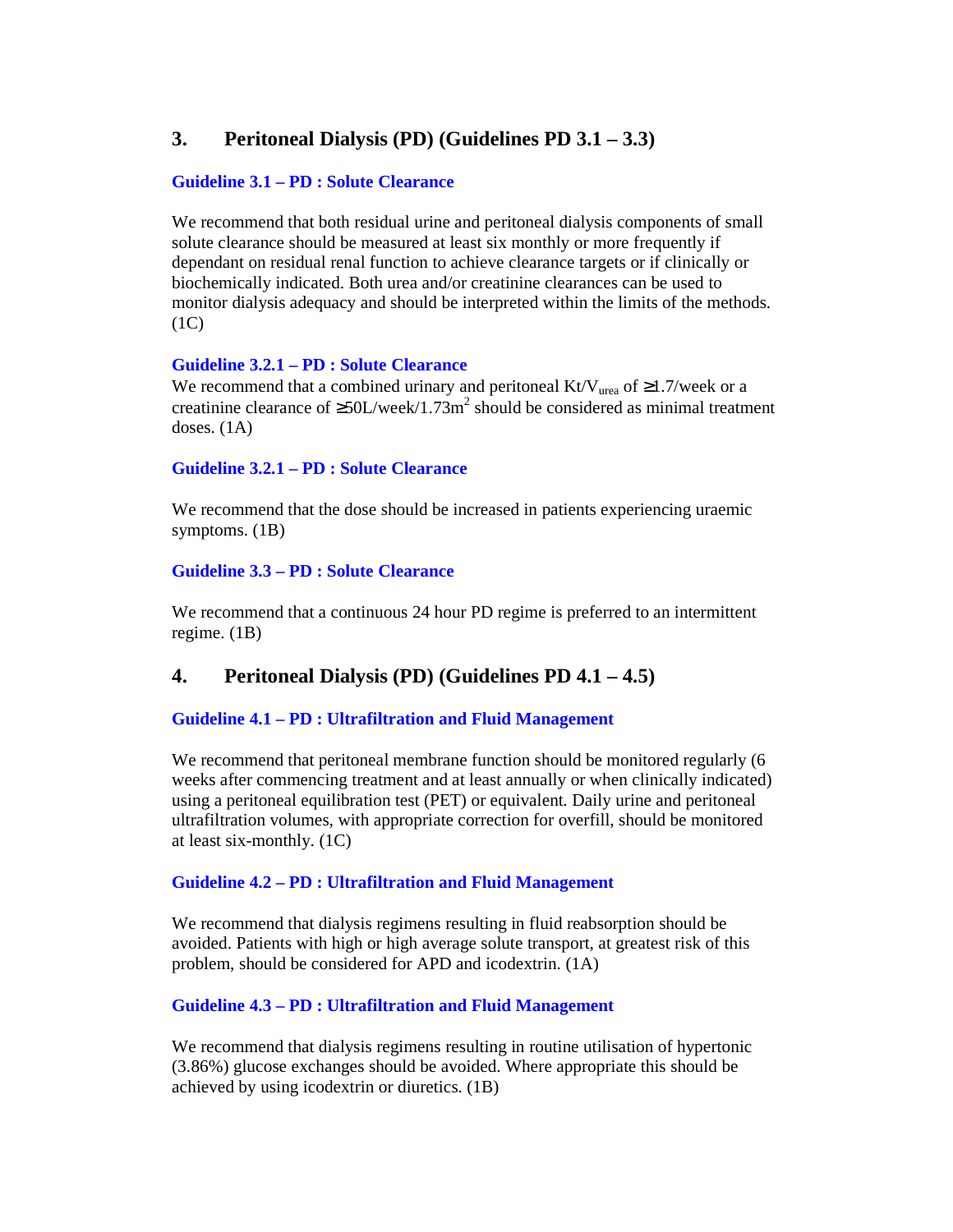## **Guideline 4.4 – PD : Ultrafiltration and Fluid Management**

We recommend that treatment strategies that favour preservation of renal function should be adopted where possible. These include the use of ACEi, ARBs and diuretics, and the avoidance of episodes of dehydration. (1B)

## **Guideline 4.5 – PD : Ultrafiltration and Fluid Management**

We recommend that anuric patients who consistently achieve a daily ultrafiltration of less than 750 ml should be closely monitored and the benefits of modality switch considered. (1B)

# **5. Peritoneal Dialysis (PD) (Guidelines PD 5.1 – 5.2)**

## **Guideline 5.1 – PD : Infectious Complications**

## **Guideline 5.1.1 – PD Infectious Complications : Prevention Strategies**

We recommend that PD units should undertake regular audit of their peritonitis and exit-site infection rates, including causative organism, treatment and outcomes. They should enter into active dialogue with their microbiology department and infection control team to develop optimal local treatment and prevention protocols. (1B)

## **Guideline 5.1.2 – PD Infectious Complications : Prevention Strategies**

We recommend that flush-before-fill dialysis delivery systems should be used. (1A)

## **Guideline 5.1.3 – PD Infectious Complications : Prevention Strategies**

We recommend that patients should undergo regular revision of their technique (at least annually or more frequently if indicated, such as after an episode of PD-related infection or a significant interruption to the patient performing PD) and receive intensified training if this is below standard. (1C)

## **Guideline 5.1.4 – PD Infectious Complications : Prevention Strategies**

We recommend that initial catheter insertion should be accompanied by antibiotic prophylaxis. (1B)

## **Guideline 5.1.5 – PD Infectious Complications : Prevention Strategies**

We recommend that invasive procedures should be accompanied by antibiotic prophylaxis and emptying the abdomen of dialysis fluid for a period commensurate with the procedure. (1C)

## **Guideline 5.1.6 – PD Infectious complications : Prevention Strategies**

We recommend that topical antibiotic administration should be used to reduce the frequency of *Staph. aureus* and Gram negative exit-site infection and peritonitis. (1A)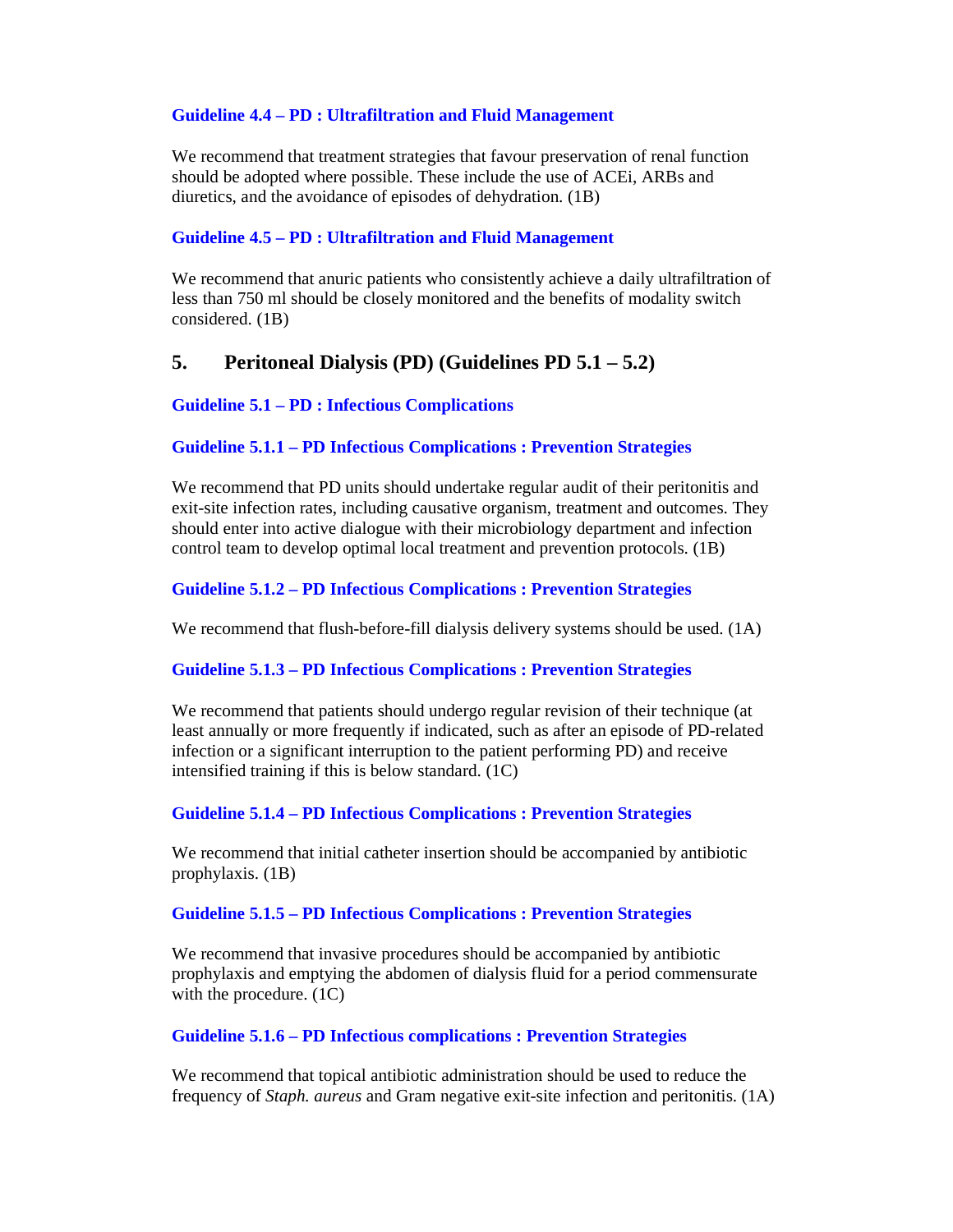### **Guideline 5.2 – PD : Infectious complications**

#### **Guideline 5.2.1 – PD Infectious complications : Treatment**

We recommend that exit site infection is suggested by pain, swelling, crusting, erythema and serous discharge; purulent discharge always indicates infection. Swabs should be taken for culture and initial empiric therapy should be with oral antibiotics that will cover *S. aureus and P. aeruginosa.* (1B)

### **Guideline 5.2.2 – PD Infectious complications : Treatment**

We recommend that methicillin resistant organisms (MRSA) will require systemic treatment (e.g vancomycin) and will need to comply with local infection control policies. (1C)

### **Guideline 5.2.3 – PD Infectious complications : Treatment**

We recommend that initial treatment regimens for peritonitis should include cover for bacterial Gram positive and Gram negative organisms including *Pseudomonas species* until result of culture and antibiotic sensitivities are obtained. (1C)

## **6. Peritoneal Dialysis (PD) (Guidelines PD 6.1 – 6.4)**

## **Guideline 6.1 – PD : Metabolic Factors**

We recommend that standard strategies to optimise diabetic control should be used; these should be complemented by dialysis prescription regimens that minimise glucose, including glucose free solutions (icodextrin and amino-acids), where possible. (1B)

#### **Guideline 6.2 – PD : Metabolic Factors**

We recommend that plasma bicarbonate should be maintained within the normal range; this can be achieved in the vast majority of patients by adjusting the dialysis dose and/or dialysate buffer concentration. Occasionally bicarbonate buffered solutions will be required. (1B)

### **Guideline 6.3 – PD : Metabolic Factors**

We suggest that central obesity can worsen or develop in some PD patients. The risk of this problem, and associated metabolic complications, notably increased atherogenicity of lipid profiles and insulin resistance, can be reduced by avoiding excessive glucose prescription and using icodextrin. (2C)

## **Guideline 6.4 – PD : Metabolic Factors**

We recommend that awareness of the effects of Icodextrin on assays for estimation of amylase and glucose (using glucose dehydrogenase) should be disseminated to patients, relatives, laboratory and clinical staff. (1C)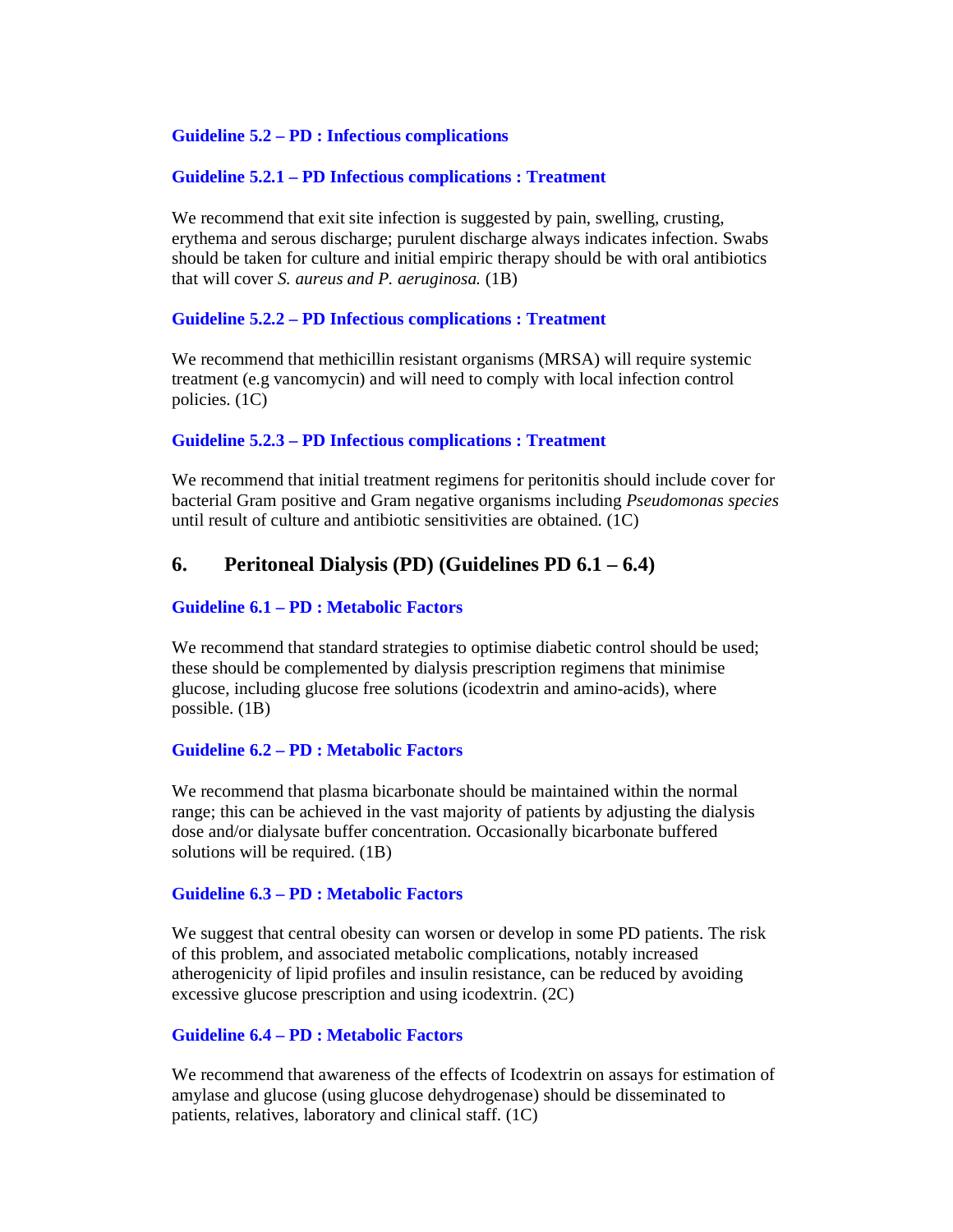# **7. Peritoneal Dialysis (PD) (Guidelines PD 7.1)**

### **Guideline 7.1 – PD : Encapsulating Peritoneal Sclerosis**

We recommend that the diagnosis and management of encapsulating peritoneal sclerosis (EPS), including consideration of surgical management of EPS, should follow the principles outlined in the UK Encapsulating Peritoneal Sclerosis Clinical Practice Guidelines. (1C)

## **Guideline 7.2 – PD : Encapsulating Peritoneal Sclerosis**

We recommend that there is no optimal duration of peritoneal dialysis and decisions regarding the duration of therapy should be tailored to the individual patient, taking into account clinical and social factors and the patient's wishes, and should follow the principles outlined in the ISPD Length of Time on Peritoneal Dialysis and Encapsulating Peritoneal Sclerosis Position Paper. (1C)

## **Summary of Audit Measures for Peritoneal Dialysis**

**Audit Measure 1:** Availability of modality choice

**Audit Measure 2:** Monitoring of modality switching

**Audit Measure 3:** Patient to peritoneal dialysis nursing staff ratio

**Audit Measure 4:** Availabilty of assisted PD, utilisation and outcomes

**Audit Measure 5:** Systems in place to check medical equipment

**Audit Measure 6:** Systems in place to ensure purchase of dialysis fluid fulfil legal requirements

**Audit Measure 7:** Use of non-standard systems with documentation of clinical indication

**Audit Measure 8:** Use of biocompatible solutions and indication for use

**Audit Measure 9:** Audit of care pathway for dialysis preparation to include information given (including proportion of patients offered PD), when and who delivers it.

**Audit Measure 10:** Audit of information on modality options provided to patients presenting who urgently require RRT, and both initial and subsequent modality of RRT selected by these patients.

**Audit Measure 11:** Audit of care pathway for catheter insertion to include timeliness and need for temporary haemodialysis

**Audit Measure 12:** Catheter complications and their resolution

**Audit Measure 13:** Frequency of solute clearance (residual and peritoneal) estimation

**Audit Measure 14:** Cumulative frequency curves for the total solute clearance **Audit Measure 15:** Frequency of measurement of membrane function, residual urine and peritoneal ultrafiltration volume

**Audit Measure 16:** Identify patients with fluid reabsorption in long dwell **Audit Measure 17:** Number of patients regularly requiring hypertonic (3.86% glucose) exchanges to maintain fluid balance

**Audit Measure 18:** Identify patients with a total fluid removal <750 ml per day.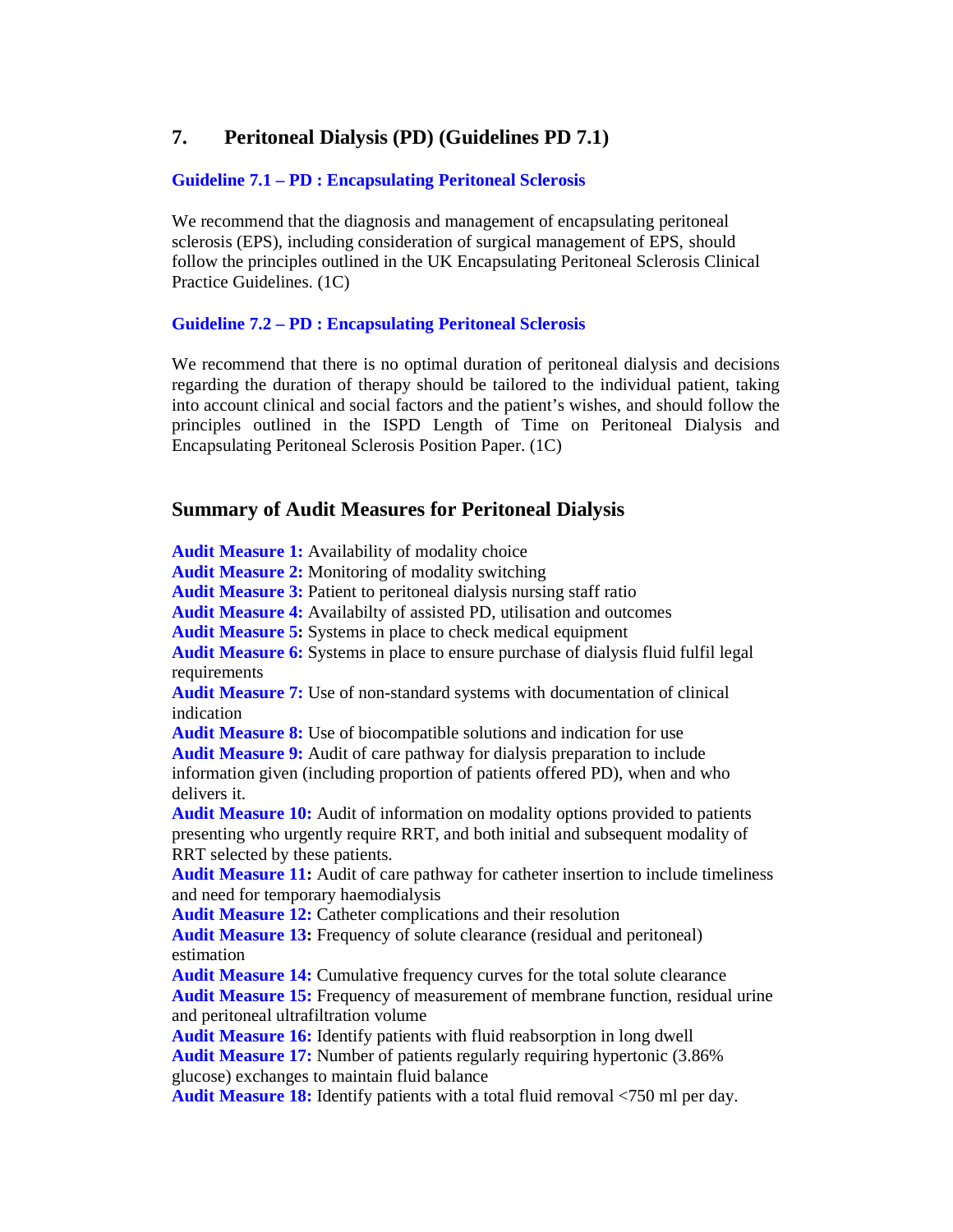**Audit Measure 19:** Routine annual audit of infection prevention strategies **Audit Measure 20:** Routine annual audit of PD peritonitis rates (including proportion of culture negative cases)

**Audit Measure 21:** Routine annual audit of infection outcomes

**Audit Measure 22:** Cumulative frequency curves of plasma bicarbonate

**Audit Measure 23:** Processes in place to increase awareness of interference of assays by icodextrin metabolites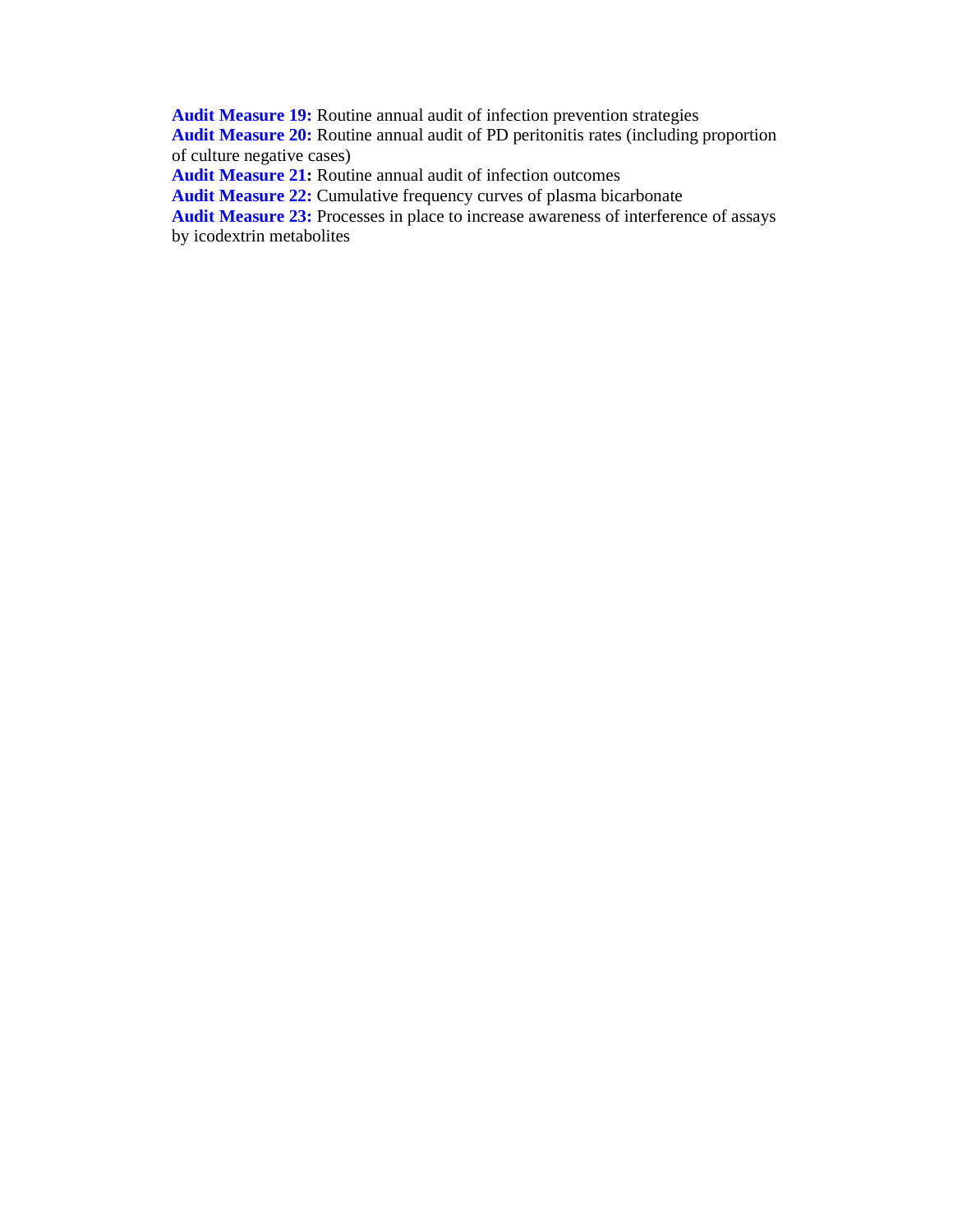# **Summary of Clinical Practice Guidelines for Peritoneal Dialysis**

# **1. Peritoneal Dialysis (PD) (Guidelines PD 1.1 – 1.5)**

## **Guideline 1.1 – PD : Equipment and Resources**

**We recommend that Peritoneal Dialysis should be delivered in the context of a comprehensive and integrated service for renal replacement therapies, including haemodialysis (including temporary backup facilities), transplantation and conservative care. Both continuous ambulatory peritoneal dialysis (CAPD) and automated peritoneal dialysis (APD), in all its forms should be available. Dedicated PD nursing staff (1 W.T.E. per 20 patients) should be part of the multidisciplinary team (1C). We recommend each unit has a designated lead clinician for PD (1C). Assisted PD should be available to patients wishing to have home dialysis treatment but unable to perform self-care PD. (1C)** 

### **Rationale**

Evidence from observational studies or registry data, with all its limitations, indicate that peritoneal dialysis (PD) used in the context of an integrated dialysis programme is associated with good clinical outcomes, certainly comparable to haemodialysis in the medium term (HD) (1-6). The only randomised study (NECOSAD), comparing HD to PD as a first treatment showed no differences in 2 year quality adjusted life years or 5 year mortality, but the number randomised was insufficient to generalize this observation; notably, most patients in this national study had sufficient life-style preferences related to one modality to decline randomisation (7). PD has a significant technique failure rate however, so patients need to be able to switch treatment modality (to either temporary or permanent HD) in a timely manner, which has implications for HD capacity.

PD modalities (CAPD v. APD) have a different impact on life-style; one randomised study found that APD creates more time for the patient to spend with family or continue employment but is associated with reduced quality of sleep (8). APD is the preferred modality for children. There are medical indications for APD (see sections 2, 3 and 4), but generally modality choice is a lifestyle issue. Studies suggest no difference in outcomes resulting from selection of CAPD or APD as initial PD modality  $(9-11)$ .

The success of a PD programme is dependent upon specialized nurses with appropriate skills in assessing and training patients for PD, monitoring of treatment and with sufficient resources to provide continued care in the community. A recent randomised trial of more intensive training has shown that this reduces peritonitis risk (12) (see section 5). Several studies have documented the benefits of home visits in identifying new problems, reducing peritonitis and non-compliance (13-15). It is usually possible for a WTE PD nurse to deliver this quality of care with a caseload of 20 PD patients (see recommendations of the National Renal Workforce Planning Group, 2002). Having a designated lead clinician for PD in each unit may help to promote PD as a therapy option and to develop clinical management policy.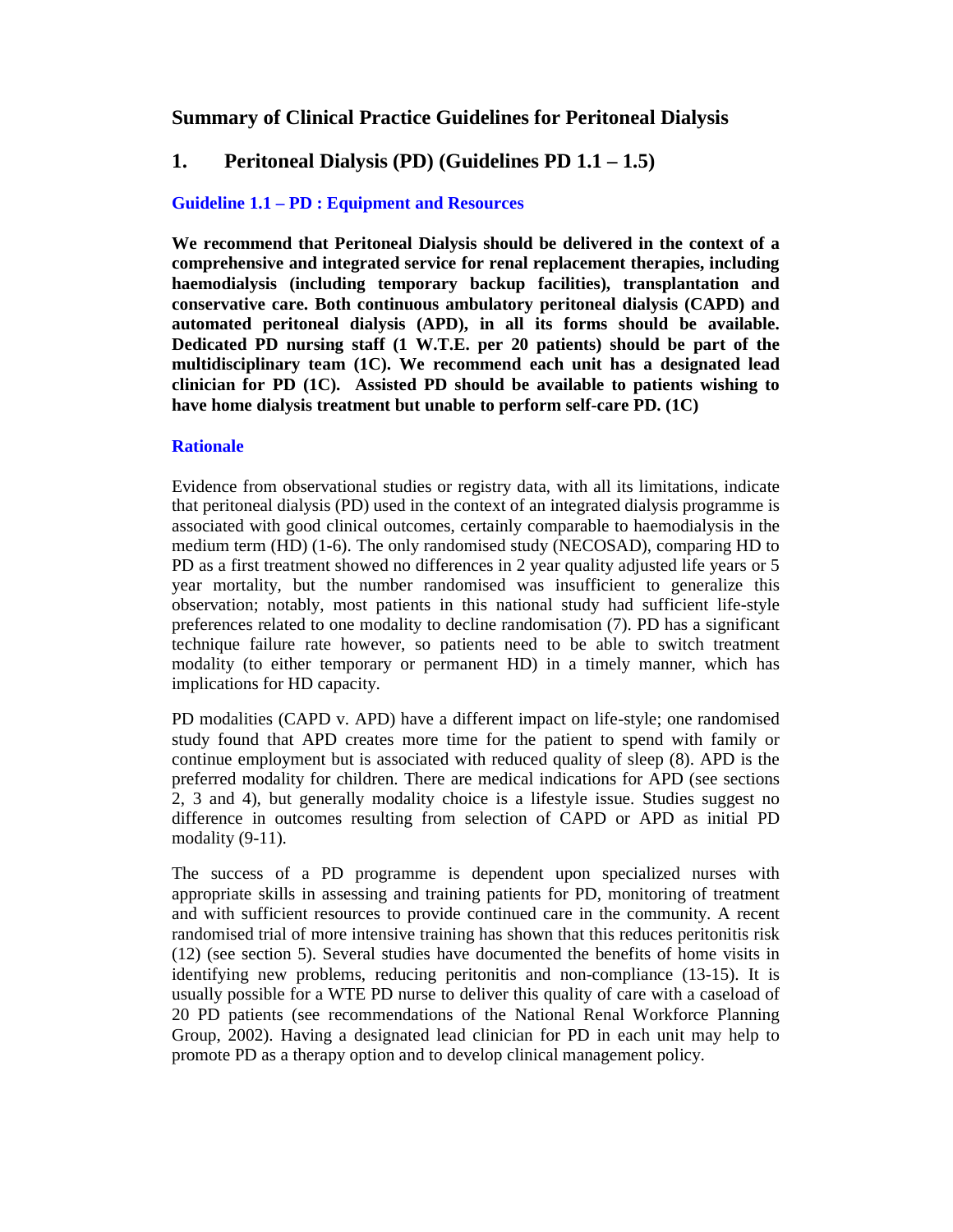Assisted PD, with provision of nursing support in the community to help with part of the workload and procedures associated with PD, is a useful option to overcome an important barrier to home dialysis therapy (16). Assisted APD should be available for patients, who are often but not always elderly, wishing to have dialysis at home, but are unable to perform self-care PD.

**Audit Measure 1:** Availability of modality choice **Audit Measure 2:** Monitoring of modality switching **Audit Measure 3:** Patient to peritoneal dialysis nursing staff ratio **Audit Measure 4:** Availability of assisted PD, utilisation and outcomes

#### **References**

1. Fenton SSA, Schaubel DE, Desmeules M, et al. Hemodialysis versus peritoneal dialysis: a comparison of adjusted mortality rates. *American Journal of Kidney Diseases* 1997;30(3):334-42.

2. Vonesh EF, Snyder JJ, Foley RN, Collins AJ. The differential impact of risk factors on mortality in hemodialysis and peritoneal dialysis. *Kidney Int.* 2004;66(6):2389- 2401.

3. Heaf JG, Lokkegaard H, Madsen M. Initial survival advantage of peritoneal dialysis relative to haemodialysis. *Nephrol Dial Transplant* 2002;17(1):112-7. 4. Termorshuizen F, Korevaar JC, Dekker FW, Van Manen JG, Boeschoten EW, Krediet RT. Hemodialysis and peritoneal dialysis: comparison of adjusted mortality rates according to the duration of dialysis: analysis of the Netherlands cooperative study on the adequacy of dialysis 2. *J Am Soc Nephrol* 2003;14(11):2851-60. 5. Collins AJ, Hao W, Xia H, et al. Mortality risks of peritoneal dialysis and hemodialysis. *Am J Kidney Dis* 1999;34(6):1065-74.

6. McDonald SP, Marshall MR, Johnson DW, Polkinghome KR. Relationship between dialysis modality and mortality. *J Am Soc Nephrol* 2009; 20: 155-163 7. Korevaar JC, Feith GW, Dekker FW, et al. Effect of starting with hemodialysis compared with peritoneal dialysis in patients new on dialysis treatment: a randomized controlled trial. *Kidney Int* 2003;64(6):2222-8.

8. Bro S, Bjorner JB, Tofte-Jensen P, et al. A prospective, randomized multicenter study comparing APD and CAPD treatment. *Perit Dial Int* 1999;19(6):526-33.

9. Rabindranath KS, Adams J, Ali TZ, Daly C, Vale L, MacLeod AM. Automated vs continuous ambulatory peritoneal dialysis: a systematic review of randomized controlled trials *Nephrol Dial Transplant* 2007; 22: 2991-2998

10. Michels WM, Verduijn M, Boeschoten EW, Dekker FW, Krediet RT. Similar survival on automated peritoneal dialysis and continuous ambulatory peritoneal dialysis in a large prospective cohort. *Clin J Am Soc Nephrol* 2009; 4: 943-949

11. Mehrotra R, Chiu Y-W, Kalantar-Zadeh K, Vonesh E. The outcomes of continuous ambulatory and automated peritoneal dialysis are similar. *Kidney Int* 2009; 76: 97-107

12. Hall G, Bogan A, Dreis S, et al. New directions in peritoneal dialysis patient training. *Nephrol Nurs J.* 2004;31(2):149-54, 59-63.

13. Lewis NM, Pickering KR. Establishment of a formalized CAPD retraining program. *Perit Dial Int* 1995;15:S58.

14. Bernardini J, Piraino B. Compliance in CAPD and CCPD patients as measured by supply inventories during home visits. *Am J Kidney Dis* 1998;31(1):101-7.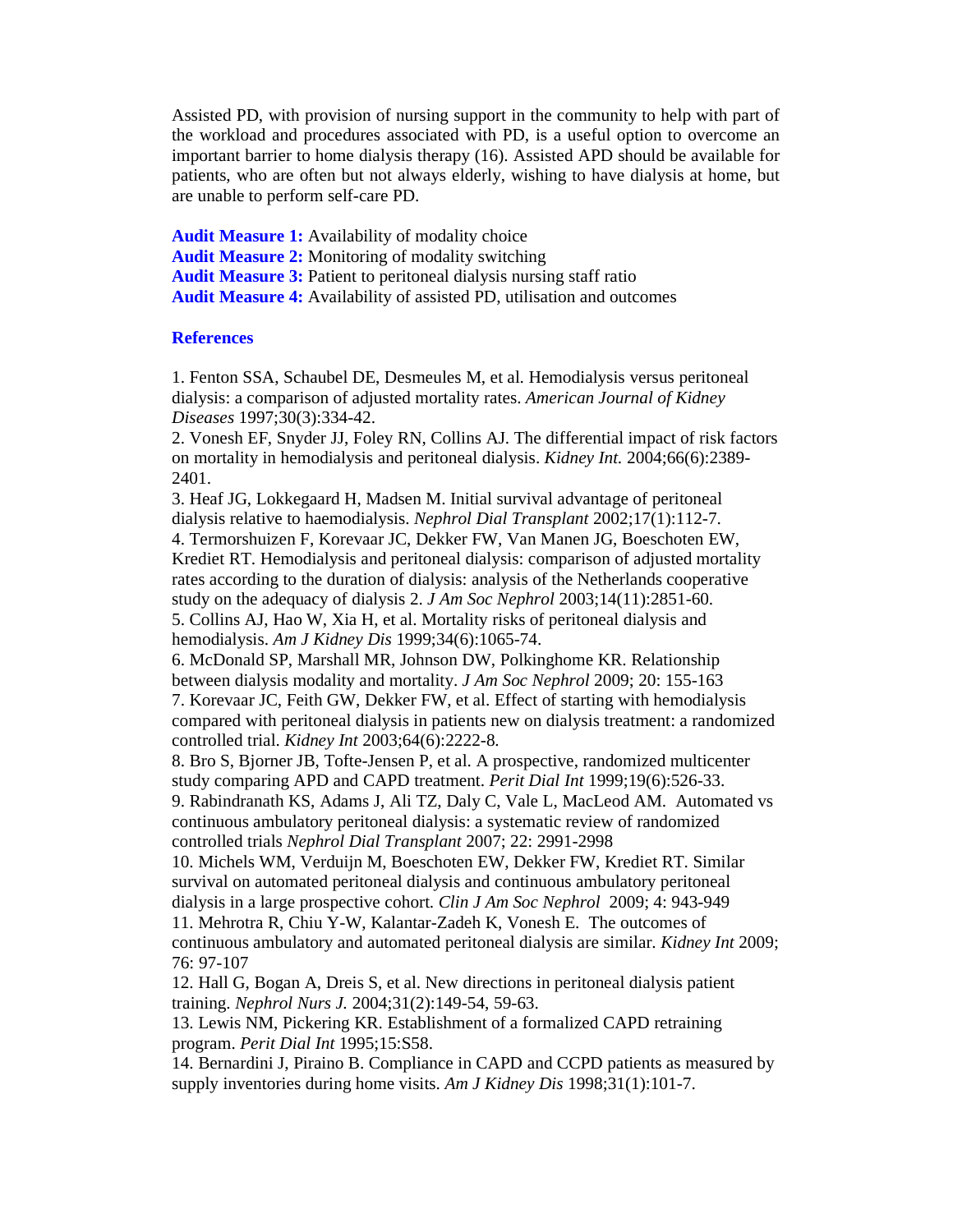15. Ponferrada L, Prowant BF, Schmidt LM, Burrows LM, Satalowich RJ, Bartelt C. Home visit effectiveness for peritoneal dialysis patients. *Anna J* 1993;20(3):333-6. 16. Povlsen JV, Ivarsen P. Assisted automated peritoneal dialysis (AAPD) for the functionally dependent and elderly patient. *Perit Dial Int* 2005; 25 (Suppl 3): S60-S63

#### **Guideline 1.2 – PD : Equipment and Resources**

**We recommend that all equipment used in the delivery and monitoring of therapies should comply with the relevant standards for medical electrical equipment [BS-EN 60601-2-39:1999, BS5724-2-39:1998, IEC 60601-2-39:1998, Particular requirements for the safety – specification for peritoneal dialysis equipment]. Tubing sets and catheters should carry the "CE" mark to indicate that the item conforms to the essential requirements of the Medical Devices Directive (93/42/EEC) and that its conformity has been assessed in accordance with the directive. (1C)** 

**Audit Measure 5:** Systems in place to check medical equipment

This is a legal requirement

#### **Guideline 1.3 – PD : Equipment and Resources**

**We recommend that fluids for peritoneal dialysis are required to satisfy the current European quality standards as indicated in the European good manufacturing practice and the European Pharmacopoeia Monograph "Solutions for Peritoneal Dialysis". Manufacturing facilities are required to meet the relevant standards (ISO 9001/2 and EN 46001/2). Product registration files must be submitted to and product approval given by the Medicines Control Agency. (1C)** 

**Audit Measure 6:** Systems in place to ensure purchase of dialysis fluid fulfil legal requirements.

This is a legal requirement

#### **Guideline 1.4 – PD : Equipment and Resources**

**We recommend that the use of disconnect systems should be standard unless clinically contraindicated (1A)** 

**Audit Measure 7:** Use of non-standard systems with documentation of clinical indication

## **Rationale**

Disconnect systems have been shown through randomised trials to be associated with a lower peritonitis risk, especially in infections due to touch contamination (1)

#### **Reference**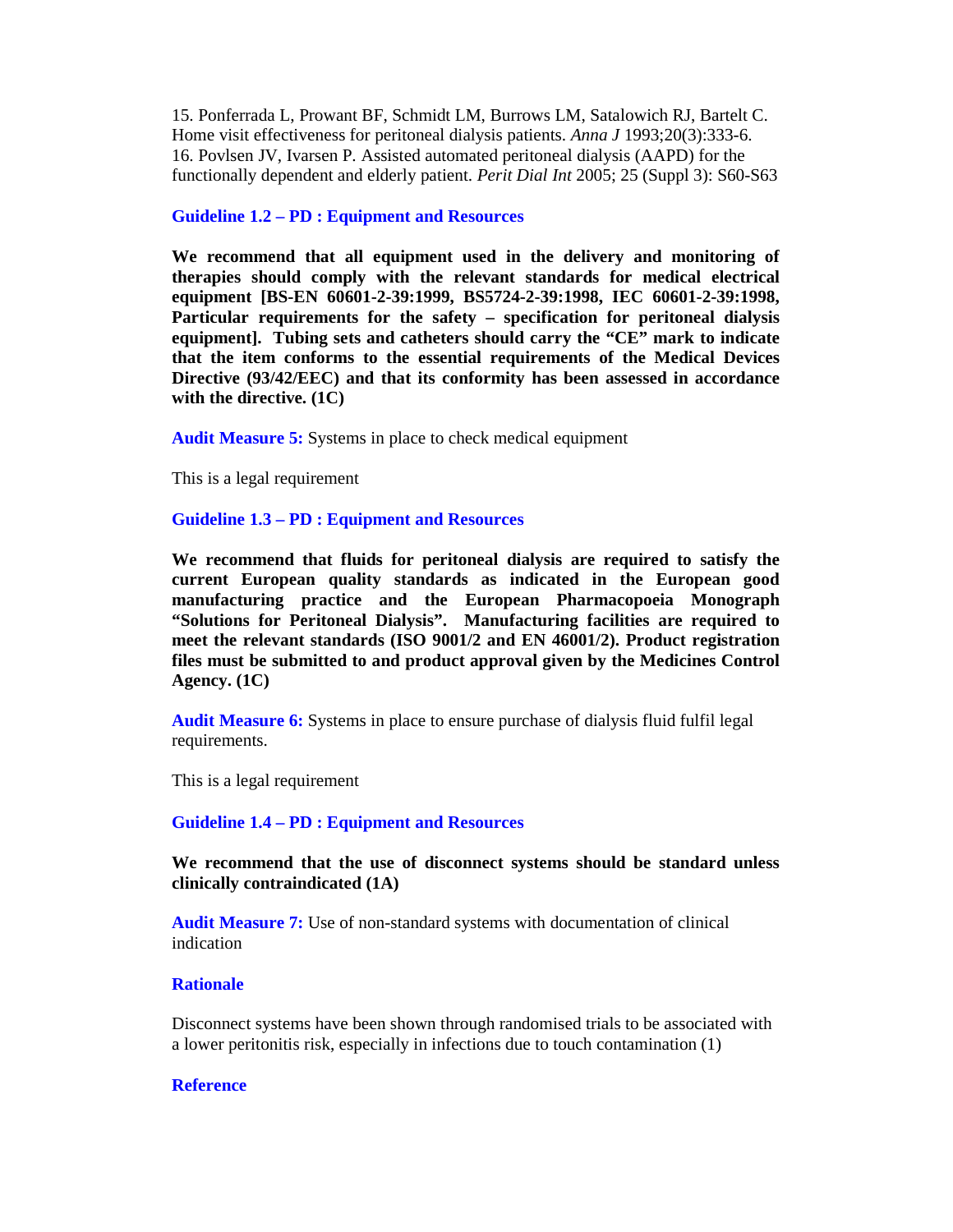1. MacLeod A, Grant A, Donaldson C, et al. Effectiveness and efficiency of methods of dialysis therapy for end-stage renal disease: systematic reviews. *Health Technol Assess* 1998;2(5):1-166.

## **Guideline 1.5 – PD : Equipment and Resources**

**We suggest that biocompatible PD solutions (normal pH, low concentrations of glucose degradation products) should be used in patients experiencing infusion pain. (2B)** 

**Audit Measure 8:** Use of biocompatible solutions and indication for use

#### **Rationale**

A minority of patients commencing PD will experience infusion pain, often severe enough to consider discontinuing the therapy. A double blind randomised study demonstrated that pain could be prevented by using a normal pH, bicarbonate-lactate buffered dialysis fluid (Physioneal) (1). Subsequent clinical experience has found that the benefit of this more biocompatible solution on infusion pain results in immediate and sustained benefit, and is probably applicable to other biocompatible solutions.

The evidence of clinical benefit from the routine use of biocompatible solutions is more controversial. Standard solutions are clearly bio-incompatible, with low pH  $(-5.2)$ , lactate rather than bicarbonate buffer, high osmolality and high concentrations of glucose which also result in high concentrations of glucose degradation products (GDPs). Many *in vitro* and *ex vivo* studies have demonstrated the relative toxicity of these solutions, with all of the bioincompatible features playing their part (2-7). There is also strong observational evidence that (a) detrimental functional changes to the peritoneal membrane occur with time on treatment, which are more exaggerated in patients using solutions with high glucose concentration early in their time on therapy (8, 9) and (b) morphological changes occur that are related to time on treatment which include membrane thickening and vascular scarring (10). Time on treatment is also the greatest risk factor for encapsulating peritoneal sclerosis (EPS) (11, 12).

These observations have led all the main dialysis companies to develop and market 'biocompatible' solutions, with normalization of pH, reduction of GDPs and a variable approach to buffering. In randomised clinical trials these solutions have been shown to improve the dialysate concentrations of biomarkers considered to be indicators of mesothelial cell and possibly membrane health (13-16). Systemic benefits possibly include reduced circulating advanced glycation end-products (16) and better glycaemic control in diabetics (17). Data is currently lacking on hard clinical endpoints such as technique failure, functional membrane change or patient survival. One non-randomised, retrospective observational study has found an improved patient but not technique survival; patients in this study using biocompatible solutions were younger, suggesting a selection bias that may not be fully adjusted for, so caution should be exercised in the interpretation of this study (18). Similar findings have been reported in a subsequent observational study, which has the advantage of including analysis of cohorts matched for factors including cardiovascular comorbidity, socioeconomic status and centre experience (19). However, the limitations of being a non-randomised study with no fixed indication for prescription of biocompatible fluid, with potential for selection bias, and with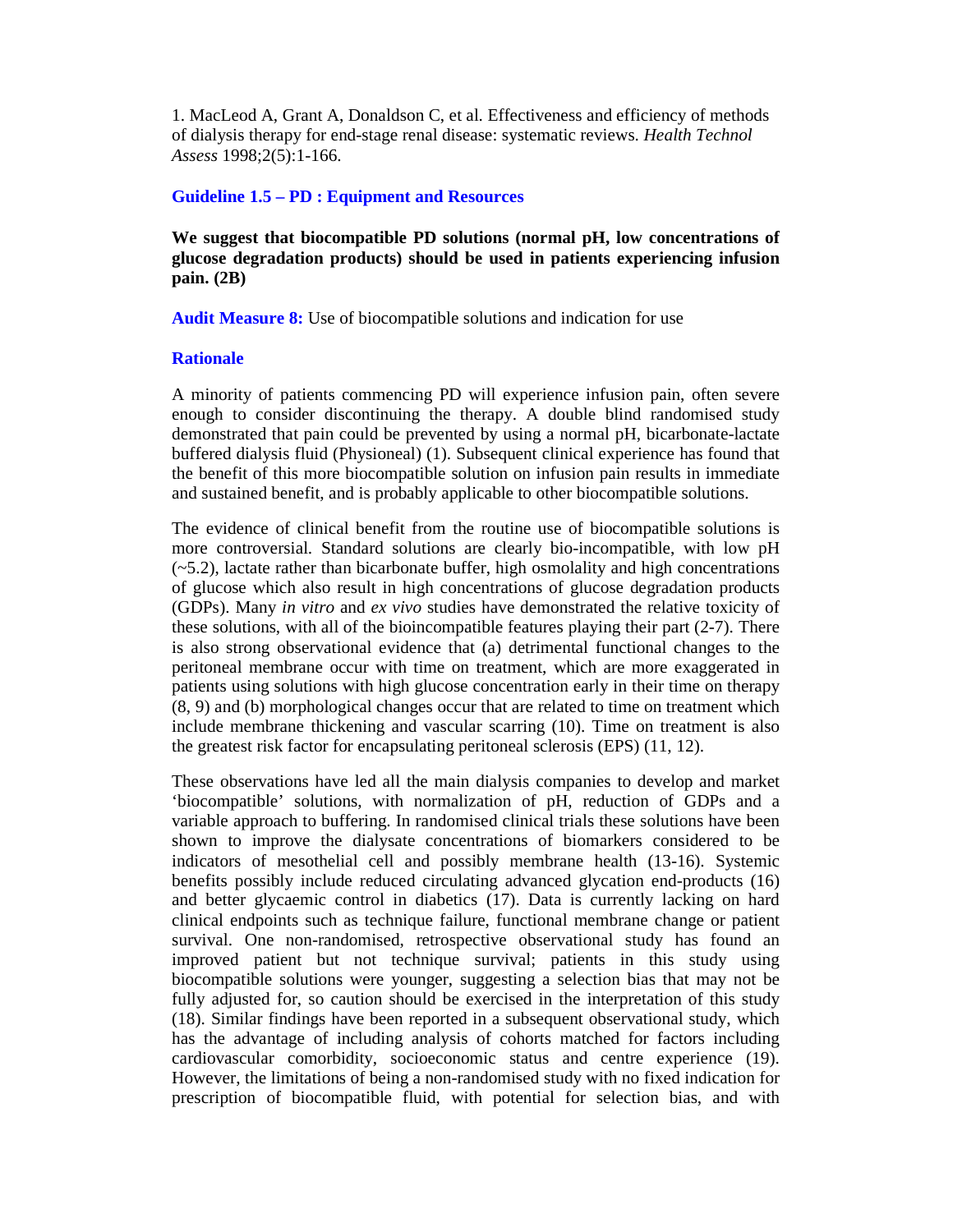differences in characteristics of the unmatched groups still apply (19). Nonrandomised, observational studies have also suggested a beneficial effect of biocompatible solutions on peritonitis rates (20,21), but the strength of the conclusions are limited by the non-randomised study design and possibility of other factors contributing to observed differences in infection rates. Some studies have suggested a benefit of low-GDP biocompatible fluids on residual function (22). However, confounding factors in these studies such as differences in ultrafiltration between groups (which may indirectly affect residual urine via effects on hydration) or cross-over study design, make conclusions on the actual effect of the fluids on residual renal function uncertain (23).

Currently there is insufficient evidence to recommend that all patients should be treated with biocompatible solutions, especially as this may have a significant cost implication. A selective approach to their use should be considered. Working on the assumption that the primary benefit of biocompatible solutions is membrane protection then there is evidence indicating that functional membrane changes become more significant at 4 years of treatment, even in patients commencing PD with good residual renal function and low use of hypertonic exchanges (9). Likewise the incidence of EPS is rare before this period of time on treatment. This issue remains controversial at this stage and further studies are required.

## **References**

1. Mactier RA, Sprosen TS, Gokal R, et al. Bicarbonate and bicarbonate/lactate peritoneal dialysis solutions for the treatment of infusion pain. *Kidney Int* 1998;53(4):1061-7.

2. Liberek T, Topley N, Jorres A, et al. Peritoneal dialysis fluid inhibition of polymorphonuclear leukocyte respiratory burst activation is related to the lowering of intracellular pH. *Nephron* 1993;65(2):260-5.

3. Jorres A, Bender TO, Finn A, et al. Biocompatibility and buffers: effect of bicarbonate-buffered peritoneal dialysis fluids on peritoneal cell function. *Kidney Int* 1998;54(6):2184-93.

4. Jörres A, Topley N, Steenweg L, Müller C, Köttgen E, Gahl GM. Inhibition of cytokine synthesis by peritoneal dialysate persists throughout the CAPD cycle. *Am J Nephrol* 1992;12(1-2):80-5.

5. McGregor SJ, Brock JH, Briggs JD, Junor BJ. Longitudinal study of peritoneal defence mechanisms in patients on continuous ambulatory peritoneal dialysis (CAPD). *Perit Dial Int* 

*Peritoneal Dialysis International* 1989;9:115-9.

6. Topley N. Membrane longevity in peritoneal dialysis: impact of infection and bioincompatible solutions. *Adv Ren Replace Ther* 1998;5(3):179-84.

7. Topley N, Alobaidi HM, Davies M, Coles GA, Williams JD, Lloyd D. The effect of dialysate on peritoneal phagocyte oxidative metabolism. *Kidney Int* 1988;34(3):404- 11.

8. Davies SJ, Phillips L, Naish PF, Russell GI. Peritoneal glucose exposure and changes in membrane solute transport with time on Peritoneal Dialysis. *J Am Soc Nephrol* 2001;12(5):1046-51.

9. Davies SJ. Longitudinal relationship between solute transport and ultrafiltration capacity in peritoneal dialysis patients. *Kidney Int* 2004;66:2437-45.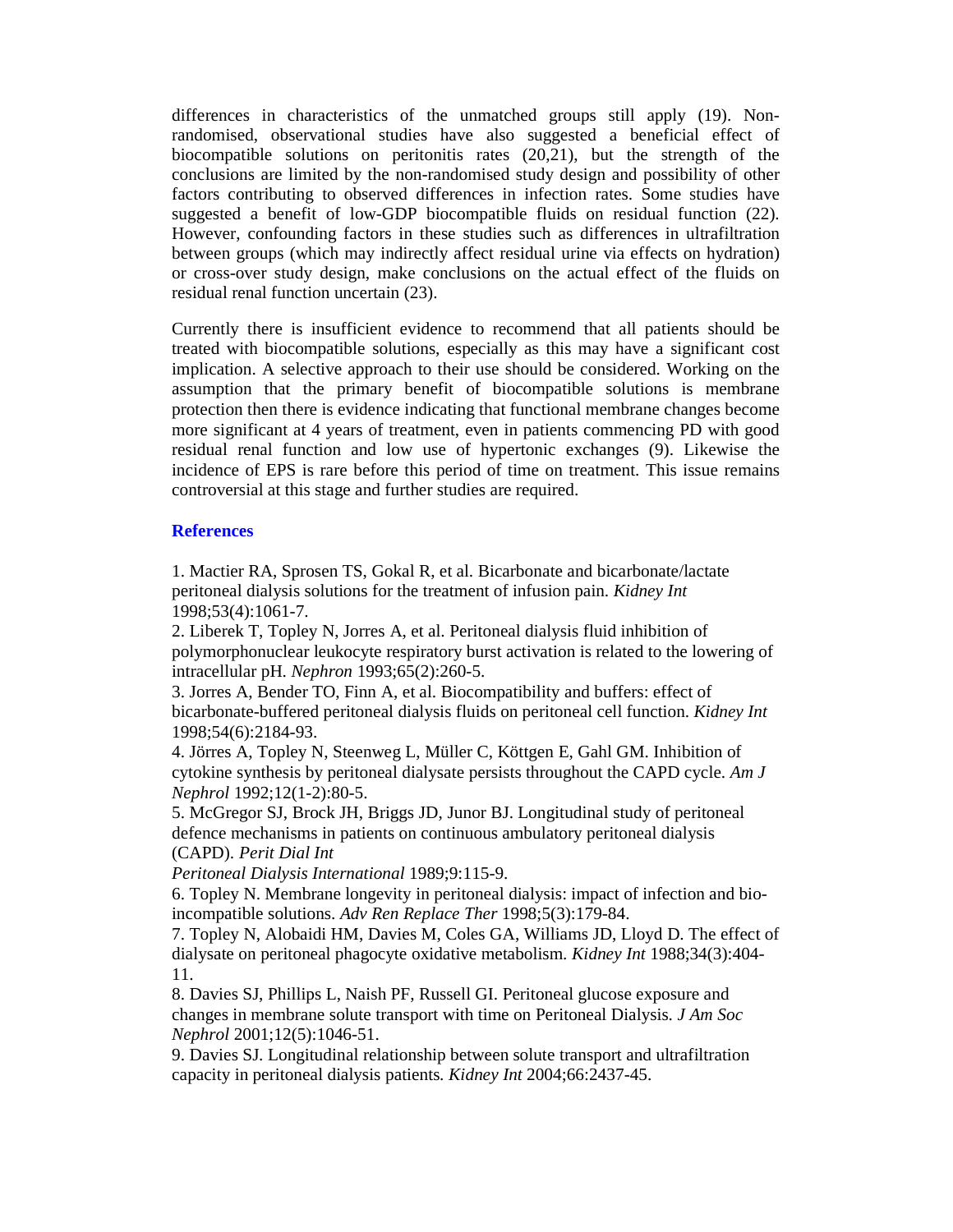10. Williams JD, Craig KJ, Topley N, et al. Morphologic changes in the peritoneal membrane of patients with renal disease. *J Am Soc Nephrol* 2002;13(2):470-9. 11. Rigby RJ, Hawley CM. Sclerosing peritonitis: the experience in Australia. *Nephrol Dial Transplant.* 1998;13(1):154-9.

12. Lee HY, Kim BS, Choi HY, et al. Sclerosing encapsulating peritonitis as a complication of long-term continuous ambulatory peritoneal dialysis in Korea. *Nephrology (Carlton).* 2003;8(Suppl):S33-9.

13. Rippe B, Wieslander A, Musi B. Long-term results with low glucose degradation product content in peritoneal dialysis fluids. *Contrib Nephrol* 2003(140):47-55. 14. Jones S, Holmes CJ, Krediet RT, et al. Bicarbonate/lactate-based peritoneal dialysis solution increases cancer antigen 125 and decreases hyaluronic acid levels. *Kidney Int* 2001;59(4):1529-38.

15. Jones S, Holmes CJ, Mackenzie RK, et al. Continuous dialysis with bicarbonate/lactate-buffered peritoneal dialysis fluids results in a long-term improvement in ex vivo peritoneal macrophage function. *J Am Soc Nephrol* 2002;13(Suppl 1):S97-103.

16. Williams JD, Topley N, Craig KJ, et al. The Euro-Balance Trial: the effect of a new biocompatible peritoneal dialysis fluid (balance) on the peritoneal membrane. *Kidney Int* 2004;66(1):408-18.

17. Marshall J, Jennings P, Scott A, Fluck RJ, McIntyre CW. Glycemic control in diabetic CAPD patients assessed by continuous glucose monitoring system (CGMS). *Kidney Int* 2003;64(4):1480-6.

18. Lee HY, Park HC, Seo BJ, et al. Superior patient survival for continuous ambulatory peritoneal dialysis patients treated with a peritoneal dialysis fluid with neutral pH and low glucose degradation product concentration (Balance). *Perit Dial Int.* 2005;25(3):248-55.

19. Han SH, Ahn SV, Yun JY, Tranaeus A, Han D-S. Mortality and technique failure in peritoneal dialysis using advanced peritoneal dialysis solutions. *AM J Kidney Dis* 2009; 54: 711-720

20. Ahmad S, Sehmi JS, Ahmad-Zakhi KH, Clemenger M, Levy JB, Brown EA. Impact of new dialysis solutions on peritonitis rates *Kidney Int* 2006; 70: S63-S66 21. Montenegro J, Saracho R, Gallardo I, Martínez I, Muñoz R, Quintanilla N. Use of pure bicarbonate-buffered peritoneal dialysis fluid reduces the incidence of CAPD peritonitis. *Nephrol Dial Transplant* 2007; 22: 1703-1708

22. Kim S, Oh J, Kim S, Chung W, Ahn C, Kim SG, Oh K-H. Benefits of biocompatible PD fluid for preservation of residual renal function in incident CAPD patients: a 1-year study *Nephrol Dial Transplant* 2009; 24: 2899-2908

23. Davies SJ. Preserving residual renal function in peritoneal dialysis: volume or biocompatibility? *Nephrol Dial Transplant* 2009; 24: 2620-2622

## **2. Peritoneal Dialysis (PD) (Guidelines PD 2.1 – 2.4)**

## **Guideline 2.1 – PD : Preparation for Peritoneal Dialysis**

**We recommend that all patients should, where possible, be adequately prepared for renal replacement therapy and this should include receiving information and education about PD treatment, delivered by an experienced member of the MDT. Patients commencing RRT in an unplanned fashion for whatever reason should receive this information once appropriate (GRADE 1C). Fast track education and urgent PD catheter insertion with acute start of PD should be available, and**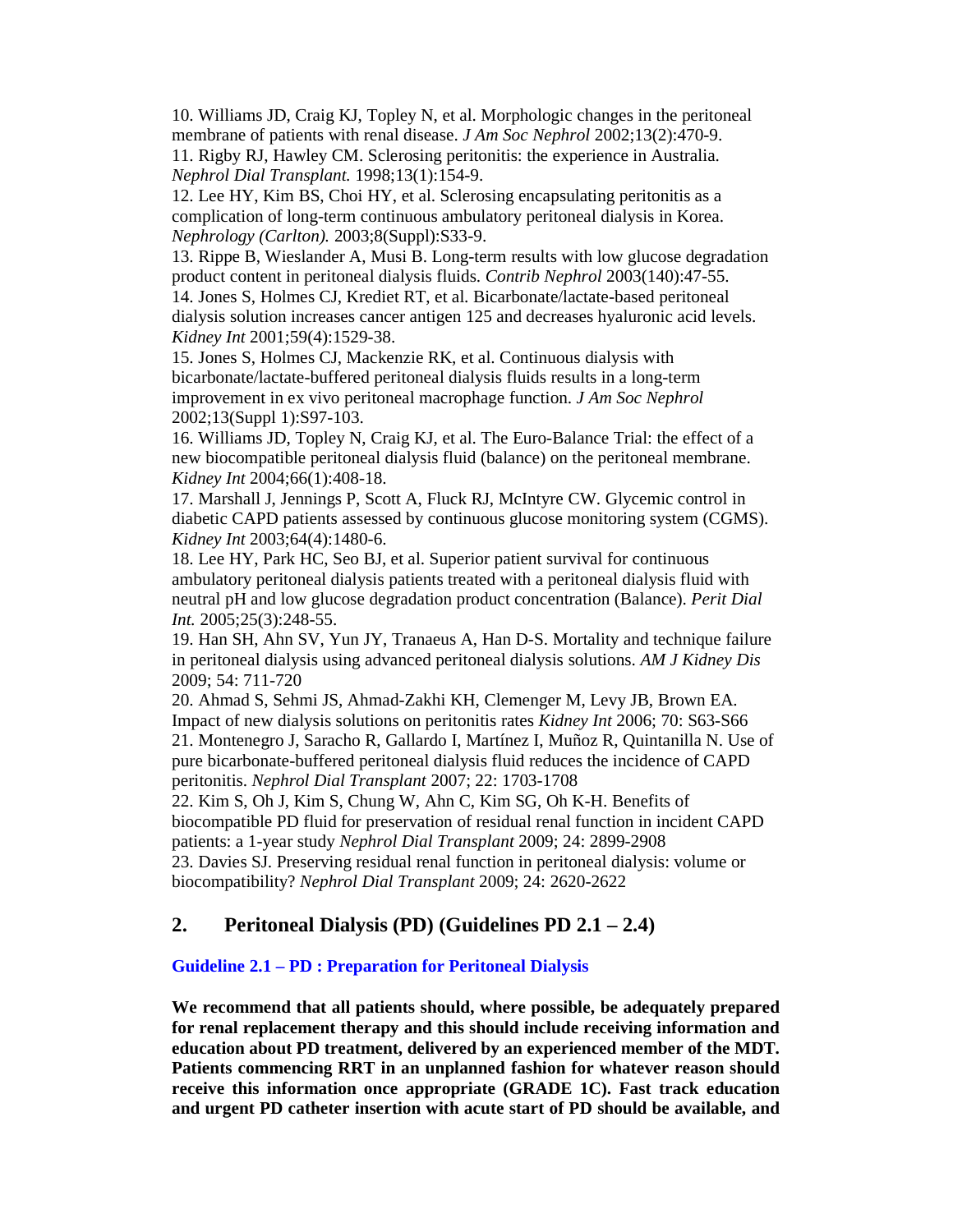## **be offered to suitable patients urgently starting on RRT who wish to avoid temporary haemodialysis. (1C)**

**Audit Measure 9:** Audit of care pathway for dialysis preparation to include information given (including proportion of patients offered PD), when and who delivers it.

**Audit Measure 10:** Audit of information on modality options provided to patients presenting who urgently require RRT, and both initial and subsequent modality of RRT selected by these patients.

## **Rationale**

The arguments and rationale for this guideline relate to the National Service Framework for Renal Services, Part 1. The reader is referred to standard 2, Preparation and Choice pp. 21-23. The vast majority of patients commencing dialysis are medically suitable to receive PD if they select it. Some commonly perceived medical "contraindications" to PD are overstated. The majority of patients with a previous history of major abdominal surgery may successfully be treated with PD (1). It is also unusual to be unable to achieve target small solute clearances in the majority of larger patients (with the availability of APD, even when anuric).

When patients present needing prompt, unplanned start to renal replacement therapy, rapid insertion of a PD catheter with acute start of PD, along with fast track education regarding dialysis modalities, may allow a proportion to commence directly on PD, avoiding temporary vascular access and urgent haemodialysis (2,3). Such patients who initially receive acute start of haemodialysis should receive follow up education regarding RRT options.

#### **References**

1. Chen S-Y, Chen T-W, Lin S-H, Chen C-J, Yu Y-C, Kin C-H. Does previous abdominal surgery increase postoperative complication rates in continuous ambulatory peritoneal dialysis? *Perit Dial Int* 2007; 27: 557-559 2. Povlsen JV, Ivarsen P. How to start late referred ESRD patient urgently on chronic APD *Nephrol Dial Transplant* 2006; 21 (Suppl 2): ii56-ii59 3. Lobbedez T, Lecouf A, Ficheux M, Henri P, de Ligny BH, Ryckelynck J-P. Is rapid initiation of peritoneal dialysis feasible in unplanned dialysis patients? A single-centre experience. *Nephrol Dial Transplant* 2008; 23: 3290-3294

## **Guideline 2.2 – PD : Preparation for Peritoneal Dialysis**

**We recommend that, where possible, timing of PD catheter insertion should be planned to accommodate patient convenience, commencement of training between 10 days and 6 weeks and before RRT is essential to enable correction of early catheter-related problems without the need for temporary haemodialysis (1C)** 

**Audit Measure 11:** Audit of care pathway for catheter insertion to include timeliness and need for temporary haemodialysis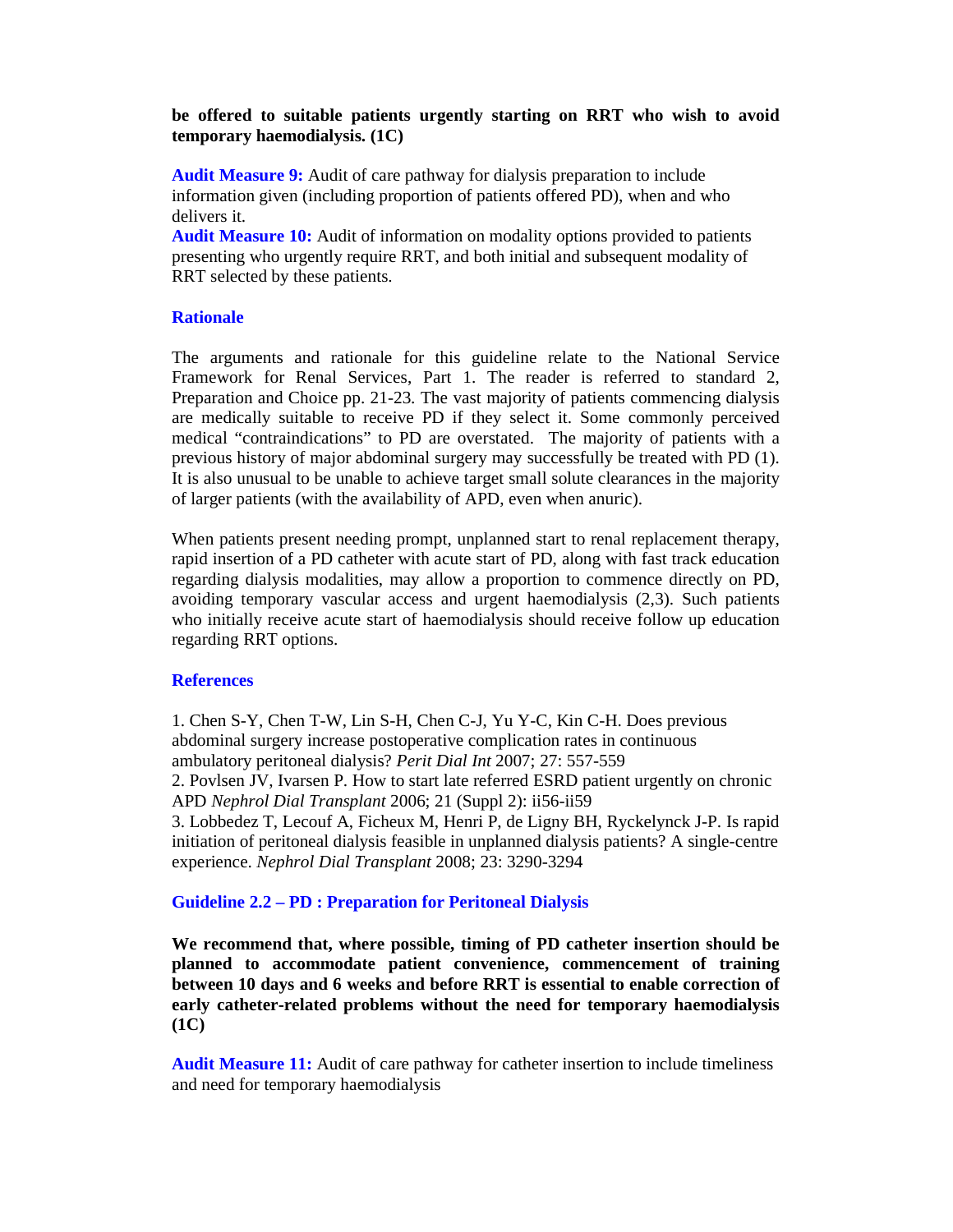### **Rationale**

The arguments and rationale for this guideline relate to the National Service Framework for Renal Services, Part 1. The reader is referred to standard 3, Elective Dialysis Access Surgery, pp. 24-26. The Moncrief catheter is buried subcutaneously and is designed to be left in this position, where it can remain for many months, until required (1).

#### **Reference**

1. Gokal R, Alexander S, Ash S, et al. Peritoneal catheters and exit-site practices toward optimum peritoneal access: 1998 update. (Official report from the International Society for Peritoneal Dialysis). *Perit Dial Int* 1998;18(1):11-33.

#### **Guideline 2.3 – PD : Preparation for Peritoneal Dialysis**

**We recommend that PD catheter insertion practice should be managed according to the Renal Association Peritoneal Access Guidelines**.

#### **Guideline 2.4 – PD : Preparation for Peritoneal Dialysis**

**We recommend that peri-operative catheter care and catheter complications (leaks, hernias, obstruction) should be managed according to the International Society of Peritoneal Dialysis guidelines available at www.ispd.org**

**Audit Measure 12:** Catheter complications and their resolution

#### **Rationale**

For management of the catheter in the peri-operative period, for catheter related problems including leak (internal and external), poor flow, obstruction and hernias the guidelines developed by the International Society of Peritoneal Dialysis should be used, www.ispd.org (1, 2). Catheter problems due to increased intra-peritoneal pressure, especially leaks, hernias and prolapse are an important medical indication for the use of APD either temporarily or permanently; poor flow or catheter related flow pain should be treated with tidal APD. In the majority of cases where surgical repair for mechanical complications is required (e.g. catheter replacement, hernia repair) it is possible to avoid the need to temporary haemodialysis. In many PD patients, remaining residual renal function may permit an adequate period postsurgery before dialysis needs to be recommenced. Where PD does need to start soon after surgery, in many cases this may be safely achieved by initial use of APD with small volume exchanges and avoiding a day dwell in ambulant patients (3).

#### **References**

1. Flanigan M, Gokal R. Peritoneal catheters and exit-site practices toward optimum peritoneal access: a review of current developments. *Perit Dial Int.* 2005;25(2):132-9. 2. Crabtree JH. Rescue and salvage procedures for mechanical and infectious complications of peritoneal dialysis. *Int J Artif Organs.* 2006;29(1):67-84.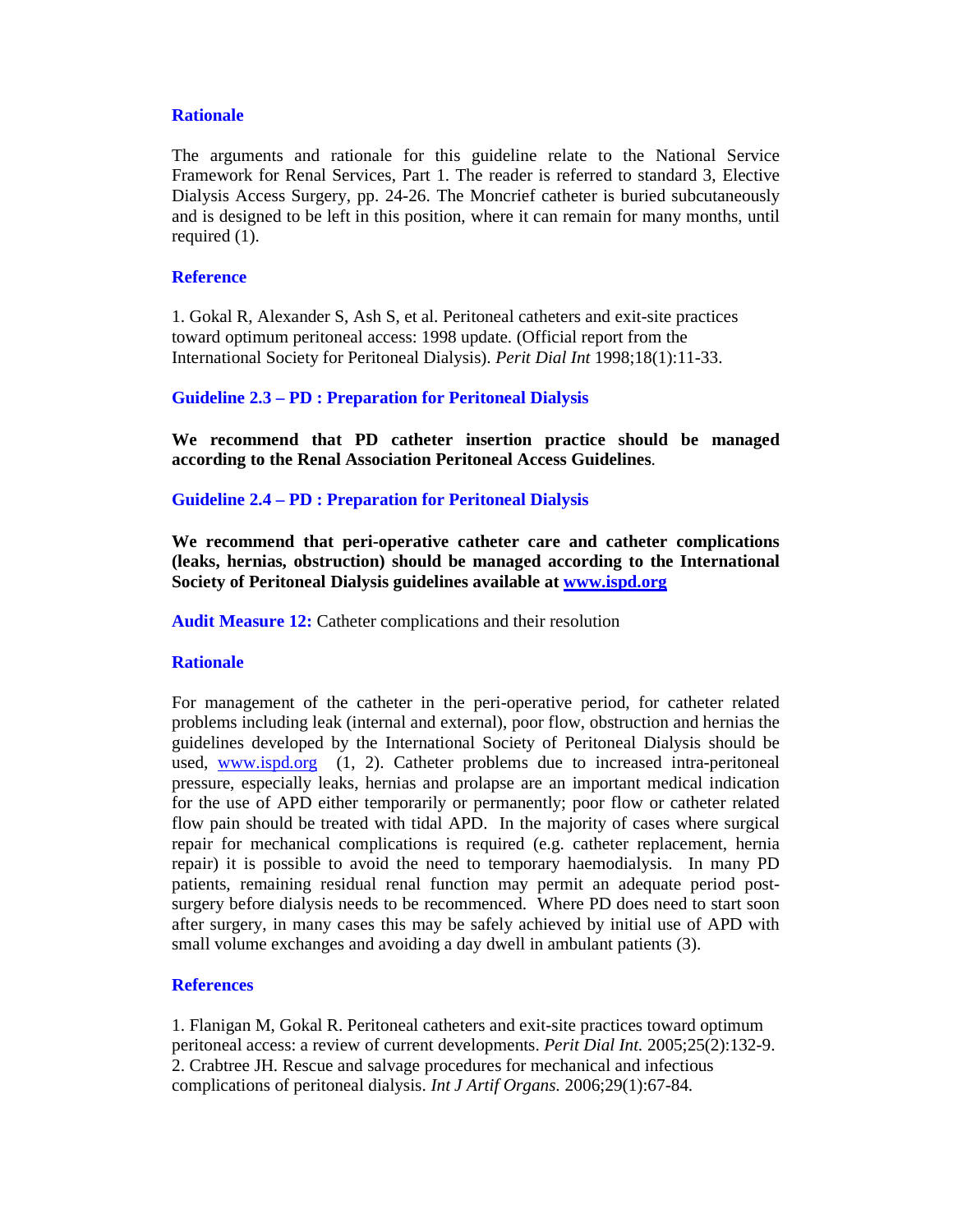3. Shah H, Chu M, Bargman JM. Perioperative management of peritoneal dialysis patients undergoing hernia surgery without use of interim hemodialysis. *Perit Dial Int*  2006; 26: 684-687

## **3. Peritoneal Dialysis (PD) (Guidelines PD 3.1 – 3.3)**

## **Guideline 3.1 – PD : Solute Clearance**

**We recommend that both residual urine and peritoneal dialysis components of small solute clearance should be measured at least six monthly or more frequently if dependant on residual renal function to achieve clearance targets or if clinically or biochemically indicated. Both urea and/or creatinine clearances can be used to monitor dialysis adequacy and should be interpreted within the limits of the methods. (1C)** 

**Audit Measure 13:** Frequency of solute clearance (residual and peritoneal) estimation

### **Rationale**

Small solute clearance is one of the measurements of adequate dialysis treatment. Salt and water removal and acid-base balance are considered in sections 4 and 6 respectively. There are two issues in measuring small solute clearance that need to be taken into consideration.

First, the relationship to clinical outcomes of residual renal versus peritoneal small solute clearance is quantitatively different. Observational studies have shown that preserved renal clearance, in fact just urine volume, is associated with improved survival, independent of other known factors such as age and comorbidity  $(1, 2)$ . Randomised controlled trials designed to replace this residual renal function with peritoneal clearance did not show a proportional survival benefit (3, 4). The recommendation to measure solute clearance six-monthly is driven primarily by the residual renal function component; indeed if dialysis dose has not been changed the peritoneal component will not be different and it would be acceptable just to measure the residual renal function. Indeed RRF can fall rapidly in some patients, certainly within a few weeks. If there are clinical concerns (e.g. if changes in symptoms, blood biochemistry, reported fall in urine output or after potential insults to residual renal function), or if achievement of solute clearance target is dependant on residual renal function, this should be undertaken more frequently.

Second, there are two potential surrogate solutes, urea and creatinine, that can be used to measure solute clearance in PD patients. There is no clear evidence as to which is the more useful clinically, and both have their problems. Current advice, therefore, is that either one or both can be used, ensuring that minimal clearances are achieved for at least one, but clinicians should be aware of their differing limitations. Urea clearances are limited by the difficulty in PD patients of estimating V accurately, whilst peritoneal creatinine clearances are affected by membrane transport characteristics (see Appendix).

#### **References**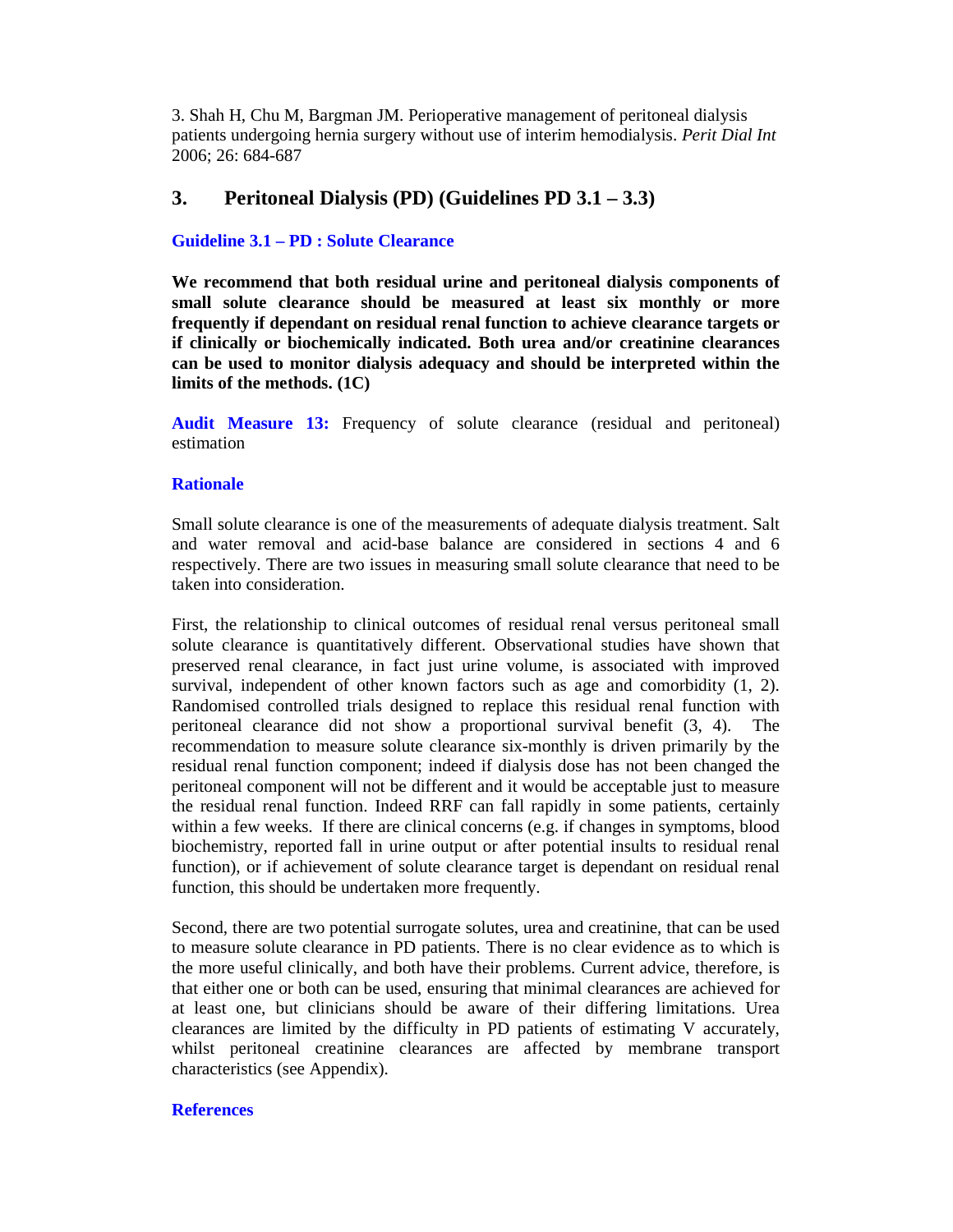1. Churchill DN, Taylor DW, Keshaviah PR. Adequacy of dialysis and nutrition in continuous peritoneal dialysis: association with clinical outcome. *J Am Soc Nephrol* 1996;7:198-207.

2. Bargman JM, Thorpe KE, Churchill DN. Relative contribution of residual renal function and peritoneal clearance to adequacy of dialysis: a reanalysis of the CANUSA study. *J Am Soc Nephrol* 2001;12(10):2158-62.

3. Paniagua R, Amato D, Vonesh E, et al. Effects of Increased Peritoneal Clearances on Mortality Rates in Peritoneal Dialysis: ADEMEX, a Prospective, Randomized, Controlled Trial. *J Am Soc Nephrol* 2002;13(5):1307-20.

4. Lo WK, Ho YW, Li CS, et al. Effect of Kt/V on survival and clinical outcome in CAPD patients in a randomized prospective study. *Kidney Int* 2003;64(2):649-56.

#### **Guideline 3.2.1 – PD : Solute Clearance**

We recommend that a combined urinary and peritoneal  $Kt/V<sub>urea</sub>$  of  $\geq$ 1.7/week or **a creatinine clearance of** ≥**50L/week/1.73m<sup>2</sup> should be considered as minimal treatment doses. (1A)** 

**Guideline 3.2.1 – PD : Solute Clearance** 

**We recommend that the dose should be increased in patients experiencing uraemic symptoms. (1B)** 

**Guideline 3.3 – PD : Solute Clearance** 

**We recommend that a continuous 24 hour PD regime is preferred to an intermittent regime. (1B)** 

**Audit Measure 14:** Cumulative frequency curves for the total solute clearance

#### **Rationale for guidelines 3.2 and 3.3**

Two randomised controlled trials (ADEMEX and Hong Kong) have evaluated the impact of peritoneal solute clearances on clinical endpoints (1, 2). Neither found that an increase of peritoneal  $Kt/V_{area} > 1.7$  was associated with an improvement in survival. Only one of these studies (ADEMEX) measured creatinine clearance, which was the solute used to make decisions in this case; patients in the control group achieved an average peritoneal creatinine clearance of  $46L/1.73m^2$ /week and a total (urine plus renal) of  $54L/1.73m^2$ /week. In setting a recommendation for minimal peritoneal clearances, to be achieved in anuric patients, the previous Renal Association guideline of Kt/V > 1.7 and creatinine clearance >50L $/1.73$ m<sup>2</sup>/week is supported by both the randomised and observational data. In the Hong Kong study, patients randomised to a Kt/V  $\langle 1.7$ , whilst their mortality was not significantly worse they had a significantly higher drop out rate, more clinical complications and worse anaemia. One observational longitudinal study demonstrated that patients develop malnutrition once the Kt/V falls below 1.7 with a three-fold increase in the death rate (3). The NECOSAD study found that a creatinine clearance of <40L/week or a Kt/V urea <1.5 was associated with increased mortality in anuric patients (4).

The vast majority of PD patients will be able to reach these clearance targets,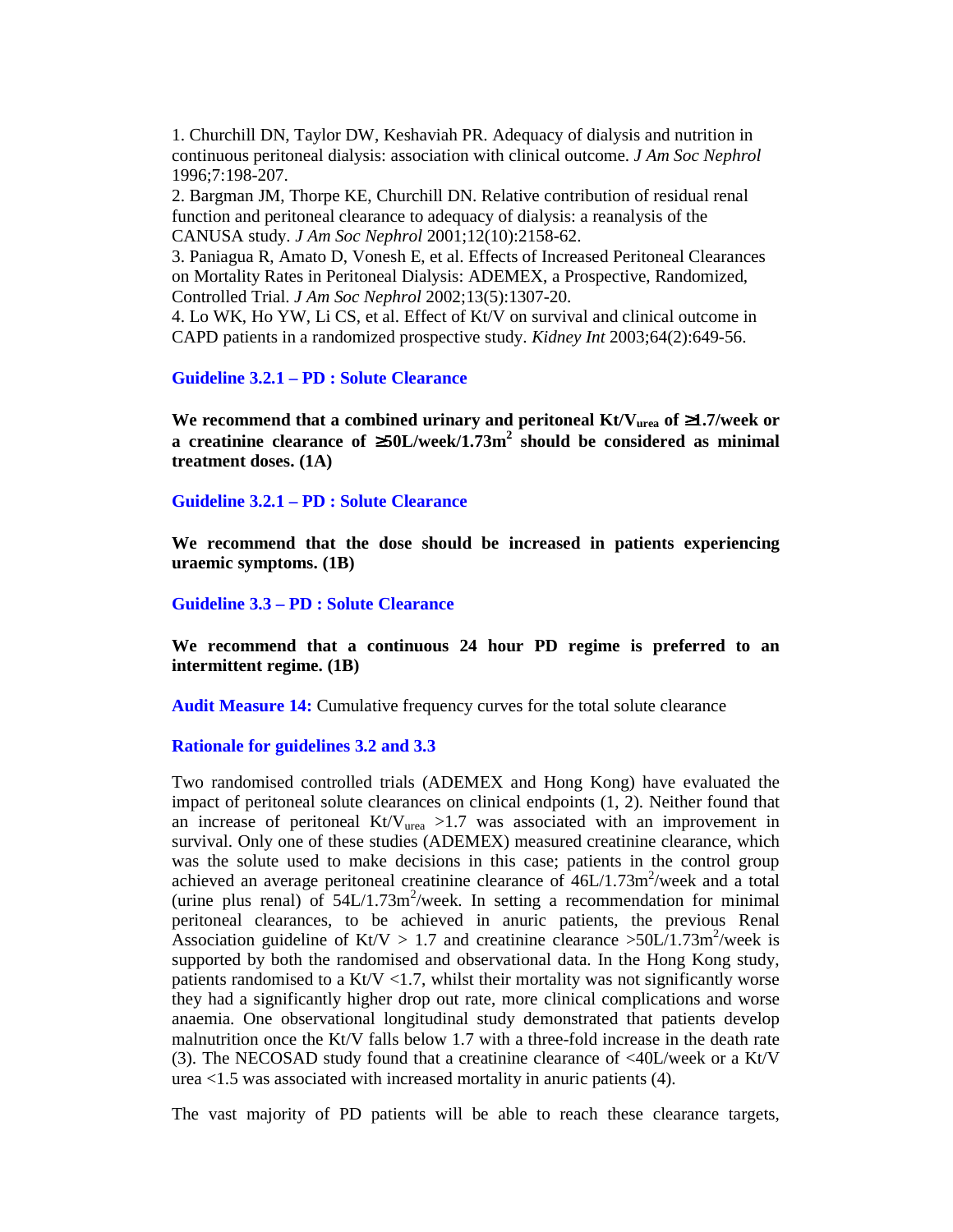especially if APD is employed (5). These guidelines must however be viewed as recommendations for *minimal* overall clearance. In patients with residual renal function this renal clearance can be subtracted from the peritoneal clearance with confidence that the value of equivalent renal clearances is greater. Equally, in a patient achieving these clearances but experiencing uraemic symptoms, including reduced appetite or nutritional decline, or failing to achieve adequate acid base balance (see section 6) then the dialysis dose should be increased. Drop out due to uraemia or death associated with hyperkalaemia and acidosis was significantly more common in the control patients in the ADEMEX study (1). In patients with borderline clearances, who fail to achieve these clearance targets, other aspects of patient wellbeing, long-term prognosis from other comorbidity and patient perspective should be considered in deciding whether switch of modality to haemodialysis is appropriate. It is important to note that spuriously low Kt/V urea may arise due to overestimation of V in patients with significant obesity (see Appendix).

ADEMEX randomised patients between a "standard" CAPD regime of 4 x 2 litre exchanges (rather than a specific clearance value) vs enhanced prescription to obtain specified clearance targets (1). Thus this study should not be used to justify routine reduction of dialysis prescription down to minimum clearance targets. The large ANDATA observational study suggested a lower survival with low peritoneal Kt/V (6). One possible interpretation of the data is that low peritoneal clearances were linked to reduced dialysis prescription in patients with good residual renal function.

Also, there is a discrepancy between clearance of small solutes and larger molecules, which are more dependent on time of contact of dialysate with the peritoneal membrane than dialysate volume (7). Thus continuous regimes are preferred to those with "dry" periods (e.g. NIPD), particularly in anuric patients, even if small solute clearance targets can be achieved without continuous therapy in the patient. An exception to this is in the situation where a patient still has a large residual renal function.

#### **References**

1. Paniagua R, Amato D, Vonesh E, et al. Effects of Increased Peritoneal Clearances on Mortality Rates in Peritoneal Dialysis: ADEMEX, a Prospective, Randomized, Controlled Trial. *J Am Soc Nephrol* 2002;13(5):1307-20.

2. Lo WK, Ho YW, Li CS, et al. Effect of Kt/V on survival and clinical outcome in CAPD patients in a randomized prospective study. *Kidney Int* 2003;64(2):649-56. 3. Davies SJ, Phillips L, Russell L, Naish PF, Russell GI. An analysis of the effects of increasing delivered dialysis treatment to malnourished peritoneal dialysis patients. *Kidney Int* 2000;57(4):1743-54.

4. Jansen MA, Termorshuizen F, Korevaar JC, Dekker FW, Boeschoten E, Krediet RT. Predictors of survival in anuric peritoneal dialysis patients. *Kidney Int.* 2005;68(3):1199-205.

5. Brown EA, Davies SJ, Heimburger O, et al. Adequacy targets can be met in anuric patients by automated peritoneal dialysis: baseline data from EAPOS. *Perit Dial Int* 2001;21(Suppl 3):S133-7.

6. Rumpsfeld M, McDonald SP, Johnson DW. Peritoneal small solute clearance is non-linearly related to patient survival in the Australian and New Zealand peritoneal dialysis patient populations. *Perit Dial Int* 2009; 29: 637-646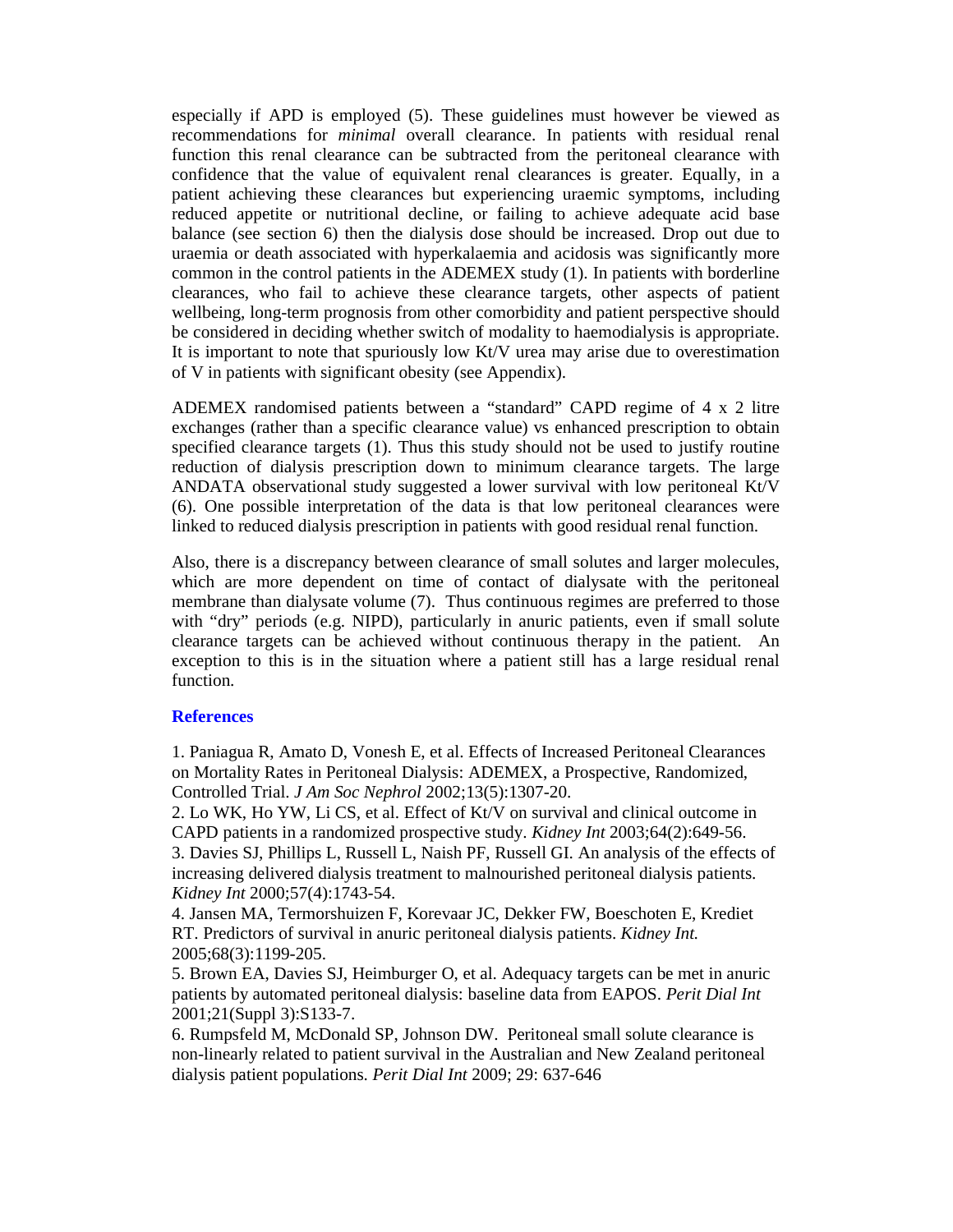7. Kim DJ, Do JH, Huh WS, Kim YG, Oh HY. Dissociation beween clearances of small and middle molecules in incremental peritoneal dialysis. *Perit Dial Int* 2001; 21: 462-466

# **4. Peritoneal Dialysis (PD) (Guidelines PD 4.1 – 4.5)**

## **Guideline 4.1 – PD : Ultrafiltration and Fluid Management**

**We recommend that peritoneal membrane function should be monitored regularly (6 weeks after commencing treatment and at least annually or when clinically indicated) using a peritoneal equilibration test (PET) or equivalent. Daily urine and peritoneal ultrafiltration volumes, with appropriate correction for overfill, should be monitored at least six-monthly. (1C)** 

**Audit Measure 15:** Frequency of measurement of membrane function, residual urine and peritoneal ultrafiltration volume

## **Rationale**

Assessment of membrane function, specifically solute transport rate and ultrafiltration capacity) is fundamental to PD prescription. (See appendix for methodological description of membrane function tests). This is for the following reasons:

- a. There is considerable between-patient variability in both solute transport and ultrafiltration capacity that translates into real differences in achieved solute clearance and ultrafiltration unless they are accounted for in prescription practice (1-5)
- b. Membrane function is an independent predictor of patient survival; specifically high solute transport and low ultrafiltration capacity are associated with worse outcomes (6-10)
- c. Membrane function changes with time on therapy. There are early changes usually during the first few weeks of treatment that can be avoided by performing tests 6 weeks after commencing PD. Later changes vary between patients but tend to be increasing solute transport and reduced ultrafiltration capacity; the rate of membrane change is accelerated in patients with earlier loss of residual renal function and greater requirement for hypertonic glucose solutions. (5, 11, 12)

The European Renal Best Practice advisory board have produced detailed recommendations for the methodology of evaluation of peritoneal membrane function in clinical practice, and for utilising the results in PD prescription (13).

Residual renal function, as discussed above, is one of the most important factors, along with age, comorbidity, nutritional status, plasma albumin and membrane function that predict survival in PD patients. Its rate of loss is variable and clinically significant changes can occur within 6 months. Total fluid removal is associated with patient survival, especially once anuric (9, 14, 15, 16).

## **References**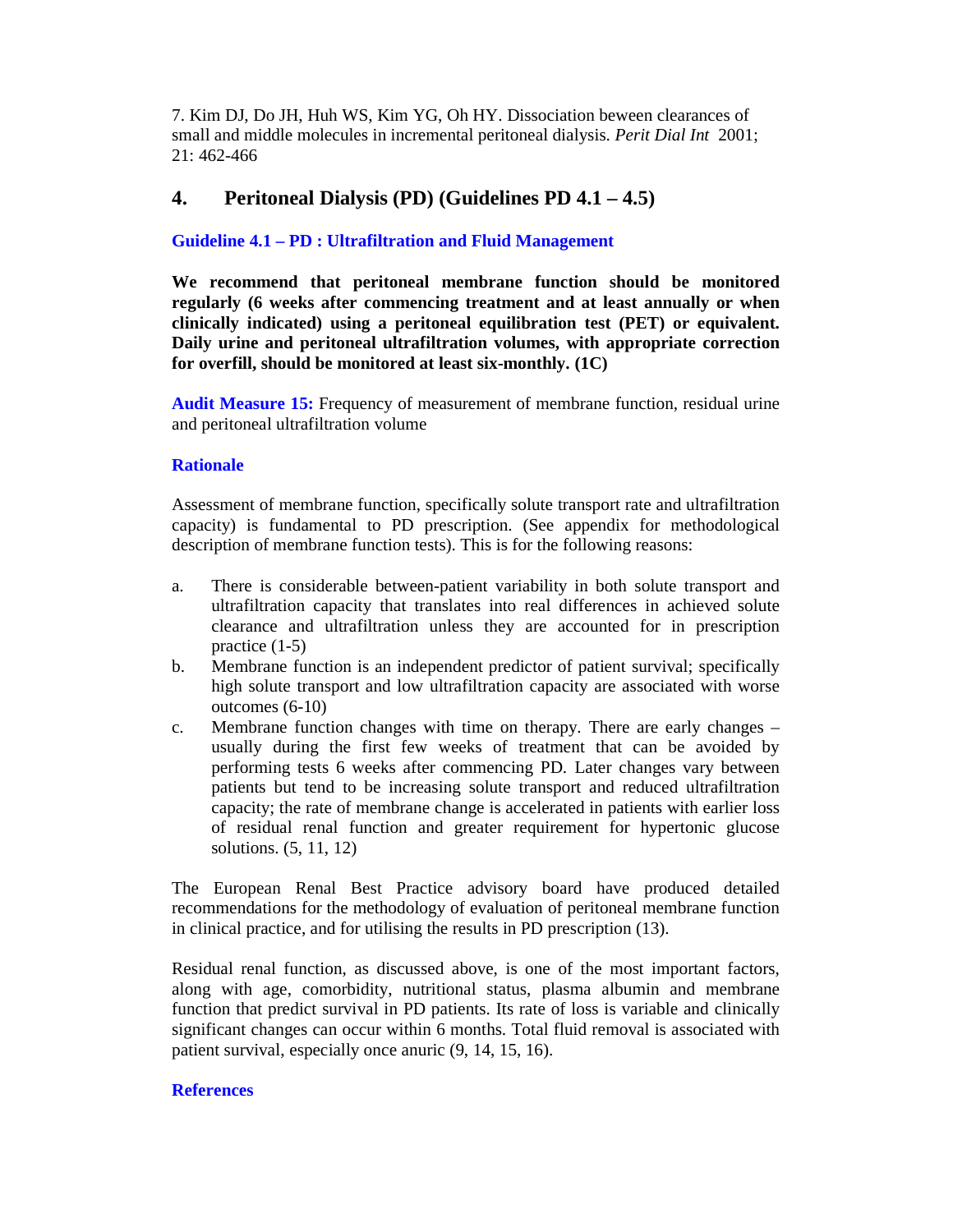1. Twardowski ZJ, Nolph KD, Khanna R, et al. Peritoneal Equilibration Test. *Perit Dial Bull* 1987;7:138-47.

2. Smit W, van Dijk P, Langedijk MJ, et al. Peritoneal function and assessment of reference values using a 3.86% glucose solution. *Perit Dial Int* 2003;23(5):440-9. 3. Smit W, Schouten N, van den Berg N, Langedijk MJ, Struijk DG, Krediet RT. Analysis of the prevalence and causes of ultrafiltration failure during long-term peritoneal dialysis: a cross-sectional study. *Perit Dial Int* 2004;24(6):562-70.

4. Selgas R, Bajo MA, Cirugeda A, et al. Ultrafiltration and small solute transport at initiation of PD: questioning the paradigm of peritoneal function. *Perit Dial Int.* 2005;25(1):68-76.

5. Davies SJ. Longitudinal relationship between solute transport and ultrafiltration capacity in peritoneal dialysis patients. *Kidney Int* 2004;66:2437-45.

6. Davies SJ, Phillips L, Naish PF, Russell G. Quantifying comorbidity in Peritoneal Dialysis patients and its relationship to other predictors of survival. *Nephrol Dial Transplant* 2002;17(6):1085-92.

7. Churchill DN, Thorpe KE, Nolph KD, Keshaviah PR, Oreopoulos DG, Page D. Increased peritoneal membrane transport is associated with decreased patient and technique survival for continuous peritoneal dialysis patients. *J Am Soc Nephrol* 1998;9:1285-92.

8. Rumpsfeld M, McDonald SP, Johnson DW. Higher peritoneal transport status is associated with higher mortality and technique failure in the Australian and New Zealand peritoneal dialysis patient populations. *J Am Soc Nephrol.* 2006;17(1):271-8. Epub 2005 Nov 23.

9. Brown EA, Davies SJ, Rutherford P, et al. Survival of Functionally Anuric Patients on Automated Peritoneal Dialysis: The European APD Outcome Study. *J Am Soc Nephrol* 2003;14(11):2948-57.

10. Brimble KS, Walker M, Margetts PJ, Kundhal KK, Rabbat CG. Meta-analysis: peritoneal membrane transport, mortality, and technique failure in peritoneal dialysis. *J Am Soc Nephrol.* 2006;17(9):2591-8. Epub 006 Aug 2.

11. Heimburger O, Wang T, Lindholm B. Alterations in water and solute transport with time on peritoneal dialysis. *Perit Dial Int* 1999;19 Suppl 2:S83-90.

12. del Peso G, Fernandez-Reyes MJ, Hevia C, et al. Factors influencing peritoneal transport parameters during the first year on peritoneal dialysis: peritonitis is the main factor. *Nephrol Dial Transplant.* 2005;20(6):1201-6.

13. Van Biesen W, Heimburger O, Krediet R, Rippe B, La Milia V, Covic A, Vanholder R, for the ERBP working group on peritoneal dialysis. Evaluation of peritoneal membrane characteristics: a clinical advice for prescription management by the ERBP working group. *Nephrol Dial Transplant* 2010 (in press)

14. Ates K, Nergizoglu G, Keven K, et al. Effect of fluid and sodium removal on mortality in peritoneal dialysis patients. *Kidney Int* 2001;60(2):767-76.

15. Jansen MA, Termorshuizen F, Korevaar JC, Dekker FW, Boeschoten E, Krediet RT. Predictors of survival in anuric peritoneal dialysis patients. *Kidney Int.* 2005;68(3):1199-205.

16. Paniagua R, Amato D, Mulais S, Vonesh E, Ramos A, Correa-Rotter R, Horl WH. Predictive value of brain natriuretic peptides in patients on peritoneal dialysis: results from the ADEMEX trial *Clin J Am Soc Nephrol* 2008; 3: 407-415

**Guideline 4.2 – PD : Ultrafiltration and Fluid Management**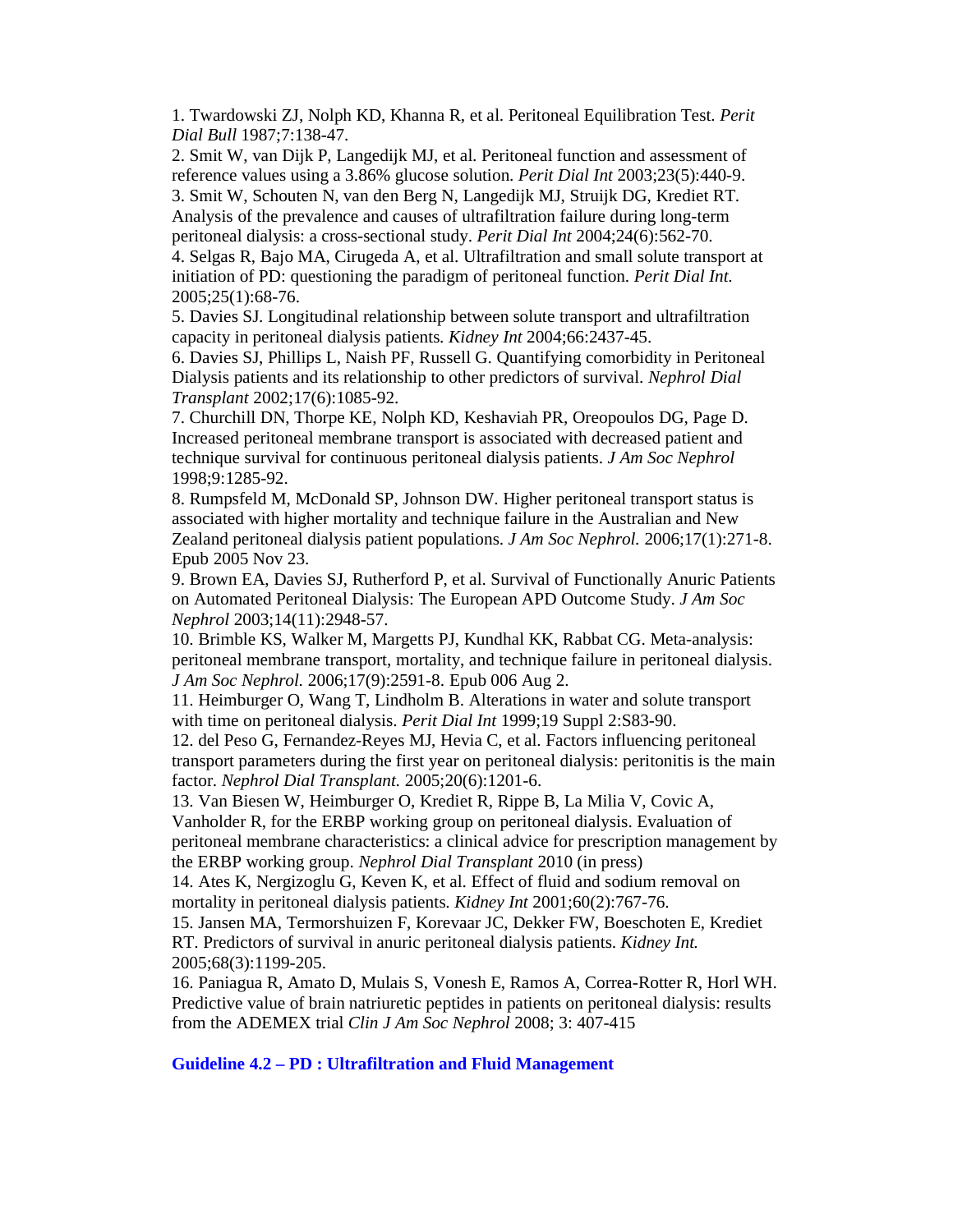**We recommend that dialysis regimens resulting in fluid reabsorption should be avoided. Patients with high or high average solute transport, at greatest risk of this problem, should be considered for APD and icodextrin. (1A)** 

**Audit Measure 16:** Identify patients with fluid reabsorption in long dwell **Rationale** 

Increased solute transport has been repeatedly shown to be associated with worse survival, especially in CAPD patients (1-4). The explanation for this association is most likely to be because of its effect on ultrafiltration when this is achieved with an osmotic gradient (using glucose or amino-acid dialysis fluids). The reason is twofold: first, due to more rapid absorption of glucose, the osmotic gradient is lost earlier in the cycle resulting in reduced ultrafiltration capacity. Second, once the osmotic gradient is dissipated the rate of fluid reabsorption in high transport patients is more rapid. This will result in significant fluid absorption, contributing to a positive fluid balance, during the long exchange.

These problems associated with high transport can be avoided by using APD to shorten dwell length and by using icodextrin for the long exchange to prevent fluid reabsorption. Several randomised controlled trials have shown that icodextrin can achieve sustained ultrafiltration in the long dwell (5-9) and that this translates into a reduction in extracellular fluid volume (10, 11). Observational studies indicate that high solute transport is not associated with increased mortality or technique failure in APD patients, especially when there is also a high use of icodextrin  $(3, 12, 13)$ . Results from the ANZDATA Registry show that in high transport patients, treatment with APD was associated with a superior patient survival compared with CAPD (14). Survival in low transport patients in contrast was lower with APD.

## **References**

1. Davies SJ, Phillips L, Naish PF, Russell G. Quantifying comorbidity in Peritoneal Dialysis patients and its relationship to other predictors of survival. *Nephrol Dial Transplant* 2002;17(6):1085-92.

2. Churchill DN, Thorpe KE, Nolph KD, Keshaviah PR, Oreopoulos DG, Page D. Increased peritoneal membrane transport is associated with decreased patient and technique survival for continuous peritoneal dialysis patients. *J Am Soc Nephrol* 1998;9:1285-92.

3. Rumpsfeld M, McDonald SP, Johnson DW. Higher peritoneal transport status is associated with higher mortality and technique failure in the Australian and New Zealand peritoneal dialysis patient populations. *J Am Soc Nephrol.* 2006;17(1):271-8. Epub 2005 Nov 23.

4. Brimble KS, Walker M, Margetts PJ, Kundhal KK, Rabbat CG. Meta-analysis: peritoneal membrane transport, mortality, and technique failure in peritoneal dialysis. *J Am Soc Nephrol.* 2006;17(9):2591-8. Epub 006 Aug 2.

5. Posthuma N, ter Wee PM, Verbrugh HA, et al. Icodextrin instead of glucose during the daytime dwell in CCPD increases ultrafiltration and 24-h dialysate creatinine clearance. *Nephrol Dial Transplant* 

*Nephrology, Dialysis, Transplantation* 1997;12(3):550-3.

6. Plum J, Gentile S, Verger C, et al. Efficacy and safety of a 7.5% icodextrin peritoneal dialysis solution in patients treated with automated peritoneal dialysis. *Am J Kidney Dis* 2002;39(4):862-71.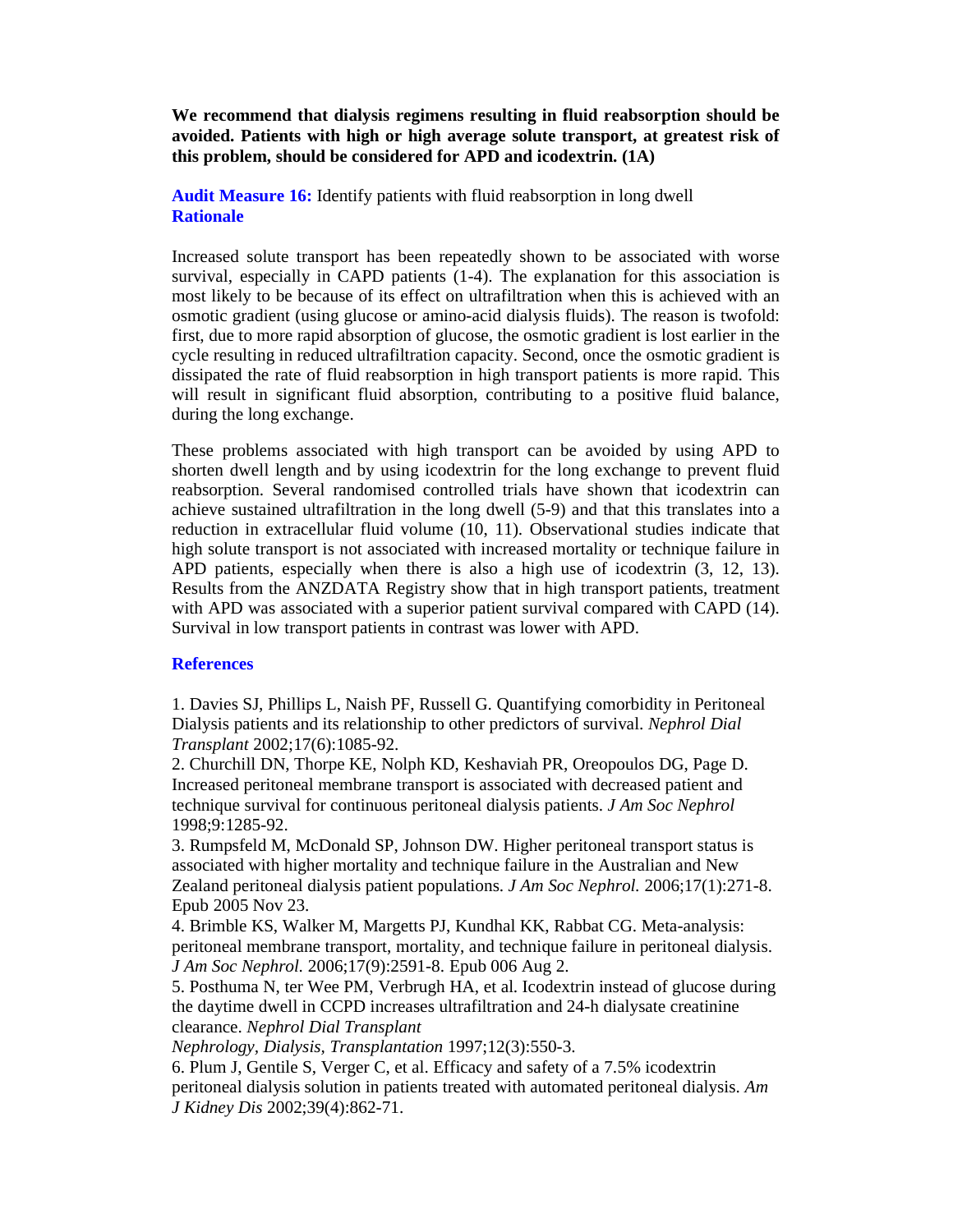7. Wolfson M, Piraino B, Hamburger RJ, Morton AR. A randomized controlled trial to evaluate the efficacy and safety of icodextrin in peritoneal dialysis. *Am J Kidney Dis* 2002;40(5):1055-65.

8. Ota K, Akiba T, Nakao T, et al. Peritoneal ultrafiltration and serum icodextrin concentration during dialysis with 7.5% icodextrin solution in Japanese patients. *Perit Dial Int* 2003;23(4):356-61.

9. Finkelstein F, Healy H, Abu-Alfa A, et al. Superiority of icodextrin compared with 4.25+ACU- dextrose for peritoneal ultrafiltration. *J Am Soc Nephrol* 2005;16(2):546- 54.

10. Konings CJ, Kooman JP, Schonck M, et al. Effect of icodextrin on volume status, blood pressure and echocardiographic parameters: A randomized study. *Kidney Int* 2003;63(4):1556-63.

11. Davies SJ, Woodrow G, Donovan K, et al. Icodextrin improves the fluid status of peritoneal dialysis patients: results of a double-blind randomized controlled trial. *J Am Soc Nephrol* 2003;14(9):2338-44.

12. Brown EA, Davies SJ, Rutherford P, et al. Survival of Functionally Anuric Patients on Automated Peritoneal Dialysis: The European APD Outcome Study. *J Am Soc Nephrol* 2003;14(11):2948-57.

13. Davies SJ. Mitigating peritoneal membrane characteristics in modern PD therapy. *Kidney Int* 2006;in press.

14. Johnson DW, Hawley CM, McDonald SP, Brown FG, Rosman JB, Wiggins K, Bannister KM, Badve SV. Superior survival of high transporters treated with automated versus continuous ambulatory peritoneal dialysis. *Nephrol Dial Transplant* 2010 doi: 10.1093/ndt/gpf780

#### **Guideline 4.3 – PD : Ultrafiltration and Fluid Management**

## **We recommend that dialysis regimens resulting in routine utilisation of hypertonic (3.86%) glucose exchanges should be avoided. Where appropriate this should be achieved by using icodextrin or diuretics. (1B)**

**Audit Measure 17:** Number of patients regularly requiring hypertonic (3.86% glucose) exchanges to maintain fluid balance

#### **Rationale**

There is growing evidence that regular use of hypertonic glucose dialysis fluid (3.86%), and where possible glucose 2.27%, is to be avoided. It is associated with acceleration in the detrimental changes in membrane function that occur with time on treatment (1, 2), as well as several undesirable systemic effects including weight gain (3, 4), poor diabetic control (5), delayed gastric emptying (6), hyperinsulinaemia and adverse haemodynamic effects (7). In addition to patient education to avoid excessive salt and fluid intake, where possible the use of hypertonic glucose should be minimised by enhancing residual diureses with the use of diuretics (e.g. frusemide 250mg daily) (8). Substituting icodextrin for glucose solutions during the long exchange will result in equivalent ultrafiltration whilst avoiding the systemic effects of the glucose load (3, 5, 7, 9). Observational evidence would suggest that icodextrin is associated with less functional deterioration in the membrane in APD patients (2).

#### **References**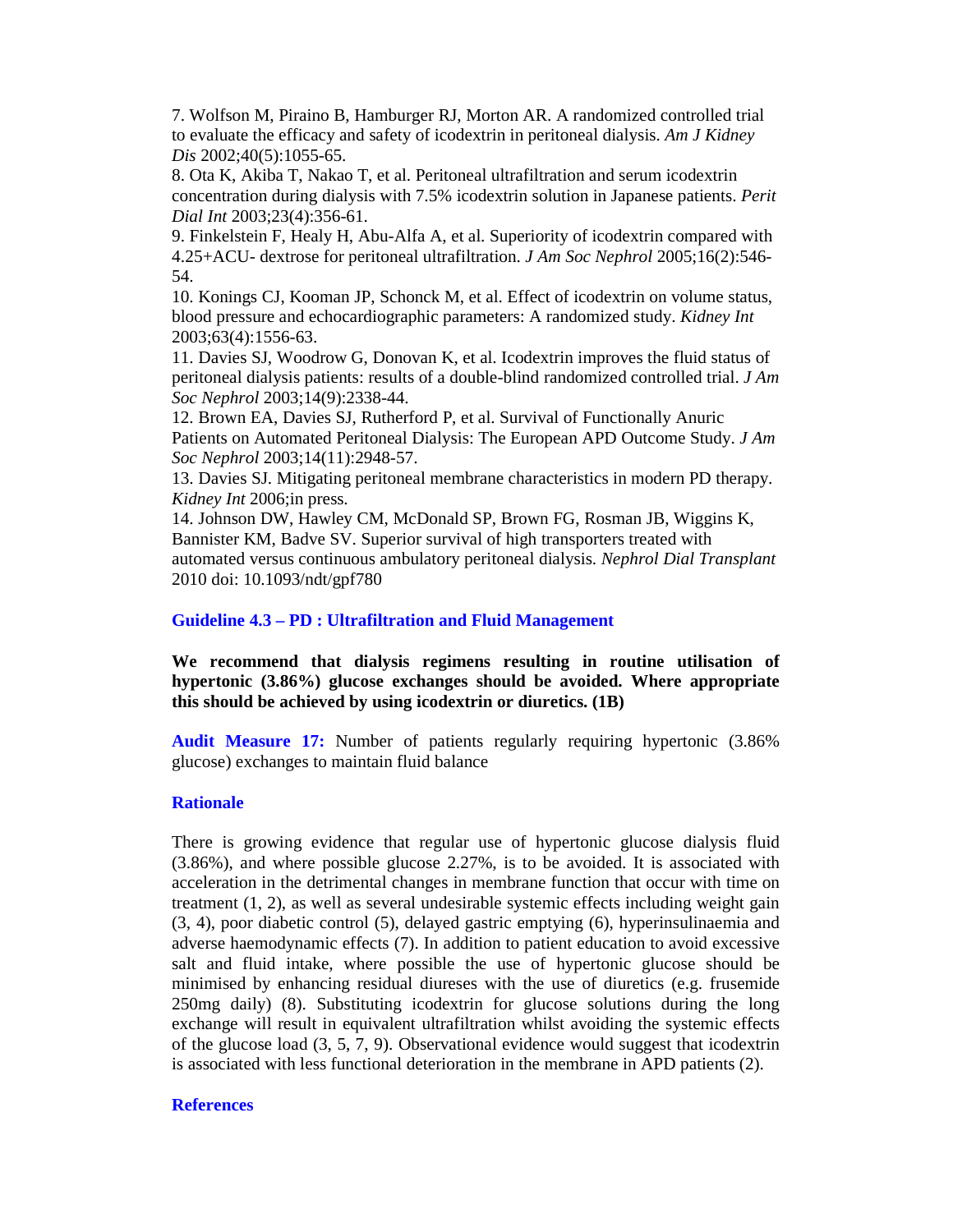1. Davies SJ. Longitudinal relationship between solute transport and ultrafiltration capacity in peritoneal dialysis patients. *Kidney Int* 2004;66:2437-45.

2. Davies SJ, Brown EA, Frandsen NE, et al. Longitudinal membrane function in functionally anuric patients treated with APD: Data from EAPOS on the effects of glucose and icodextrin prescription. *Kidney Int* 2005;67(4):1609-15.

3. Wolfson M, Piraino B, Hamburger RJ, Morton AR. A randomized controlled trial to evaluate the efficacy and safety of icodextrin in peritoneal dialysis. *Am J Kidney Dis* 2002;40(5):1055-65.

4. Fernstrom A, Hylander B, Moritz A, Jacobsson H, Rossner S. Increase of intraabdominal fat in patients treated with continuous ambulatory peritoneal dialysis. *Perit Dial Int* 1998;18(2):166-71.

5. Marshall J, Jennings P, Scott A, Fluck RJ, McIntyre CW. Glycemic control in diabetic CAPD patients assessed by continuous glucose monitoring system (CGMS). *Kidney Int* 2003;64(4):1480-6.

6. Van V, Schoonjans RS, Struijk DG, et al. Influence of dialysate on gastric emptying time in peritoneal dialysis patients. *Perit Dial Int* 2002;22(1):32-8.

7. Selby NM, Fonseca S, Hulme L, Fluck RJ, Taal MW, McIntyre CW. Hypertonic glucose-based peritoneal dialysate is associated with higher blood pressure and adverse haemodynamics as compared with icodextrin. *Nephrol Dial Transplant* 2005; 20(9):1848-53.

8. Medcalf JF, Harris KP, Walls J. Role of diuretics in the preservation of residual renal function in patients on continuous ambulatory peritoneal dialysis. *Kidney Int* 2001;59(3):1128-33.

9. Davies SJ, Woodrow G, Donovan K, et al. Icodextrin improves the fluid status of peritoneal dialysis patients: results of a double-blind randomized controlled trial. *J Am Soc Nephrol* 2003;14(9):2338-44.

### **Guideline 4.4 – PD : Ultrafiltration and Fluid Management**

**We recommend that treatment strategies that favour preservation of renal function should be adopted where possible.** These include the use of ACEi, ARBs and diuretics, and the avoidance of episodes of dehydration.**. (1B)** 

#### **Rationale**

This is the single most important parameter in PD patients, and also the one most likely to change with time. Clinically significant changes can occur within three months. Because secretion of creatinine by the kidney at low levels of function overestimates residual creatinine clearance, it is recommended to express this as the *mean* of the urea and creatinine clearances. Observational and randomised studies have shown that episodes of volume depletion, whether unintentional or in response to active fluid removal with the intent of changing blood pressure or fluid status, are associated with increased risk of loss in residual renal function (1-4). Care should be taken not to volume deplete a PD patient too rapidly or excessively. The need to determine an appropriate target weight to avoid the cardiac complications of occult fluid overload, whilst avoiding loss of residual renal function due to excessive fluid removal is a major challenge in the management of the PD patient who has still has a significant residual urine output. The use of diuretics to maintain urine volume is not associated with a risk to renal clearances (5). ACE inhibitors, (Ramipril 5mg) (6) and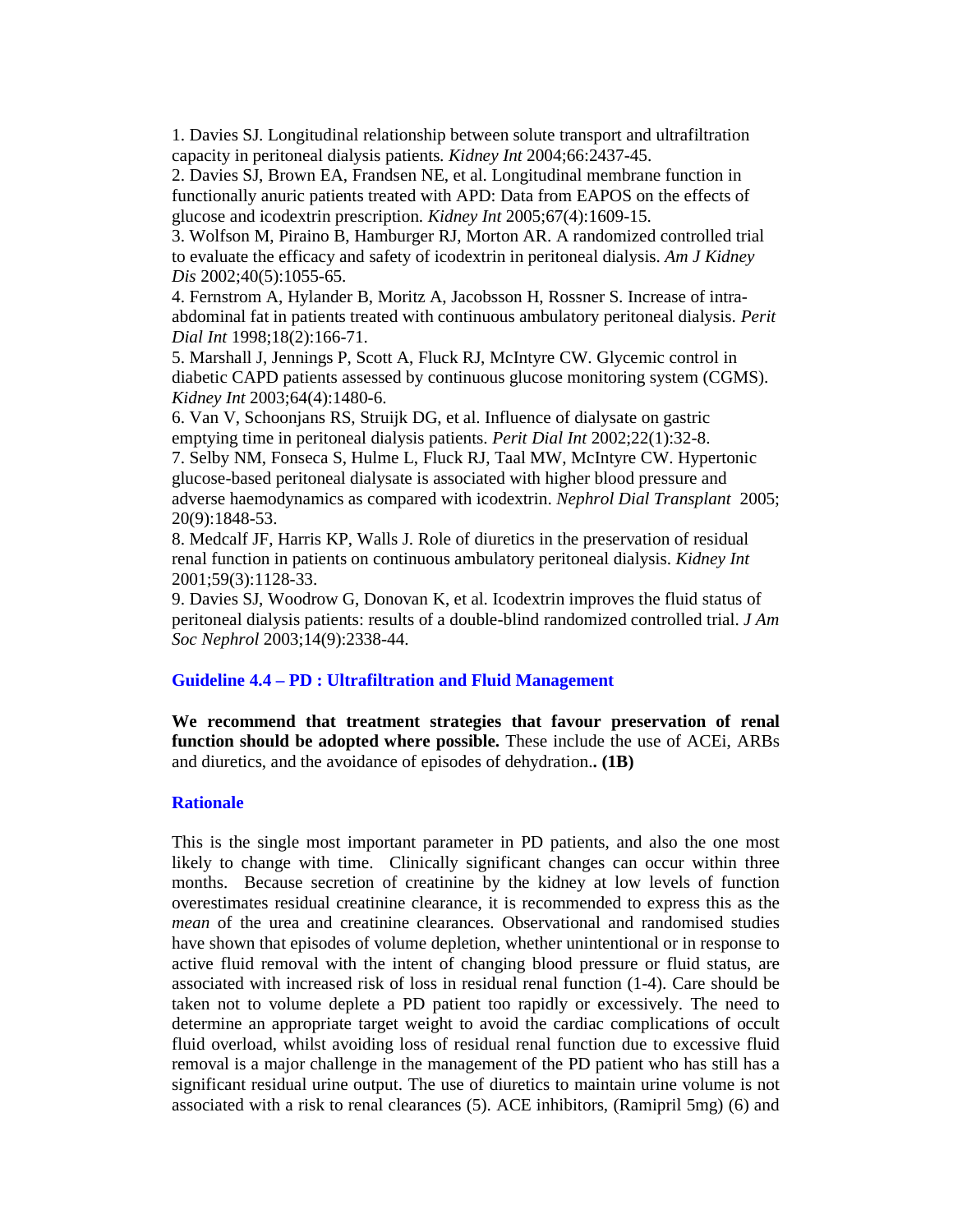ARBs (valsartan) (7) have been shown in randomised studies to maintain residual diuresis.

#### **References**

1. Jansen MA, Hart AA, Korevaar JC, Dekker FW, Boeschoten EW, Krediet RT. Predictors of the rate of decline of residual renal function in incident dialysis patients. *Kidney Int* 2002;62(3):1046-53.

2. Gunal AI, Duman S, Ozkahya M, et al. Strict volume control normalizes hypertension in peritoneal dialysis patients. *Am J Kidney Dis* 2001;37(3):588-93. 3. Konings CJ, Kooman JP, Gladziwa U, van der Sande FM, Leunissen KM. A decline in residual glomerular filtration during the use of icodextrin may be due to underhydration. *Kidney Int* 2005;67(3):1190-1.

4. Konings CJ, Kooman JP, Schonck M, et al. Effect of icodextrin on volume status, blood pressure and echocardiographic parameters: A randomized study. *Kidney Int* 2003;63(4):1556-63.

5. Medcalf JF, Harris KP, Walls J. Role of diuretics in the preservation of residual renal function in patients on continuous ambulatory peritoneal dialysis. *Kidney Int* 2001;59(3):1128-33.

6. Li PK, Chow KM, Wong TY, Leung CB, Szeto CC. Effects of an angiotensinconverting enzyme inhibitor on residual renal function in patients receiving peritoneal dialysis. A randomized, controlled study. *Ann Intern Med.* 2003;139(2):105-12. 7. Suzuki H, Kanno Y, Sugahara S, Okada H, Nakamoto H. Effects of an angiotensin II receptor blocker, valsartan, on residual renal function in patients on CAPD. *Am J Kidney Dis.* 2004;43(6):1056-64.

### **Guideline 4.5 – PD : Ultrafiltration and Fluid Management**

## **We recommend that anuric patients who consistently achieve a daily ultrafiltration of less than 750 ml should be closely monitored and the benefits of modality switch considered. (1B)**

**Audit Measure 18:** Identify patients with a total fluid removal <750 ml per day.

#### **Rationale**

Observational studies have consistently shown that reduced peritoneal ultrafiltration is associated with worse survival rates; whilst this is seen in studies with or without residual urine (1), this effect is most marked in anuric patients (2, 3). In the only prospective study to have preset an ultrafiltration target (750 ml/day), patients who remained below this had higher mortality after correcting for age, time on dialysis, comorbidity and nutritional status. It is likely this association is multifactorial, but failure to prescribe sufficient glucose or icodextrin and a lower ultrafiltration capacity of the membrane were factors in this study and should be considered (2, 4). The European guidelines have suggested a 1 litre minimal daily ultrafiltration target (5) but there is insufficient evidence to say that such a target must be met at this stage. It is possible that in some patients with low ultrafiltration, this is appropriate to their low fluid intake, and that in these cases decreased survival possibly results from poor nutrition rather than fluid excess, and that increasing ultrafiltration would simply result in dehydration with its adverse effects. Blood pressure, salt (and fluid) intake,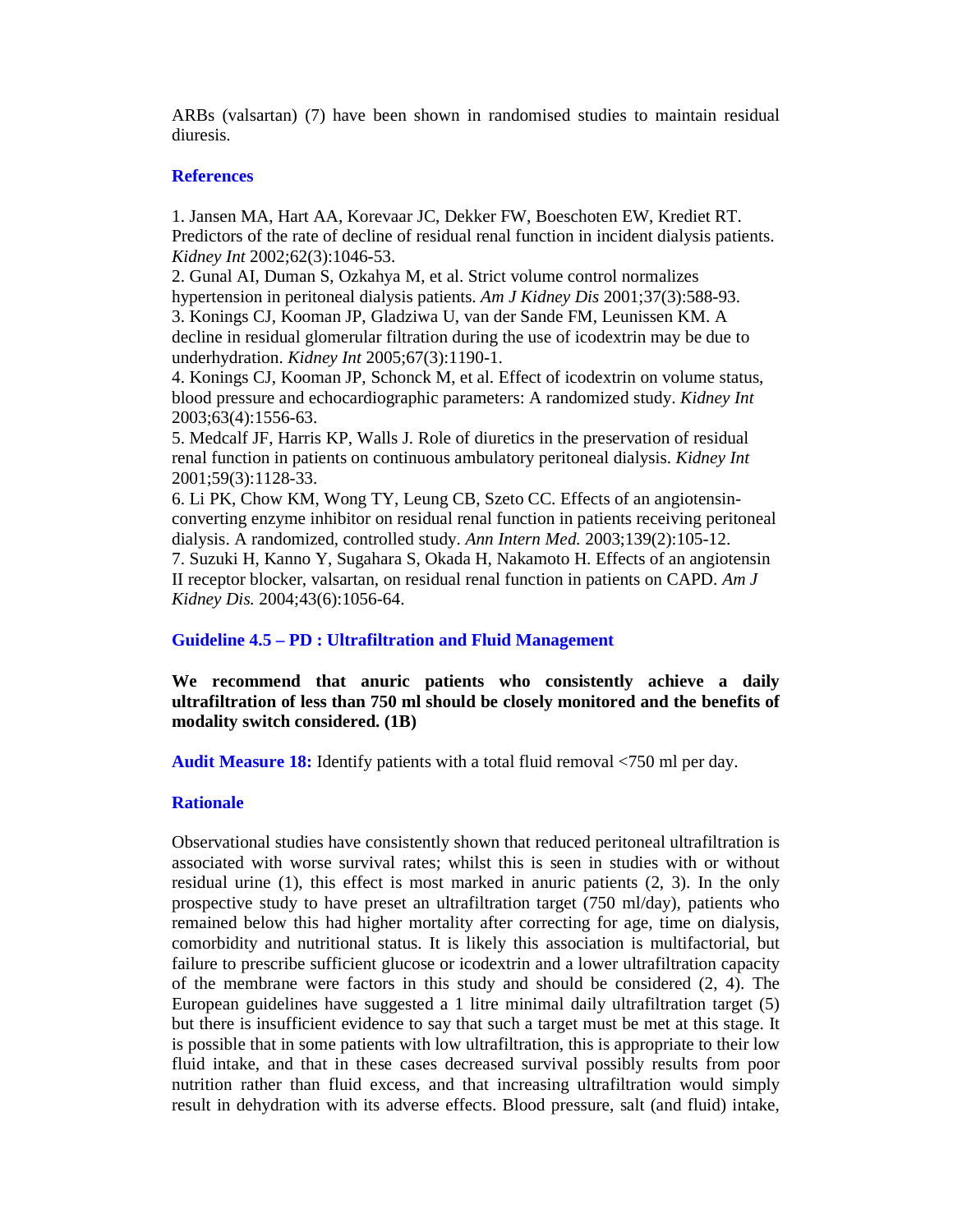nutritional and fluid status, and presence of any features of uraemia should be taken into account. Nevertheless patients with less than 750 ml ultrafiltration once anuric should be very closely monitored and the potential benefits of modality switch considered.

#### **References**

1. Ates K, Nergizoglu G, Keven K, et al. Effect of fluid and sodium removal on mortality in peritoneal dialysis patients. *Kidney Int* 2001;60(2):767-76.

2. Brown EA, Davies SJ, Rutherford P, et al. Survival of Functionally Anuric Patients on Automated Peritoneal Dialysis: The European APD Outcome Study. *J Am Soc Nephrol* 2003;14(11):2948-57.

3. Jansen MA, Termorshuizen F, Korevaar JC, Dekker FW, Boeschoten E, Krediet RT. Predictors of survival in anuric peritoneal dialysis patients. *Kidney Int.* 2005;68(3):1199-205.

4. Davies SJ, Brown E, Riegel W, et al. What is the link between poor ultrafiltration and increased mortality in anuric APD patients?

Analysis of data from EAPOS. *Perit Dial Int* 2006;26(4):458-65.

5. Dombros N, Dratwa M, Feriani M, et al. European best practice guidelines for peritoneal dialysis. 7 Adequacy of peritoneal dialysis. *Nephrol Dial Transplant.* 2005;20(Suppl 9):ix24-ix7.

## **5. Peritoneal Dialysis (PD) (Guidelines PD 5.1 – 5.2)**

**Guideline 5.1 – PD : Infectious Complications**

## **Guideline 5.1.1 – PD Infectious Complications : Prevention Strategies**

**We recommend that PD units should undertake regular audit of their peritonitis and exit-site infection rates, including causative organism, treatment and outcomes. They should enter into active dialogue with their microbiology department and infection control team to develop optimal local treatment and prevention protocols. (1B)** 

## **Guideline 5.1.2 – PD Infectious Complications : Prevention Strategies**

**We recommend that flush-before-fill dialysis delivery systems should be used. (1A)** 

## **Guideline 5.1.3 – PD Infectious Complications : Prevention Strategies**

**We recommend that patients should undergo regular revision of their technique (at least annually or more frequently if indicated, such as after an episode of PDrelated infection or a significant interruption to the patient performing PD) and receive intensified training if this is below standard. (1C)** 

**Guideline 5.1.4 – PD Infectious Complications : Prevention Strategies**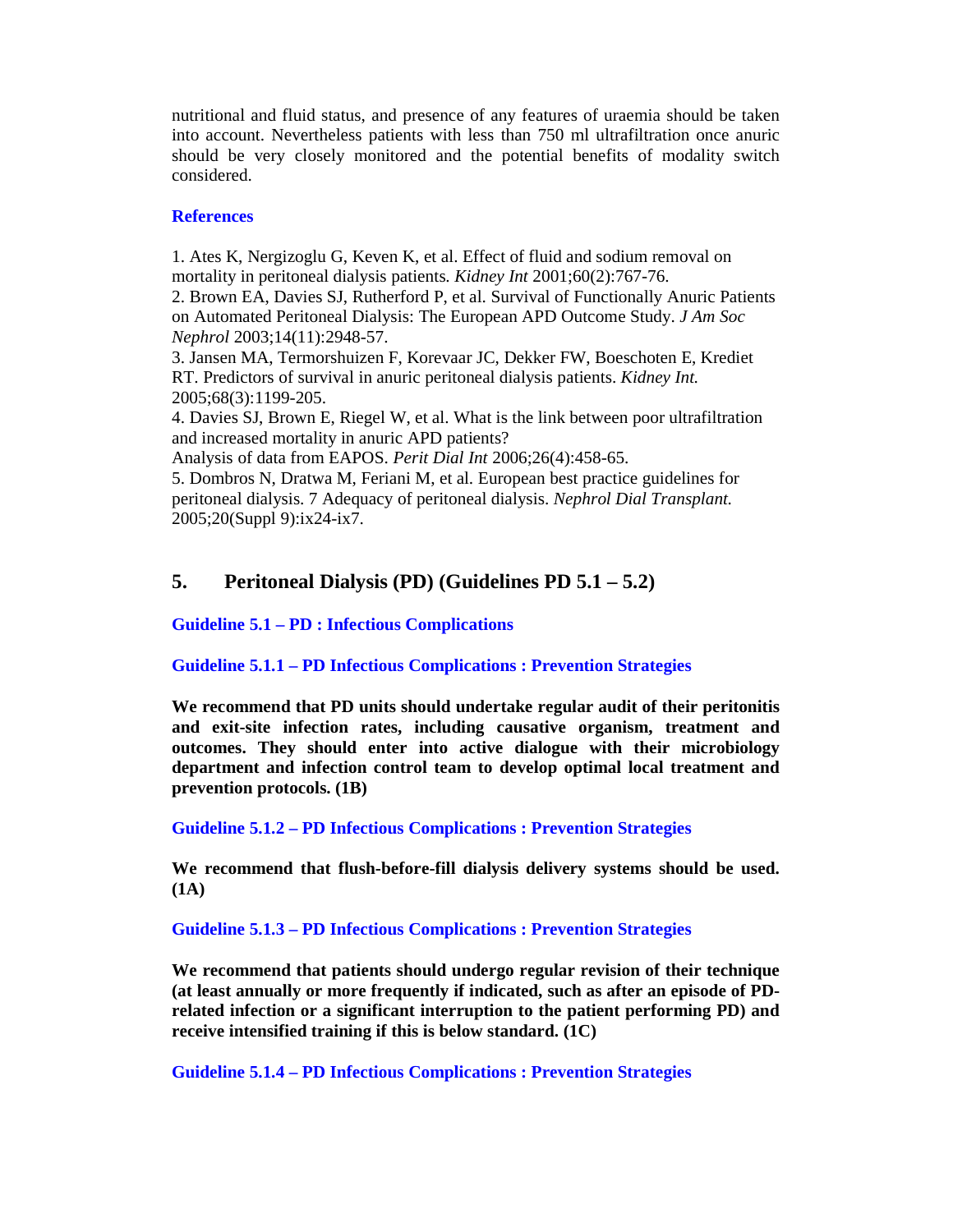**We recommend that initial catheter insertion should be accompanied by antibiotic prophylaxis. (1B)** 

#### **Guideline 5.1.5 – PD Infectious Complications : Prevention Strategies**

**We recommend that invasive procedures should be accompanied by antibiotic prophylaxis and emptying the abdomen of dialysis fluid for a period commensurate with the procedure. (1C)** 

### **Guideline 5.1.6 – PD Infectious complications : Prevention Strategies**

**We recommend that topical antibiotic administration should be used to reduce the frequency of** *Staph. aureus* **and Gram negative exit-site infection and peritonitis. (1A)** 

**Audit Measure 19:** Routine annual audit of infection prevention strategies **Audit Measure 20:** Routine annual audit of PD peritonitis rates (including proportion of culture negative cases)

#### **Rationale for guidelines 5.1.1 – 5.1.6**

The rationale underpinning the guidelines in this section is laid out in a series of documents published by the International Society of Peritoneal Dialysis, available on their web-site: www.ispd.org

**Prevention strategies**:Both the ISPD 2005 guidelines (1) and the NSF Part 1 place increasing emphasis on prevention strategies. Regular audit is essential to this progress and the following standards should be considered as minimal:

- 1. Peritonitis rates of less than 1 episode per 18 months in adults and 12 months in children (see NSF part 1)
- 2. A primary cure rate of  $\geq 80\%$
- 3. A culture negative rate of < 20%

Patient training to perform PD technique by experienced PD nurses trained to do this as part of a formalised training programme is essential in patients commencing PD (2). Greater experience of nurses providing training is associated with greater time to initial episode of peritonitis (3). It is recommended that review of patient PD technique is performed on a regular basis, at least annually, or more frequently if there is evidence of inadequate technique or development of PD –related infection, or a significant interruption in the performing PD e.g. after a significant period of hospitalisation). Approaches that have been shown to reduce infection rates in randomised studies include increased intensity of training,(4) use of flush before fill systems,(5) antibiotic prophylaxis to cover catheter insertion and prevention of exitsite infections (1). Several studies have addressed the latter issue; following demonstration that the risk of *Staph aureus* exit site infection (the organism responsible in 90% of cases) is associated with pre-existing skin carriage, several randomised studies demonstrated that clinical exit-sire infection and associated peritonitis could be reduced by either nasal or exit-site application of mupirocin. This has led to the practice of applying mupirocin to all patients;(6, 7) this approach should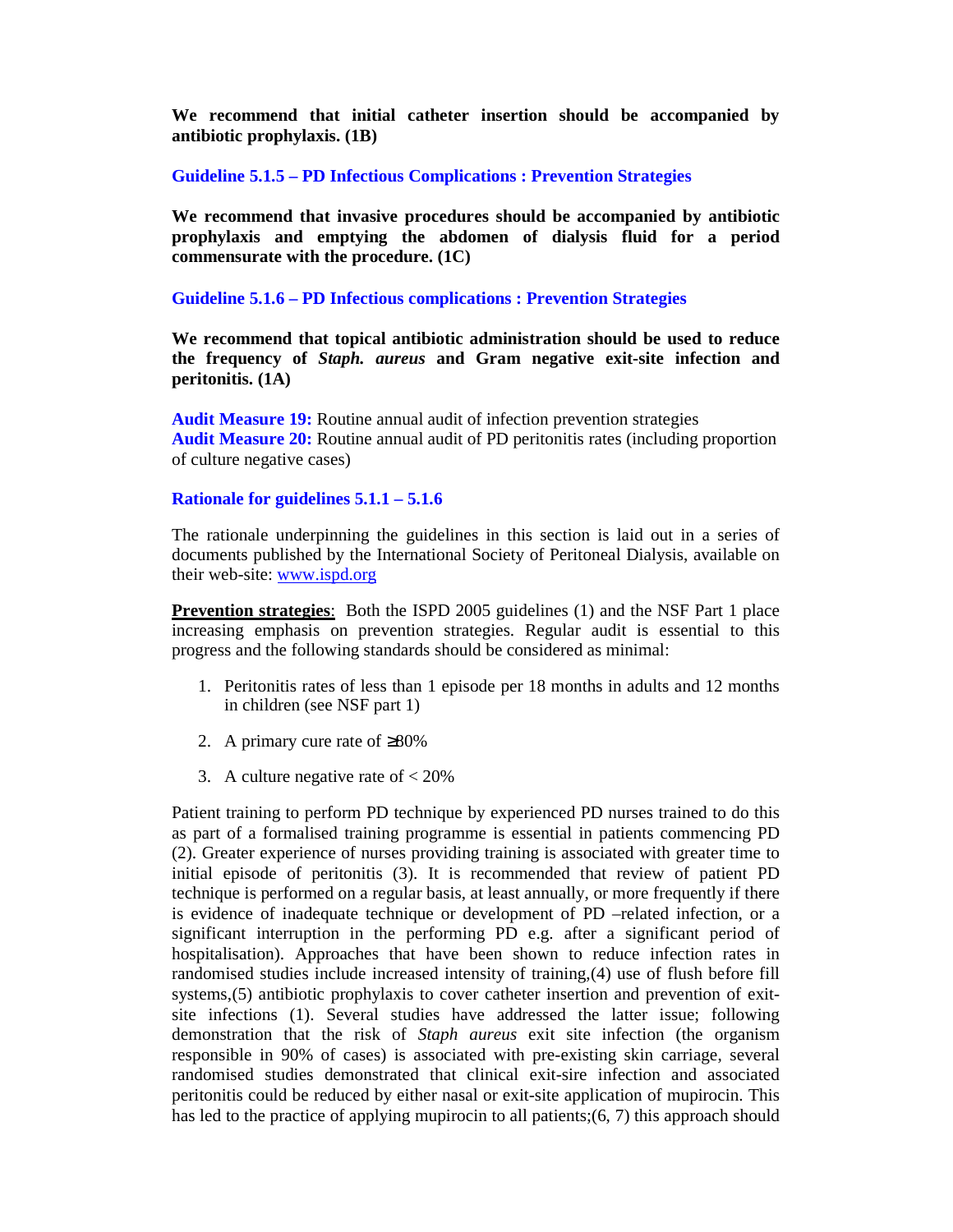be discussed with the local microbiology and infection control team. A more recent study, comparing mupirocin with gentamicin cream, found that the latter prevented both *Staph aureus* and *Pseudomonas* exit-site infections and peritonitis episodes (8). This approach should be strongly considered in patients with a known history of *Pseudomonas* infections; again the policy should be discussed and agreed with the local microbiology team.

### **References**

1. Piraino B, Bailie GR, Bernardini J, et al. Peritoneal dialysis-related infections recommendations: 2005 update. *Perit Dial Int.* 2005;25(2):107-31.

2. Bernadinini J, Price V, Figueiredo A. Peritoneal dialysis patient training, 2006 *Perit Dial Int* 2006; 26: 625-632

3. Chow KM, Szeto CC, Law MC, Fung JSF, Li PK-T. Influence of peritoneal dialysis training nurses' experience on peritonitis rates. *Clin J Am Soc Nephrol* 2007; 2: 647-652

4. Hall G, Bogan A, Dreis S, et al. New directions in peritoneal dialysis patient training. *Nephrol Nurs J.* 2004;31(2):149-54, 59-63.

5. MacLeod A, Grant A, Donaldson C, et al. Effectiveness and efficiency of methods of dialysis therapy for end-stage renal disease: systematic reviews. *Health Technol Assess* 1998;2(5):1-166.

6. Bernardini J, Piraino B, Holley J, Johnston JR, Lutes R. A randomized trial of Staphylococcus aureus prophylaxis in peritoneal dialysis patients: mupirocin calcium ointment 2% applied to the exit site versus cyclic oral rifampin. *Am J Kidney Dis* 1996;27(5):695-700.

7. Piraino B. Staphylococcus aureus infections in dialysis patients: focus on prevention. *Asaio J* 2000;46(6):S13-7.

8. Bernardini J, Bender F, Florio T, et al. Randomized, double-blind trial of antibiotic exit site cream for prevention of exit site infection in peritoneal dialysis patients. *J Am Soc Nephrol.* 2005;16(2):539-45. Epub 2004 Dec 29.

#### **Guideline 5.2 – PD : Infectious complications**

#### **Guideline 5.2.1 – PD Infectious complications : Treatment**

**We recommend that exit site infection is suggested by pain, swelling, crusting, erythema and serous discharge; purulent discharge always indicates infection. Swabs should be taken for culture and initial empiric therapy should be with oral antibiotics that will cover** *S. aureus and P. aeruginosa.* **(1B)** 

#### **Guideline 5.2.2 – PD Infectious complications : Treatment**

**We recommend that methicillin resistant organisms (MRSA) will require systemic treatment (e.g vancomycin) and will need to comply with local infection control policies. (1C)** 

#### **Guideline 5.2.3 – PD Infectious complications : Treatment**

**We recommend that initial treatment regimens for peritonitis should include cover for bacterial Gram positive and Gram negative organisms including**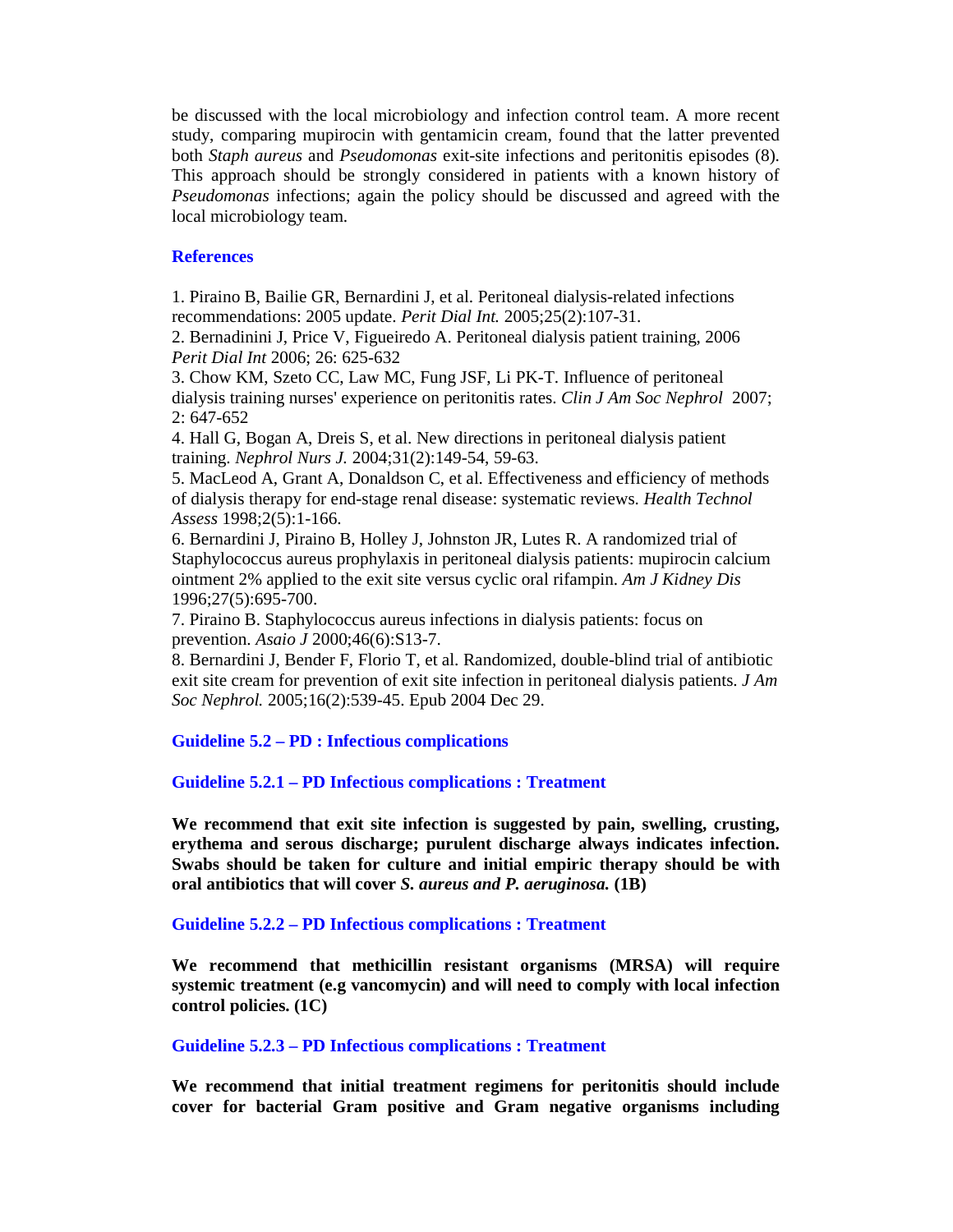## *Pseudomonas species* **until result of culture and antibiotic sensitivities are obtained. (1C)**

**Audit Measure 21:** Routine annual audit of infection outcomes

## **Rationale for guidelines 5.2.1 – 5.2.3**

The International Society of Peritoneal Dialysis (ISPD) has developed a simple scoring system for exit site signs and symptoms which is easy to use and gives guidance on when to treat immediately rather than waiting for a swab result. Purulent discharge is an absolute indicator for antibiotic treatment (1).

The ISPD has become less dogmatic about the initial choice of antibiotic treatment for peritonitis, provided that gram positive and negative infections are covered (1). It is recognised that patterns of resistance vary considerably and thus a local policy must be developed.

### **Reference**

1. Piraino B, Bailie GR, Bernardini J, et al. Peritoneal dialysis-related infections recommendations: 2005 update. *Perit Dial Int.* 2005;25(2):107-31.

# **6. Peritoneal Dialysis (PD) (Guidelines PD 6.1 – 6.4)**

## **Guideline 6.1 – PD : Metabolic Factors**

**We recommend that standard strategies to optimise diabetic control should be used; these should be complemented by dialysis prescription regimens that minimise glucose, including glucose free solutions (icodextrin and amino-acids), where possible. (1B)** 

## **Rationale**

Glycaemic control can be made worse by glucose absorption across the peritoneal membrane. Dialysis regimens that incorporate less glucose and more glucose free (amino acid, icodextrin) solutions have been shown to improve glycaemic control  $(1,2)$ .

#### **References**

1. Marshall J, Jennings P, Scott A, Fluck RJ, McIntyre CW. Glycemic control in diabetic CAPD patients assessed by continuous glucose monitoring system (CGMS). *Kidney Int* 2003;64(4):1480-6.

2. Panigua R, Ventura M-de-J, Avila-Díaz M, Cisneros A, Vicenté-Martinez M, Furlong M-del-C, Garcia-Gonzalez Z, Villanueva D, Orihuela O, Prado-Uribe M-del-C, Alcantara G, Amato D. Icodextrin improves metabolic and fluid management in high and high-average transport diabetic patients. *Perit Dial Int* 2009; 29: 422-432

## **Guideline 6.2 – PD : Metabolic Factors**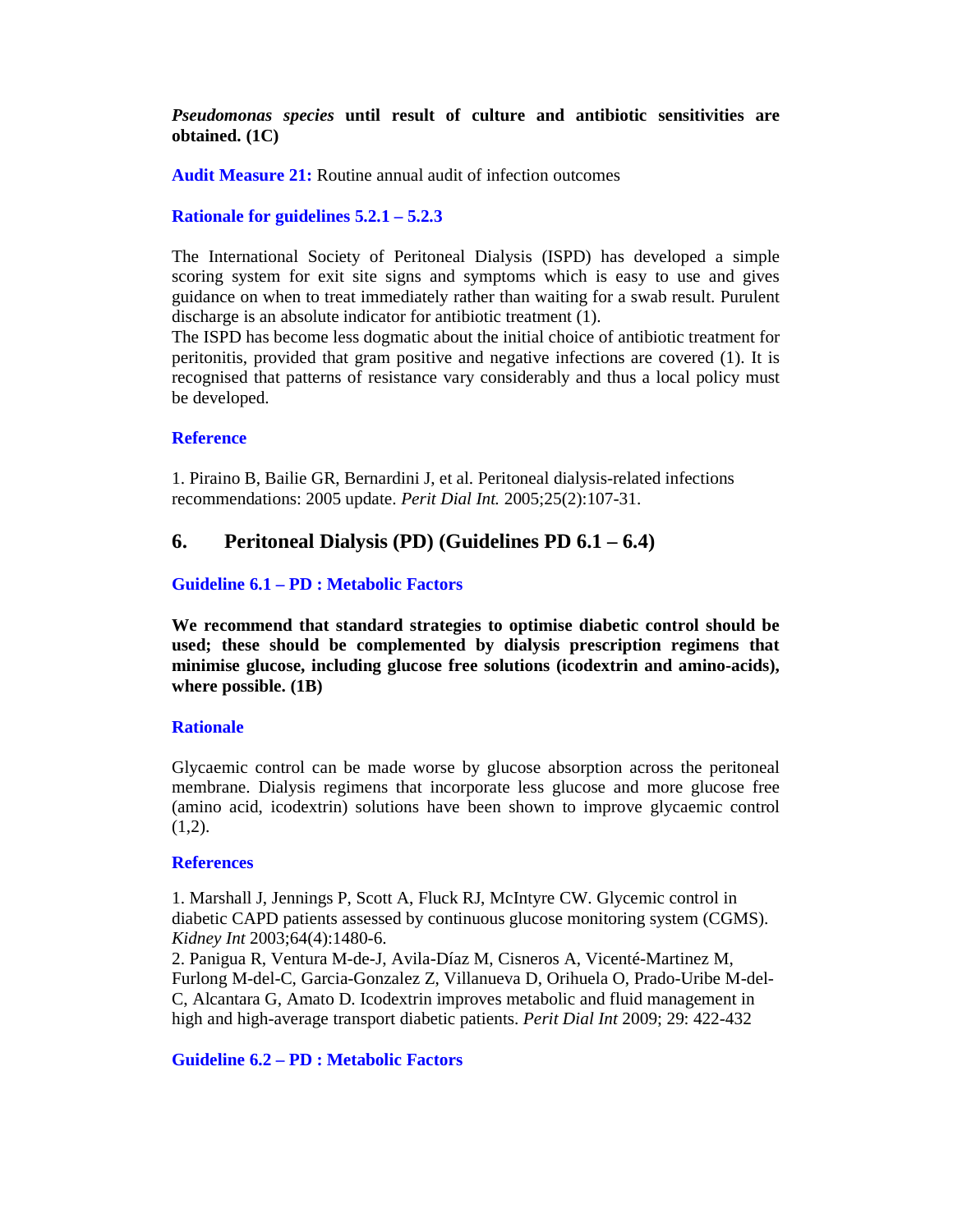**We recommend that plasma bicarbonate should be maintained within the normal range; this can be achieved in the vast majority of patients by adjusting the dialysis dose and/or dialysate buffer concentration. Occasionally bicarbonate buffered solutions will be required. (1B)** 

**Audit measure 22:** Cumulative frequency curves of plasma bicarbonate

### **Rationale**

Two randomised controlled trials have suggested that clinical outcomes, including gaining lean body mass and reduced hospital admissions are achieved if the plasma bicarbonate is kept within the upper half of the normal range.(1, 2) Generally this can be achieved by using dialysis fluids with a 40 mmol buffer capacity (lactate or bicarbonate results in similar plasma bicarbonate levels(3)) and ensuring that the dialysis dose is adequate (see section 3 (b), above) (4). However, for solutions with a lower buffering capacity, when patients are switched from an all lactate (35 mmol/l) to a 25 mmol bicarbonate: 10 mmol lactate mix, there is a significant improvement in plasma bicarbonate (24.4 to 26.1 mmol/l), such that a higher proportion of patients will fall within the normal range (5). Whilst bicarbonate solutions may have a role in biocompatibility (see section  $1(e)$ , above), they are generally not required to achieve satisfactory acid-base balance. The main reason for using a 35 mmol buffer capacity solution (25:10 bicarbonate:lactate mix) is to avoid excessive alkalinisation (6).

Control of acidosis is especially important in malnourished patients who may benefit from the glucose available in dialysis solutions as a calories source. Amino acid solutions were developed in an attempt to address protein calorie malnutrition and several randomised studies have been conducted. In using amino acid solutions it is essential to ensure that acidosis does not develop and to use the solution at the same time as there is a significant intake of carbohydrate (7). Despite demonstration that amino acids delivered in dialysis fluids are incorporated into tissue protein, the randomised trials have failed to show benefit in terms of hard clinical endpoints (8, 9).

#### **References**

1. Stein A, Moorhouse J, Iles-Smith H, et al. Role of an improvement in acid-base status and nutrition in CAPD patients. *Kidney Int* 1997;52(4):1089-95.

2. Szeto CC, Wong TY, Chow KM, Leung CB, Li PK. Oral sodium bicarbonate for the treatment of metabolic acidosis in peritoneal dialysis patients: a randomized placebo-control trial. *J Am Soc Nephrol* 2003;14(8):2119-26.

3. Coles GA, Gokal R, Ogg C, et al. A randomized controlled trial of a bicarbonateand a bicarbonate/lactate-containing dialysis solution in CAPD. *Perit Dial Int* 1997;17(1):48-51.

4. Mujais S. Acid base profile in patients on PD. *Kidney Int* 2003;64 (Suppl. 88): S26- S36 .

5. Otte K, Gonzalez MT, Bajo MA, et al. Clinical experience with a new bicarbonate (25 mmol/L)/lactate (10 mmol/L) peritoneal dialysis solution. *Perit Dial Int* 2003;23(2):138-45.

6. Dratwa M, Wilkie M, Ryckelynck JP, et al. Clinical experience with two physiologic bicarbonate/lactate peritoneal dialysis solutions in automated peritoneal dialysis. *Kidney Int* 2003;88:S105-13.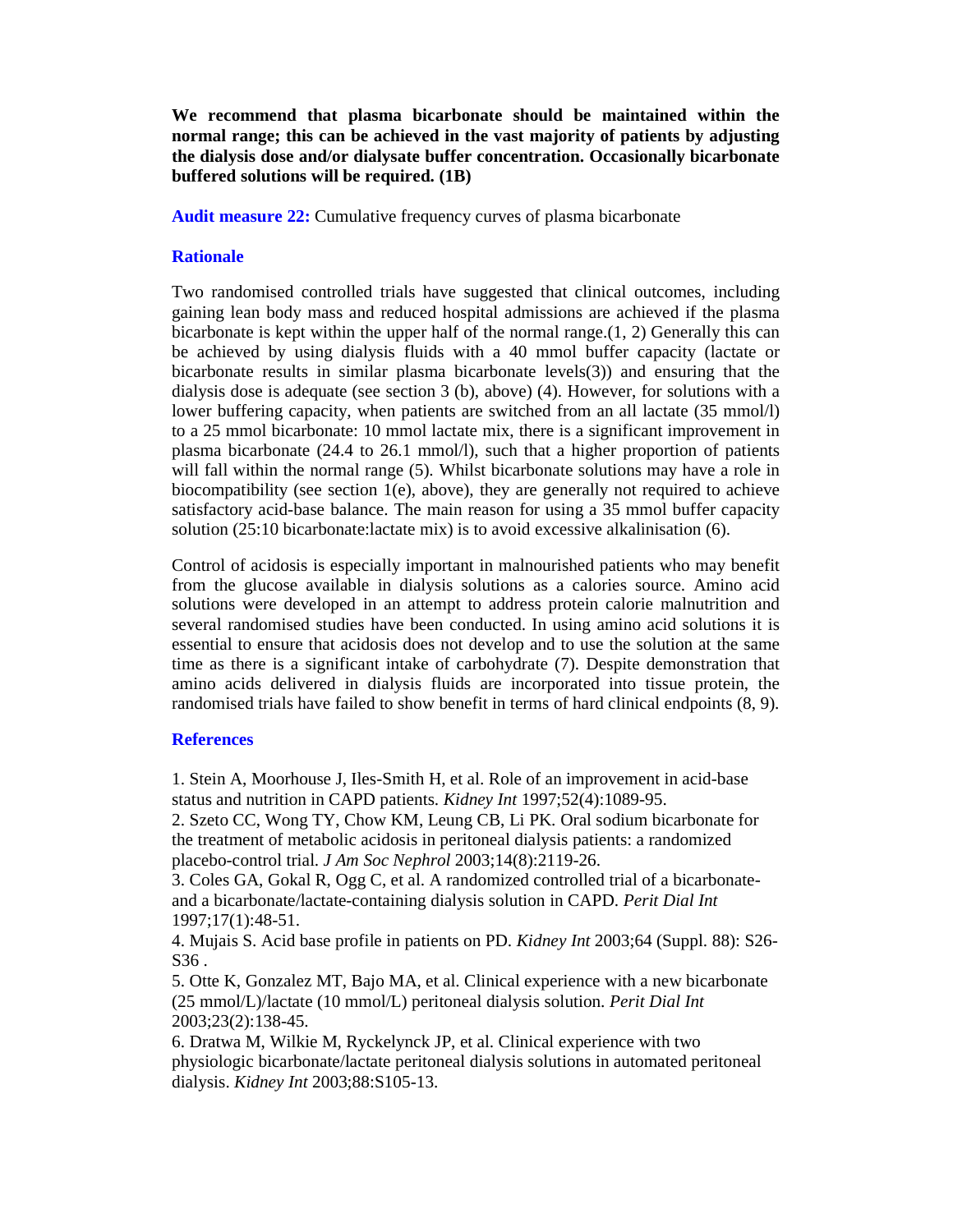7. Kopple JD, Bernard D, Messana J, et al. Treatment of malnourished CAPD patients with an amino acid based dialysate. *Kidney Int* 1995;47(4):1148-57. 8. Li FK, Chan LY, Woo JC, et al. A 3-year, prospective, randomized, controlled study on amino acid dialysate in patients on CAPD. *Am J Kidney Dis* 2003;42(1):173- 83.

9. Jones M, Hagen T, Boyle CA, et al. Treatment of malnutrition with 1.1% amino acid peritoneal dialysis solution: results of a multicenter outpatient study. *Am J Kidney Dis* 1998;32(5):761-9.

## **Guideline 6.3 – PD : Metabolic Factors**

**We suggest that central obesity can worsen or develop in some PD patients. The risk of this problem, and associated metabolic complications, notably increased atherogenicity of lipid profiles and insulin resistance, can be reduced by avoiding excessive glucose prescription and using icodextrin. (2C)** 

#### **Rationale**

Weight gain, or regain, is common after starting peritoneal dialysis and this is associated with a worsening in the lipid profile (1). Randomised studies comparing glucose 2.27% with icodextrin in the long exchange have shown that the latter prevents weight gain, which in body composition studies is at least in part fat weight (2, 3). Recommendations on how to treat dyslipidaemia are published by the ISPD and include the use of statins (4). There is no currently available trial data on the benefit of statins in PD patients with a hard clinical endpoint; the 4D and AURORA studies did not include PD patients and there are good reasons for believing that the PD patient population may be different.

#### **References**

1. Little J, Phillips L, Russell L, Griffiths A, Russell GI, Davies SJ. Longitudinal lipid profiles on CAPD: their relationship to weight gain, comorbidity, and dialysis factors. *J Am Soc Nephrol* 1998;9(10):1931-9.

2. Wolfson M, Piraino B, Hamburger RJ, Morton AR. A randomized controlled trial to evaluate the efficacy and safety of icodextrin in peritoneal dialysis. *Am J Kidney Dis* 2002;40(5):1055-65.

3. Davies SJ, Woodrow G, Donovan K, et al. Icodextrin improves the fluid status of peritoneal dialysis patients: results of a double-blind randomized controlled trial. *J Am Soc Nephrol* 2003;14(9):2338-44.

4. Fried L, Hutchison A, Stegmayr B, Prichard S, Bargman JM. Recommendations for the treatment of lipid disorders in patients on peritoneal dialysis. ISPD

guidelines/recommendations. International Society for Peritoneal Dialysis. *Perit Dial Int* 1999;19(1):7-16.

#### **Guideline 6.4 – PD : Metabolic Factors**

**We recommend that awareness of the effects of Icodextrin on assays for estimation of amylase and glucose (using glucose dehydrogenase) should be disseminated to patients, relatives, laboratory and clinical staff. (1C)**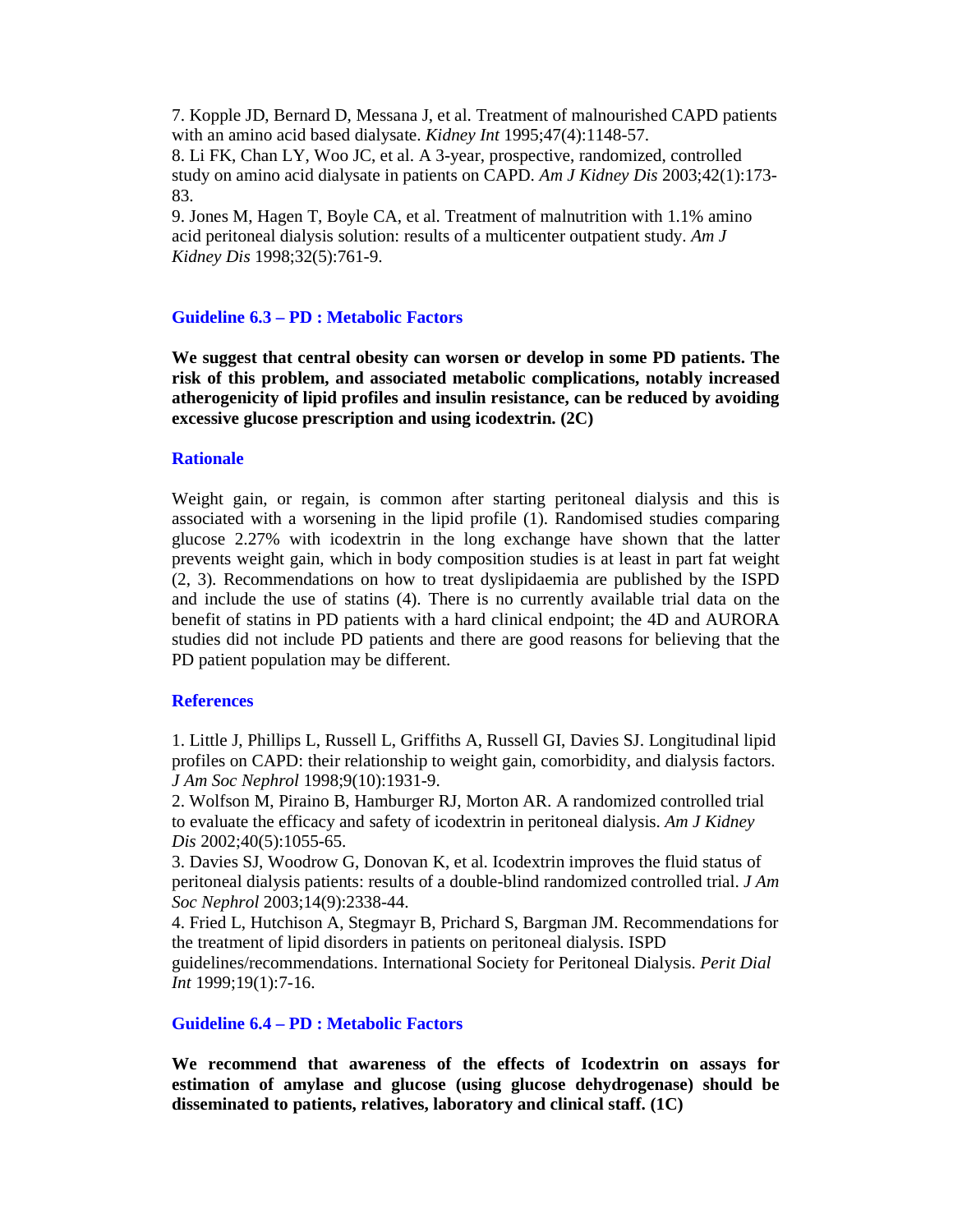**Audit Measure 23:** Processes in place to increase awareness of interference of assays by icodextrin metabolites

## **Rationale**

Use of icodextrin is associated with circulating levels of metabolites that can interfere with laboratory assays for amylase (or actually suppress amylase activity) (1-4) and for glucose when finger-prick tests that utilise glucose dehydrogenase as their substrate are employed (manufactured by Boehringer Mannheim) (5-8). In the case of amylase, the measured level will be reduced by 90%, leading to the potential failure in the diagnosis of pancreatitis. No adverse events have been reported, but clinicians should be aware of this possibility. If clinical concern remains then plasma lipase can be used. In the case of glucose measurements, the methods using glucose dehydrogenase will *over*-estimate blood glucose levels, leading to a failure to diagnose hypoglycaemia. This has been reported on several occasions in the literature and has contributed to at least one death. Typically these errors occur in places and circumstances in which staff not familiar with peritoneal dialysis work, for example emergency rooms and non-renal wards. A number of solutions to this problem are under active review (e.g. use of alarm bracelets) but it is also the responsibility of health-care professionals to ensure that clinical environments in which their patients using icodextrin may find themselves are notified of this issue on a routine basis.

#### **References**

1. Schoenicke G, Grabensee B, Plum J. Dialysis with icodextrin interferes with measurement of serum alpha-amylase activity. *Nephrol Dial Transplant* 2002;17(11):1988-92.

2. Wang R, Leesch V, Turner P, Moberly JB, Martis L. Kinetic analysis of icodextrin interference with serum amylase assays. *Adv Perit Dial* 2002;18:96-9.

3. Anderstam B, Garcia-Lopez E, Heimburger O, Lindholm B. Determination of alpha-amylase activity in serum and dialysate from patients using icodextrin-based peritoneal dialysis fluid. *Perit Dial Int* 2003;23(2):146-50.

4. Garcia-Lopez E, Anderstam B, Heimburger O, Amici G, Werynski A, Lindholm B. Determination of high and low molecular weight molecules of icodextrin in plasma and dialysate, using gel filtration chromatography, in peritoneal dialysis patients. *Perit Dial Int* 2005;25(2):181-91.

5. Wens R, Taminne M, Devriendt J, et al. A previously undescribed side effect of icodextrin: overestimation of glycemia by glucose analyzer. *Perit Dial Int* 1998;18(6):603-9.

6. Oyibo SO, Pritchard GM, McLay L, et al. Blood glucose overestimation in diabetic patients on continuous ambulatory peritoneal dialysis for end-stage renal disease. *Diabet Med* 2002;19(8):693-6.

7. Mehmet S, Quan G, Thomas S, Goldsmith D. Important causes of hypoglycaemia in patients with diabetes on peritoneal dialysis. *Diabet Med* 2001;18(8):679-82. 8. Janssen W, Harff G, Caers M, Schellekens A. Positive interference of icodextrin metabolites in some enzymatic glucose methods. *Clin Chem* 1998;44(11):2379-80.

# **7. Peritoneal Dialysis (PD) (Guidelines PD 7.1)**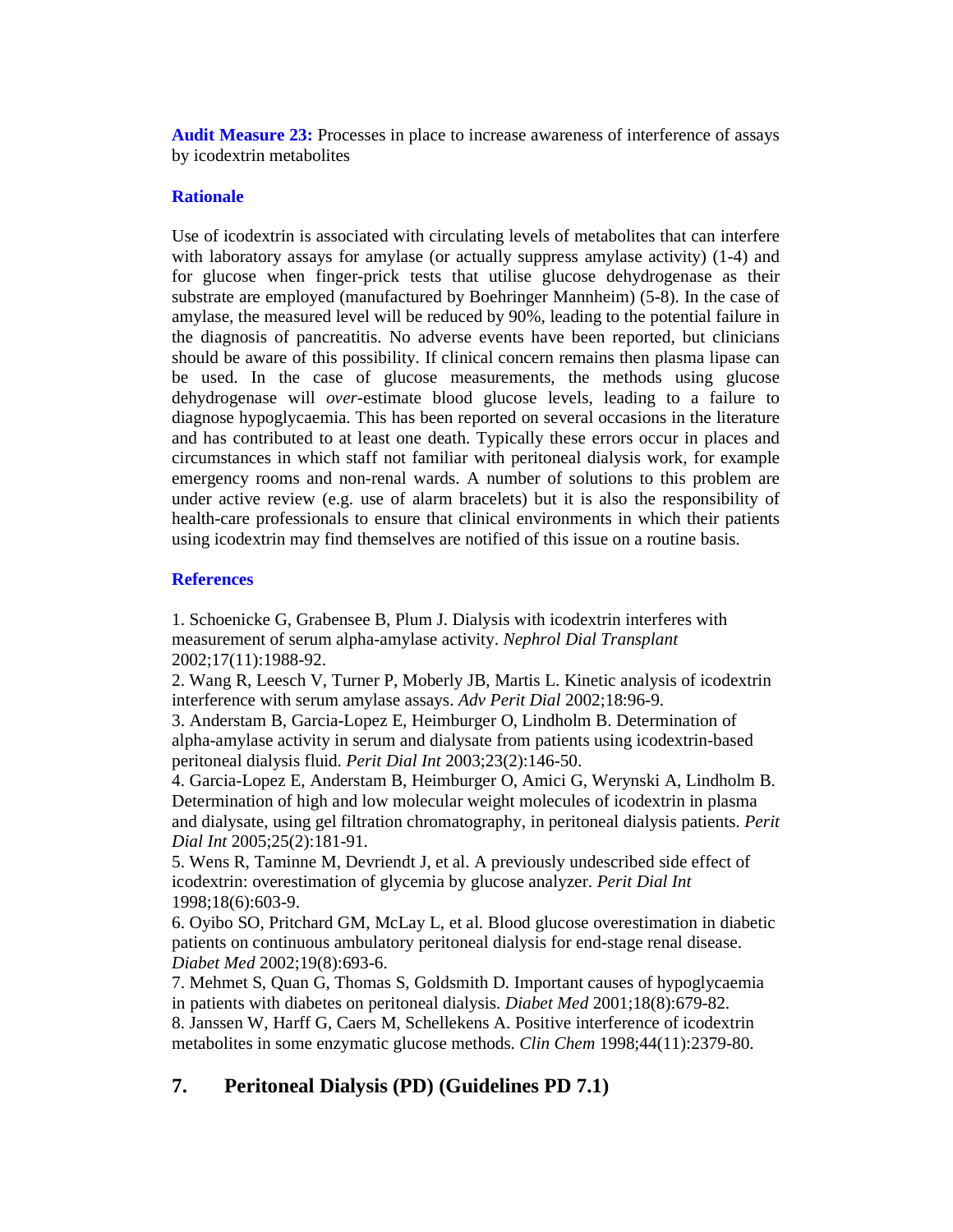### **Guideline 7.1 – PD : Encapsulating Peritoneal Sclerosis**

**We recommend that the diagnosis and management of encapsulating peritoneal sclerosis (EPS), including consideration of surgical management of EPS, should follow the principles outlined in the UK Encapsulating Peritoneal Sclerosis Clinical Practice Guidelines**. (1C)

#### **Rationale**

Diagnosis of and management of EPS, including consideration of surgical management of EPS, should follow the UK EPS Clinical Practice Guidelines (1).

## **Reference**

1. Woodrow G, Augustine T, Brown EA, Cowling M, El-Sherbini N, Hurst H, Williams PF, Williams R. UK Encapsulating Peritoneal Sclerosis Clinical Practice Guidelines, July 2007 at www.renal.org/pages/media/download\_gallery/EPSguideline240709.pdf

#### **Guideline 7.2 – PD : Encapsulating Peritoneal Sclerosis**

**We recommend that there is no optimal duration peritoneal dialysis and decisions regarding the duration of therapy should be tailored to the individual patient, taking into account clinical and social factors and patients wishes, and should follow the principles outlined in the ISPD Length of Time on Peritoneal Dialysis and Encapsulating Peritoneal Sclerosis Position Paper**. (1C)

#### **Rationale**

The risk of developing EPS is extremely low in the first 3 years of PD and low before 5 years of therapy. Whilst the risk increases with time, the majority of patients on longer term PD will not develop EPS. It is unknown what impact discontinuing PD after a certain period of time will have on the risk of developing EPS. Discontinuing PD may also have potentially major adverse negative medical and social effects in some patients. Thus routine discontinuation of PD after a fixed period of time cannot be recommended. The risks and benefits of continuing PD or dialysis modality change should be considered and discussed with the individual patient, as recommended in the ISPD Length of Time on Peritoneal Dialysis and Encapsulating Peritoneal Sclerosis Position Paper (1).

#### **Reference**

1. Length of time on peritoneal dialysis and encapsulating peritoneal sclerosis:position paper for ISPD. Brown EA, Van Biesen W, Finkelstein FO, Hurst H, Johnson DW, Kawanishi H, Pecoits-Filho R, Woodrow G. *Perit Dial Int* 2009; 29: 595-600

### **Acknowledgements**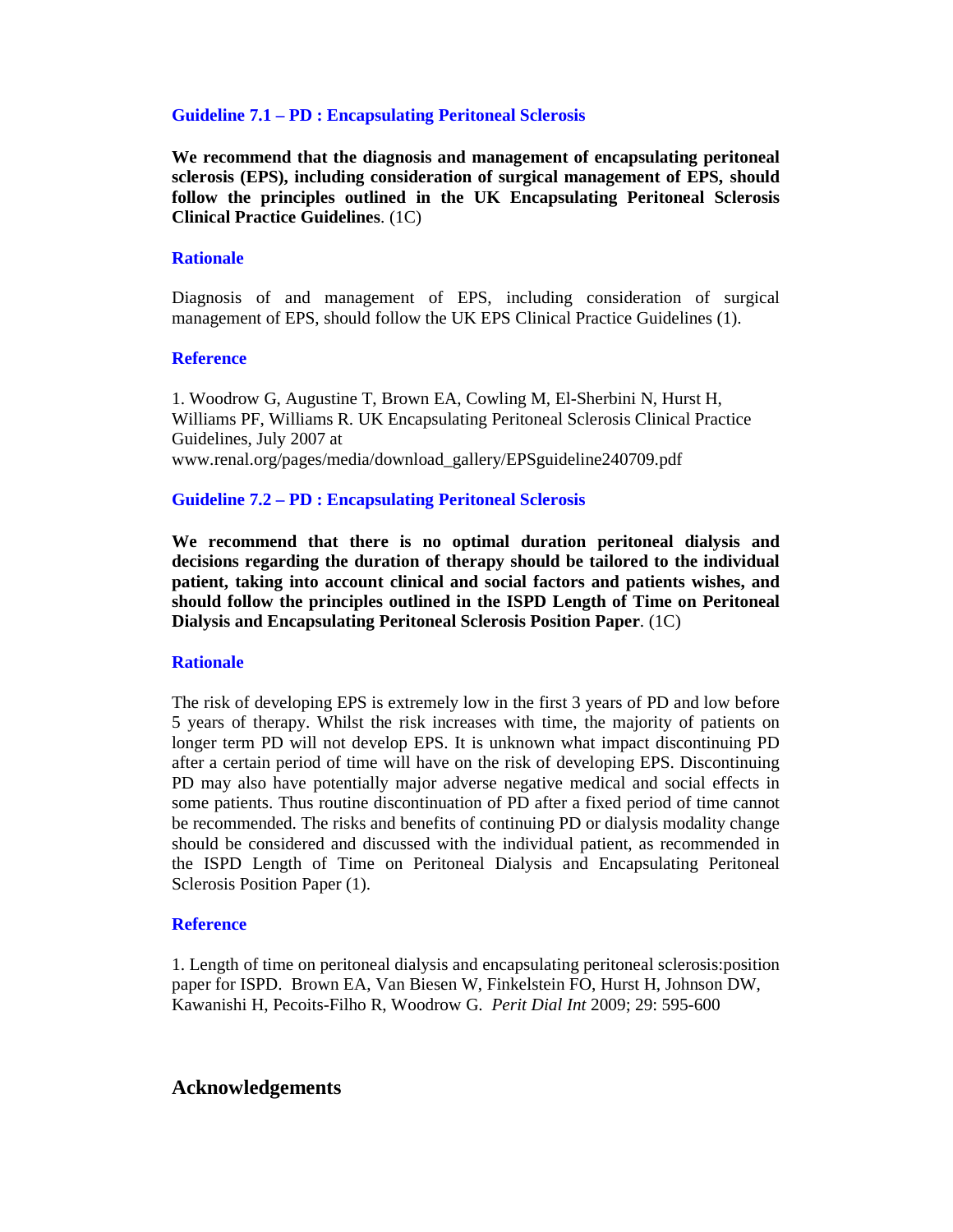Dr Graham Woodrow wishes to declare the following potential conflicts of interest: Speaker honoraria and support for attendance at meetings from Baxter Healthcare

Dr Simon Davies wishes to declare the following potential conflicts of interest: Research funding, honoraria for lecturing and teaching and consultancy fees from Baxter HealthCare and Gambro in relation to their peritoneal dialysis products

We would like to acknowledge the following for providing feedback on the initial draft of this guideline:

Saeed Ahmed, consultant nephrologist Steven Bailey, PD patient Linda Bisset, SpR in renal medicine Lindsay Chesterton, SpR in renal medicine Jeannette Denning, PD nursing sister Helen Hurst, PD nursing sister Colin Jones, consultant nephrologist Andrew Neil Pyrah, PD patient Martin Wilkie, consultant nephrologist

## **Appendix**

#### **1. Assessment of Membrane Function**

- (a) A number of methods to assess peritoneal membrane have been developed, the most commonly used, supported by clinical observation being the Peritoneal Equilibration Test (PET). This test measures two aspects of membrane function, low molecular weight solute transport (expressed as the dialysate:plasma ratio of creatinine at four hours), and the ultrafiltration capacity of the membrane. In the PET as originally described, ultrafiltration capacity is the net volume of ultrafiltration achieved at four hours using a 2.27% glucose exchange (1, 2). In the simplified Standard Permeability Analysis (SPA) test, it is the net volume of ultrafiltration using a 3.86% exchange (3, 4).
- (b) Using a standard PET, an ultrafiltration capacity of < 200 mls (including overfill) is associated with a 50% risk of achieving < 1000 mls ultrafiltration in anuric patients. Using a SPA test, an ultrafiltration capacity of  $<$  400 mls indicates ultrafiltration failure.
- (c) The methods of performing PET and SPA tests are well described in the literature, The following points should be remembered in the interpretation of results:
	- High concentrations of glucose interfere with many assays for creatinine. It is important to work with the local biochemists to ensure that the appropriate correction for measurement of creatinine in dialysate has been taken into account.
	- Remember that dialysis bags are overfilled, mainly due to the additional fluid volume required to perform the 'flush before fill' procedure. Dialysis manufacturers are being encouraged to publish overfill volumes which differ significantly. The typical volume is 100-200ml. The value of 200 ml UF capacity defining ultrafiltration failure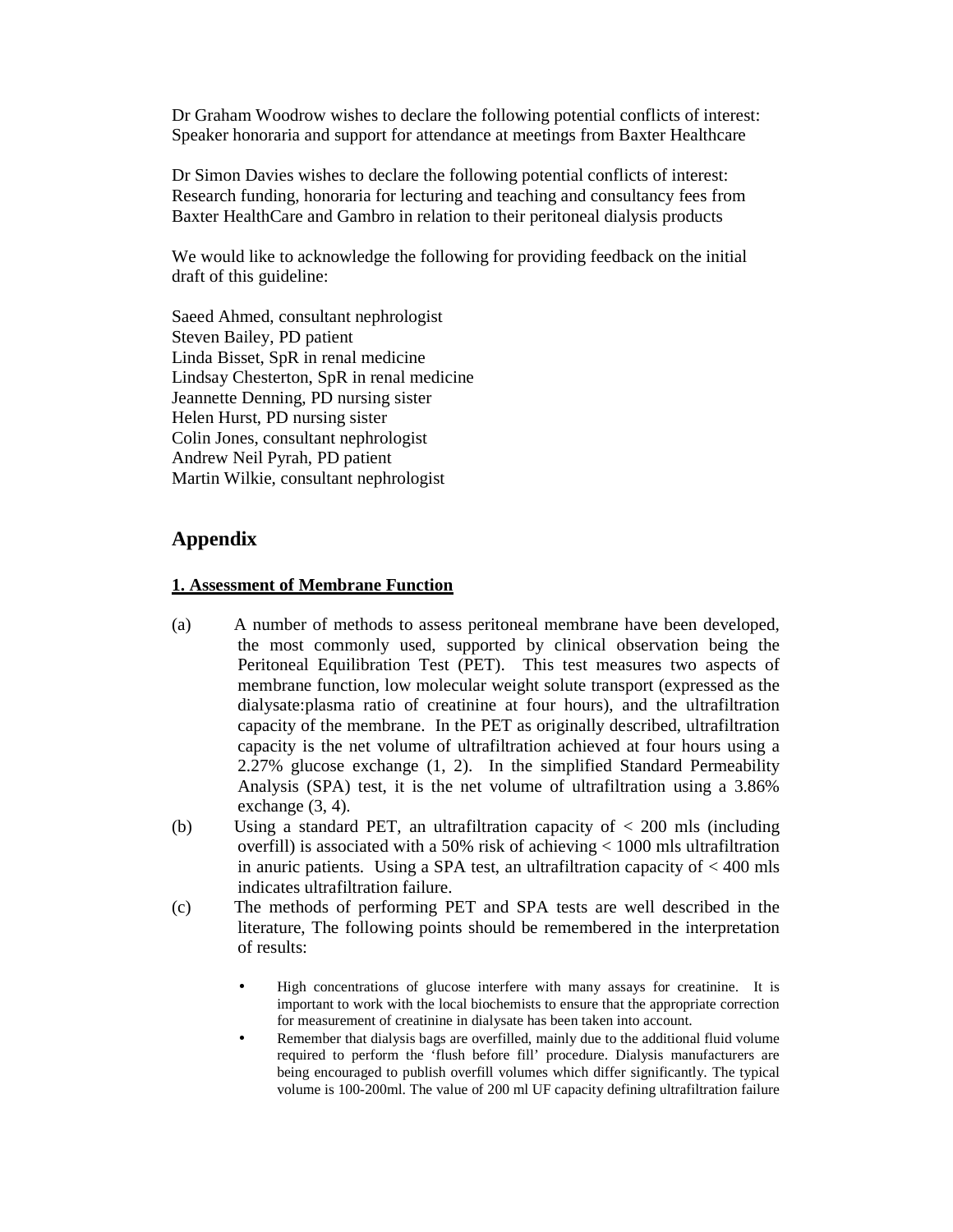quoted above *includes* the flush volume as this is easier for patients to perform (the alternative is weighing before and after flush which is time consuming and difficult).

- The patient should follow their usual dialysate regime, draining out as completely as possible before the test dwell. Large residual volume of dialysate will affect the results.
- Intra-patient variability of the ultrafiltration capacity ( $\sim$  20%) is greater than for the solute transport  $\left( \langle 10\% \rangle \right)$ . Results of the PET/SPA, in particular the ultrafiltration capacity, should always be interpreted in the light of additional exchanges performed during the same 24-48 hour period (usually collected to assess solute clearance – see below).
- The PET/SPA are not surrogates for measuring solute clearance.
- (d) The PET or SPA should be seen as a regular screening test to monitor membrane function and in most cases will explain clinically evident. ultrafiltration problems. More detailed assessment of the membrane can be undertaken, in particular the double mini-PET. For further advice on this see the European Renal Best Practice Guidelines for assessing membrane function

#### **2. Measurement of Solute Clearance**

In measuring solute clearance and planning changes to the dialysis regime, three clinical parameters are essential: Estimates of (1) *patient size*, (2) peritoneal *solute transport* and (3) *RRF*. In each case, the choice of surrogate "toxin", urea or creatinine, interacts with each of these parameters in different ways. At present, there is no clear evidence from the literature that one surrogate is superior to another. Where possible, clinicians should measure both, attempt to reach at least one of the targets, and understand why there appears to be a discrepancy. A number of commercial computer programs exist that are designed to aid dialysis prescription. Whilst some have been validated, good practice dictates that a change in dialysis prescription is checked for efficacy by repeating clearance studies.

#### *(1) Patient Size*

In calculating urea clearances, patient size is expressed as an estimate of the total body water (volume of distribution of urea). It is recommended that the Watson formula is used for this (5):

Males:  $V = 2.447 - 0.09156 * age (years) + 0.1074 * height (cm) + 0.3362 * weight kg)$ Females:  $V = -2.097 + 0.1069 * age (years) + 0.2466 * weight (kg)$ 

 Anthropometric equations estimating TBW may produce results significantly different to gold standard dilution techniques (REF). This will impact on estimates of Kt/V and is of relevance if borderline Kt/V values are obtained (6,7). Alternatively 58% of body weight (kg) may be used; this is less precise, and will give lower values for Kt/V, especially in obese patients. Creatinine clearances should be corrected for body surface area, normalising to  $1.73 \text{ m}^2$ .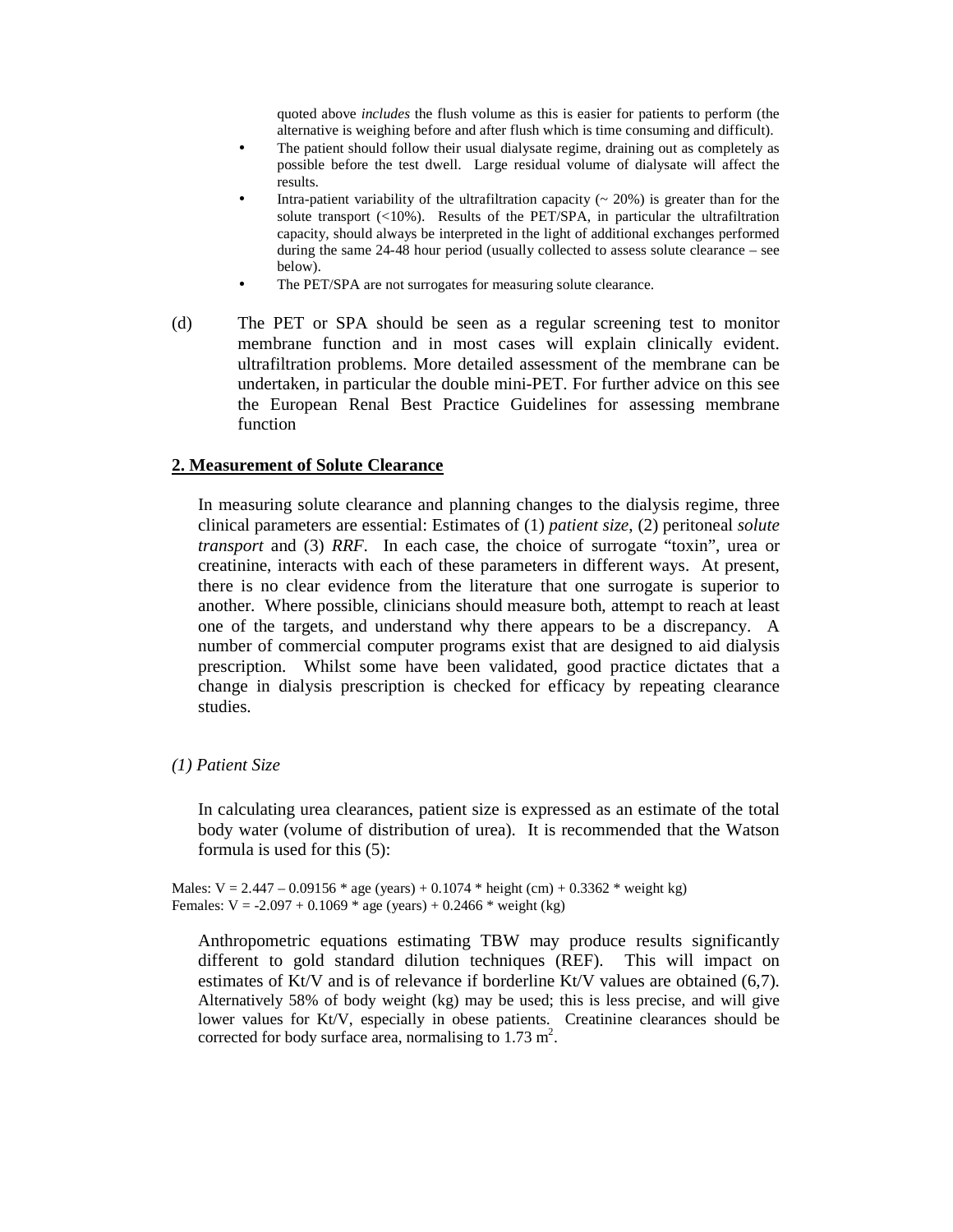#### *(2) Peritoneal Solute Transport*

Solute transport rates have an important influence on peritoneal creatinine clearance, but not on urea clearance. This means that it is easier to achieve creatinine clearance targets in high transport patients. It should be remembered, however, that these patients might have less satisfactory ultrafiltration. In designing optimum dialysis regimens, patients with low solute transport will require equally spaced medium length dwells, such as are achieved with CAPD and single extra night exchanges (e.g. 5 x 2.5 litre exchanges). Those with high transport are more like to achieve targets with short dwells (APD) plus polyglucose solutions (e.g. 4 x 2.5 litre exchanges overnight, 1 x 2.5 litre evening exchange and 1 x 2.5 litre daytime icodextrin).

### *(3) Residual Renal Function (RRF)*

This is the single most important parameter in PD patients, and also the one most likely to change with time. Clinically significant changes can occur within three months. Because secretion of creatinine by the kidney at low levels of function overestimates residual creatinine clearance, it is recommended to express this as the *mean* of the urea and creatinine clearances.

#### **3. Estimating Total Ultrafiltration**

The total achieved ultrafiltration is best measured from the 24-hour dialysate collections used to calculate solute clearance. For APD patients this is simple as machines now calculate the ultrafiltration volumes precisely. Furthemore, many models store this information over several weeks so that an average value can be obtained. In CAPD patients it is important to remember that each bag is overfilled to achieve flush before fill; the total dialysate drain volume must be measured and sampled from to calculate solute clearance accurately, but the overfill must then be subtracted to calculate the net ultrafiltration. If this is not done then over a 24 hour period the overestimate of ultrafiltration may be anything from 200 to 800 ml depending on manufacturer.(8,9)

Peritoneal sodium losses are largely determined by convection and are thus proportional to the ultrafiltration volume. Typically 1 litre of ultrafiltration results in 100 mmol of sodium loss in CAPD patients and 70-80 mmol in APD patients.

#### **References**

1. Twardowski ZJ, Nolph KD, Khanna R, et al. Peritoneal Equilibration Test. *Perit Dial Bull* 1987;7:138-47.

2. Davies SJ, Brown B, Bryan J, Russell GI. Clinical evaluation of the peritoneal equilibration test: a population-based study. *Nephrol Dial Transplant* 1993;8(1):64- 70.

3. Ho-dac-Pannekeet MM, Atasever B, Struijk DG, Krediet RT. Analysis of ultrafiltration failure in peritoneal dialysis patients by means of standard peritoneal permeability analysis. *Perit Dial Int* 

*Peritoneal Dialysis International* 1997;17(2):144-50.